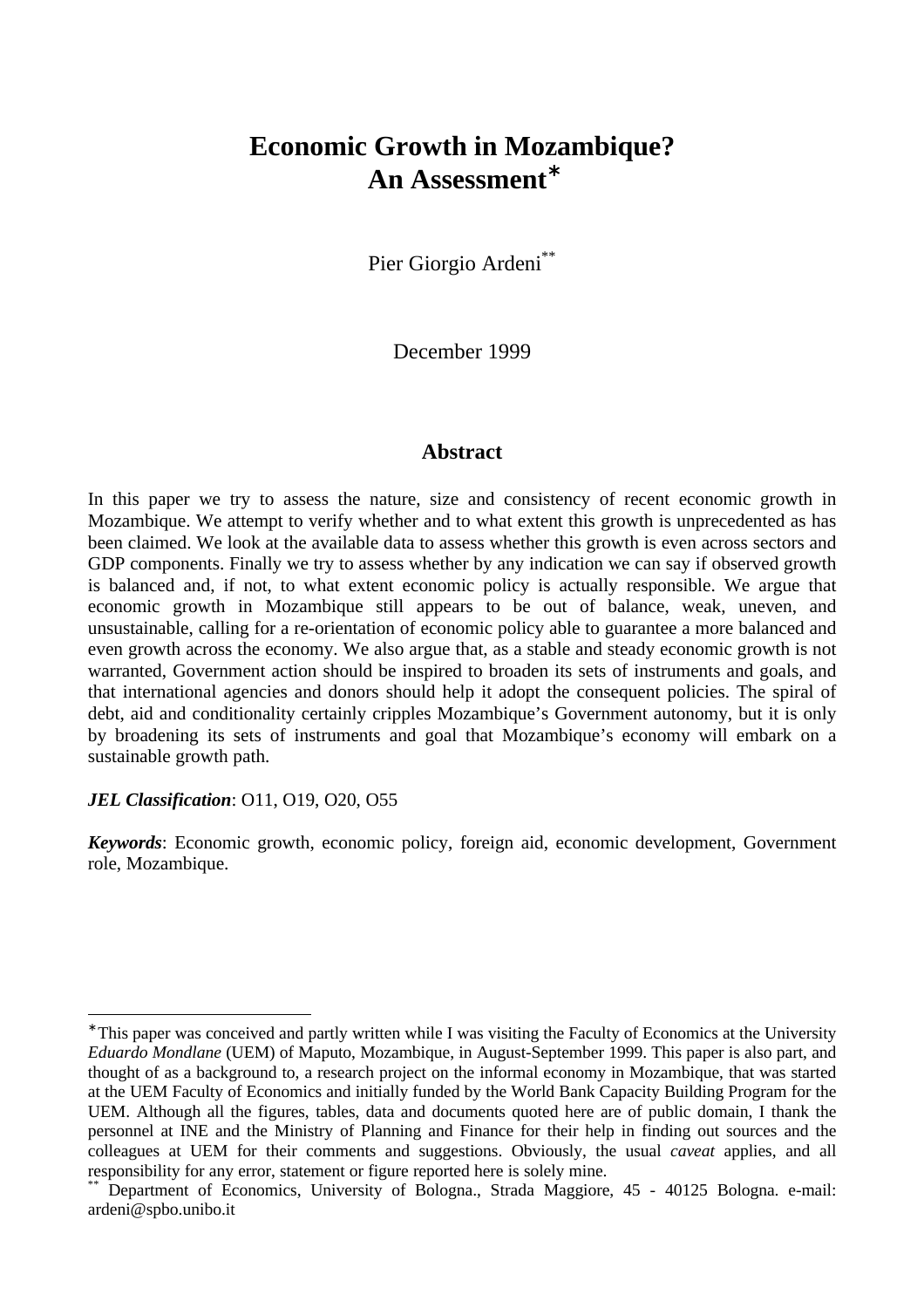### **Introduction**

Recently several commentators and policy observers have pointed out the unprecedented rates of economic growth in Mozambique. According to the World Bank country web-page presentation, "with 12.4 percent GDP growth in 1997, Mozambique is the fastest growing nation on the African continent". Mozambique is one of the 25 fastest-growing countries recorded by the World Bank (1997) for the 1900-1995 period. The World Bank "Mozambique at a Glance" table reports for 1998 GDP a 12% growth rate. The most recent IMF Policy Framework Paper (PFP) for Mozambique states that "during 1996-98, the economy grew at an annual average rate of 10 percent".<sup>1</sup> In this paper we will try to assess the nature, size and consistency of recent economic growth in Mozambique. We will attempt to verify whether and to what extent this growth is unprecedented as has been claimed. We will then look at the available data to assess whether this growth is even across sectors and GDP components. Finally we will try to assess whether by any indication we can say if observed growth is balanced and, if not, to what extent economic policy is actually responsible.

Sub-Saharan Africa (SSA) has suffered from what Easterly and Levine (1997) have called the "growth tragedy", and Mozambique has certainly not been exempted. Floods, droughts, colonial rule followed by a "civil war" between a guerrilla movement—armed by Rhodesia first and then by South Africa—and a centrally-planned socialist economy, certainly contributed to this tragedy. Against this background, recent enthusiasm for the observed growth rates is understandable. And yet, has Mozambique really stepped onto a durable growth path or will the foundations for Mozambique's hopes prove too fragile?

In this paper we try to assess whether observed growth in Mozambique really is unprecedented. We will show that the current growth rates have already been experienced in the last forty years and that the current levels of national product are just about the same as those attained in the last years of colonial rule. Moreover, in a regional comparison, we show that there is little reason to consider Mozambique as different from most of its neighbors, with whom it appears to share the regional slumps and the booms of economic performance. Thus, not only has Mozambique's growth been observed before, but according to most international standards, Mozambique still looks like one of the poorest and most lagging countries in the world.

Yet, if there are reasons to cheer, as growth is certainly tangible and noteworthy, there are also reasons to worry about its solidity and sustainability. In several respects, in fact, growth looks uneven and unbalanced. By looking at output, we are able to show that growth across sectors has been profoundly uneven over the years, at least since independence. This has had deep implications in social terms, as a large share of the population in Mozambique still depends on agriculture. On the demand side, by looking at consumption patterns and income distribution, we show that economic growth has been even more uneven, penalizing large shares of the population. It appears

 1 Republic of Mozambique, *Enhanced Structural Adjustment Facility* (ESAF) *Policy Framework Paper for April 1999- March 2002*, IMF, June 10, 1999.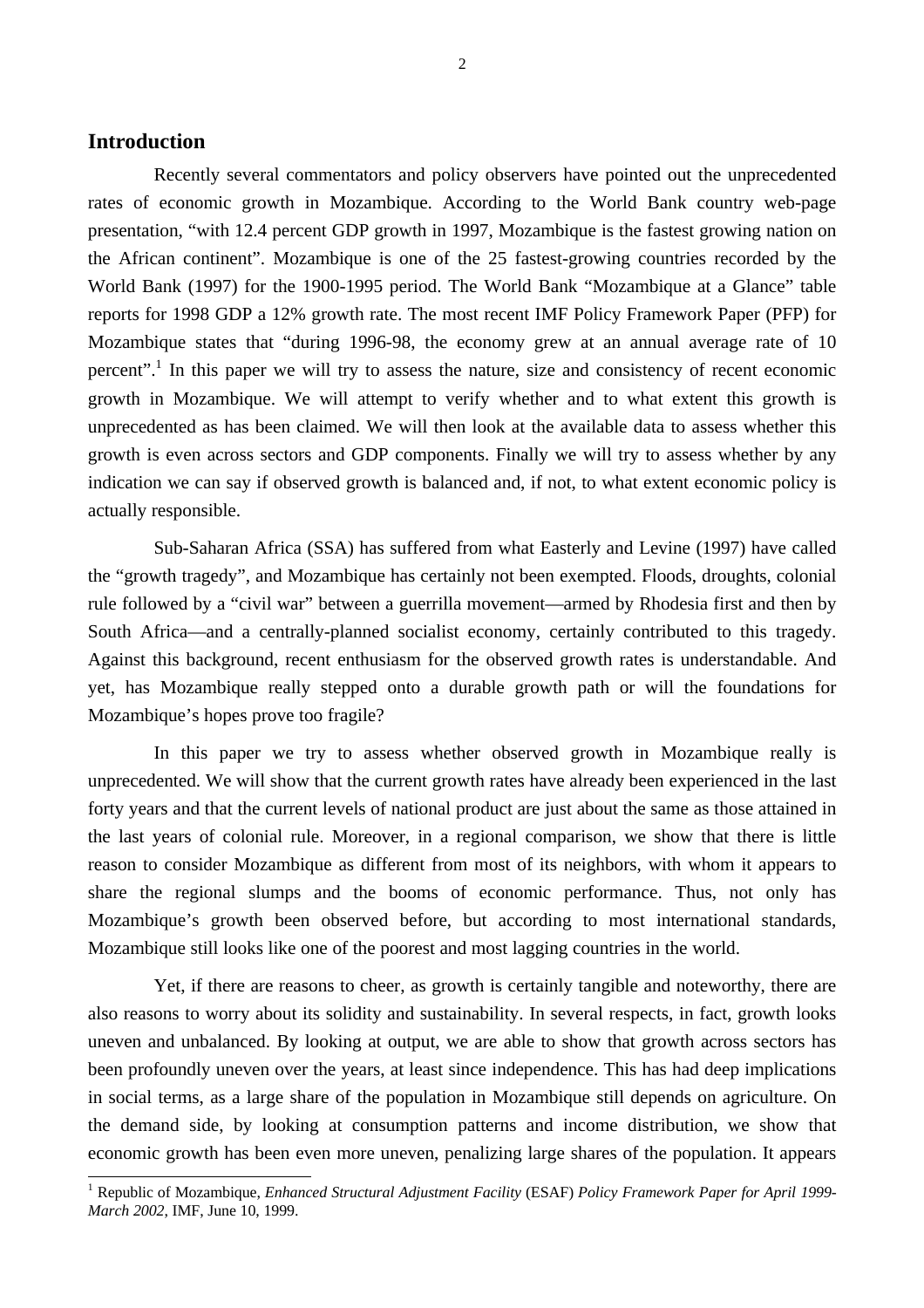that a very tiny minority has benefited from the higher living standards brought about by increased levels of income. Moreover, poverty still looms as a national tragedy of stunning proportions in international terms.

We then ask whether growth in Mozambique is somehow balanced, as only balanced growth can ultimately be sustainable. With the data available, it appears the capital accumulation has been very sluggish. The physical capital stock has grown unevenly, thanks to a skewed industrial policy and mixed results from privatization and liberalization. Investment still looks depressed, particularly in the agricultural sector, and its productivity low. Human and social capital have been depleted over the last fifteen years. Illiteracy rates have risen again, after the good first years of independence. Education—especially secondary and higher education—seems to be a luxury that few people can afford and even fewer think is worth investing in. Health and public goods are also largely underfunded. In short, all capital accumulation indicators show that growth has been largely unbalanced.

Finally, we look at the role of Government and economic policy. The State in Mozambique still looks too "big" and Mozambican Government still does "too much". True, among "non market" failures (i.e. Government failures), type-1 failures—what the Government does and should not—are apparent. The State budget is still large, trade and market liberalization have been slow, and privatization has produced mixed results. However, type-2 failures—what the Government should do and does not—are no less grave. This is particularly true for the provision of public goods, like health and education. Now, while type-1 failures call for a reduction of Government's role (through privatization and liberalization policies), type-2 failures call for a more effective Government action. International agencies and donors always put the blame on the first type, often forgetting that the lack of Government intervention to avoid the second type of failures is as important for sustained growth as privatization and liberalization.

In conclusion, economic growth in Mozambique still appears to be out of balance, besides being weak and uneven, and no one is blameless. The Government of Mozambique certainly bears some responsibility. A frequent excuse is that the Government (like others in Africa) has little room for maneuvering and making mistakes, constrained as it is by an ever-mounting debt and an everincreasing need for aid. However, we show that the amount of aid that Mozambique has received in almost twenty years would have been enough to cover its net resource deficit, provided the State had been able to take care of its own expenses. The State has been systematically spending too much or collecting too little. But too little has been spent on education, health, infrastructure and general welfare. Aid has been wrongly targeted, and type-2 Government failures have grown larger amidst efforts to reduce the role of the State.

This study argues that economic growth in Mozambique is still weak and unsustainable and that economic policy must be reoriented to guarantee a more balanced and even growth across the economy. In line with Joseph Stiglitz's (1998) criticism of the so-called Washington consensus policies, we argue that, as stable and steady economic growth is not warranted, Government action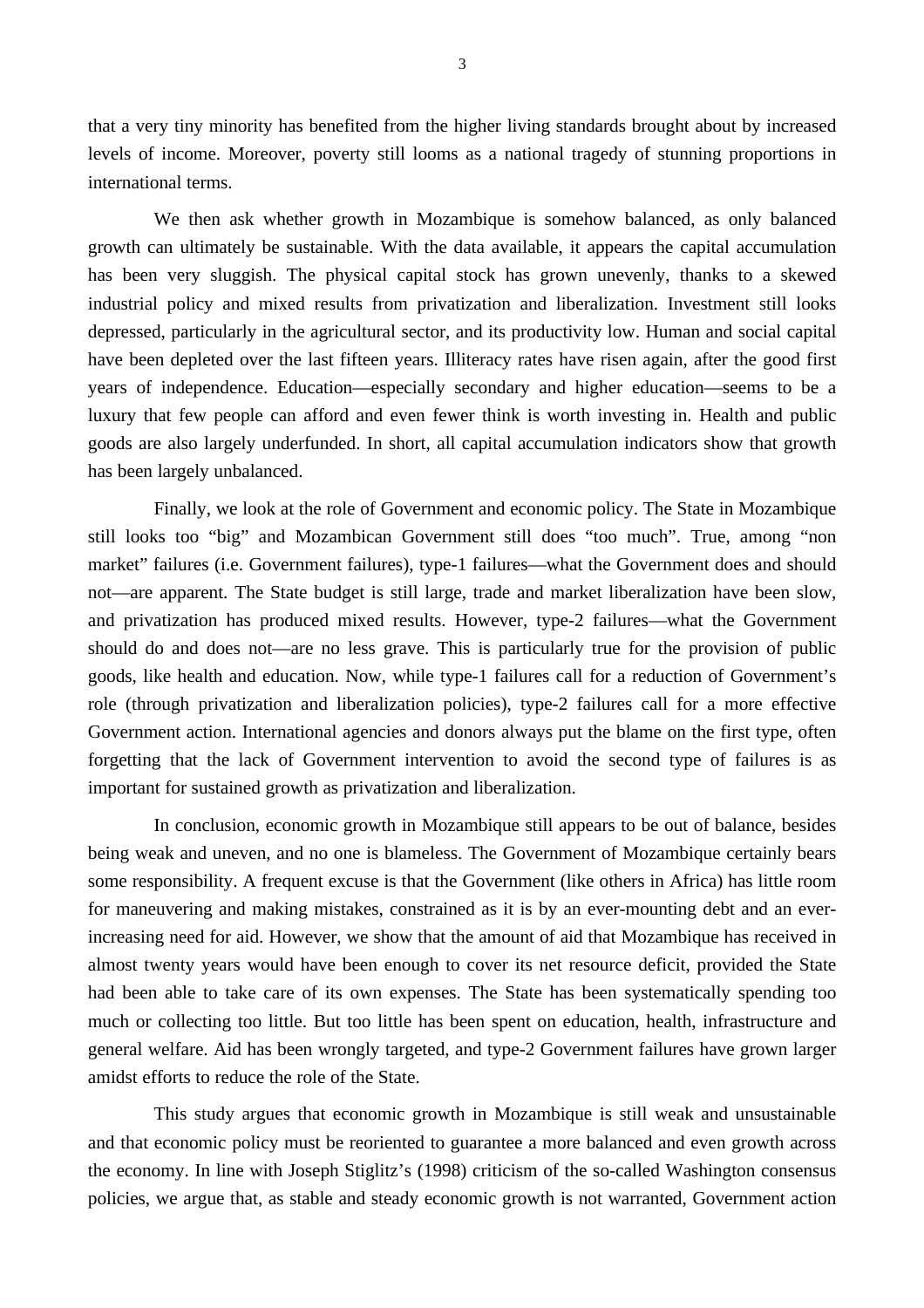should be inspired to broaden its sets of instruments and goals, and that international agencies and donors should help it adopt the consequent policies. The devilish spiral of debt, aid and conditionality certainly cripples Mozambique's Government autonomy, but it is only by broadening its sets of instruments and goal that Mozambique's economy will embark on a sustainable growth path. The paper is organized as follows. In the first section we discuss whether current growth is unprecedented. In the second section, we discuss whether current observed growth is even, while in the third section we discuss whether growth is balanced. The following section discusses the role of Government, while the last brief section concludes the paper with a few remarks.

## **1. Unprecedented growth?**

Although several sources have pointed out the recent *unprecedented growth* of Mozambican economy, there is no consensus on the actual evaluation of such growth. The IMF's PFP for 1999-2002 (IMF (1999)) states that "during 1996-98, the economy grew at an annual average rate of 10 percent". The PFP reports an annual change in real *Gross Domestic Product* (GDP) of 11.3% for 1997 and 12% for 1998. In its 1999-2002 economic plan, the Government of Mozambique (GM) reports a real GDP growth rate of 11% for 1997 and 9.9% for 1998 (Government of Mozambique (1999)). The "economic overview" of the privatization program in Mozambique, presented by UTRE (the privatization unit of the Mozambican Ministry of Planning and Finance), states that "under PRES [Economic and Social Rehabilitation Program], and following the return to peace in 1992, Mozambique has experienced one of the highest average growth rates of any sub-Saharan African country" with an average annual growth rate of 8% from 1993 to 1997. "Actual growth in 1997 was 6.6% against a forecast 5.6%" (UTRE (1999)).

The World Bank *World Development Indicators* (WDI 1998) provides several interesting figures in this regard. In the "Country at a Glance" table, a 12.4 annual percentage rate for real GDP growth is reported for 1997. In the same report, the average annual percentage growth rate of GNP for 1996-1997 is said to be 13.3. *African Development Indicators* (ADI 1999), a joint publication of the World Bank and UNDP, reports a real GDP growth rate of 11.3% for 1997 and 11.8% for 1998. Finally, the World Bank 1999 *World Development Report* (WDR 1999) shows an average annual growth rate for total GNP of 11.3% for 1997-98. All these figures are presented in Table 1.

Figures for *Gross National Product* (GNP) are no less diverse. Total GNP for Mozambique for 1997, calculated using the Atlas method (WDI 1998), was 2,4 billions US dollars (ranking 122).<sup>2</sup> Conversely, ADI 1999 reports a value for total GNP in millions US dollars of 3,256.5 in 1997 and 3,731.1 in 1998, and a value of 3,121 for real GDP in 1997. WDR 1999 (Table 1) reports a value for total GNP in 1998 of 3.6 billions of US dollars. The GM's economic plan reports a value of total GDP in millions of US dollars equal to 3,521 in 1997 and 3,674 in 1998 (GM (1999)), but no value for GNP. Finally, the IMF's PFP reports a value for nominal GNP in millions of US dollars of 3,438 for 1997 and 3,893 for 1998. All these differences are summarized in Table 1.

<sup>&</sup>lt;sup>2</sup> Yet, in Table 1.1 of the same WDI publication, Mozambique ranks 141.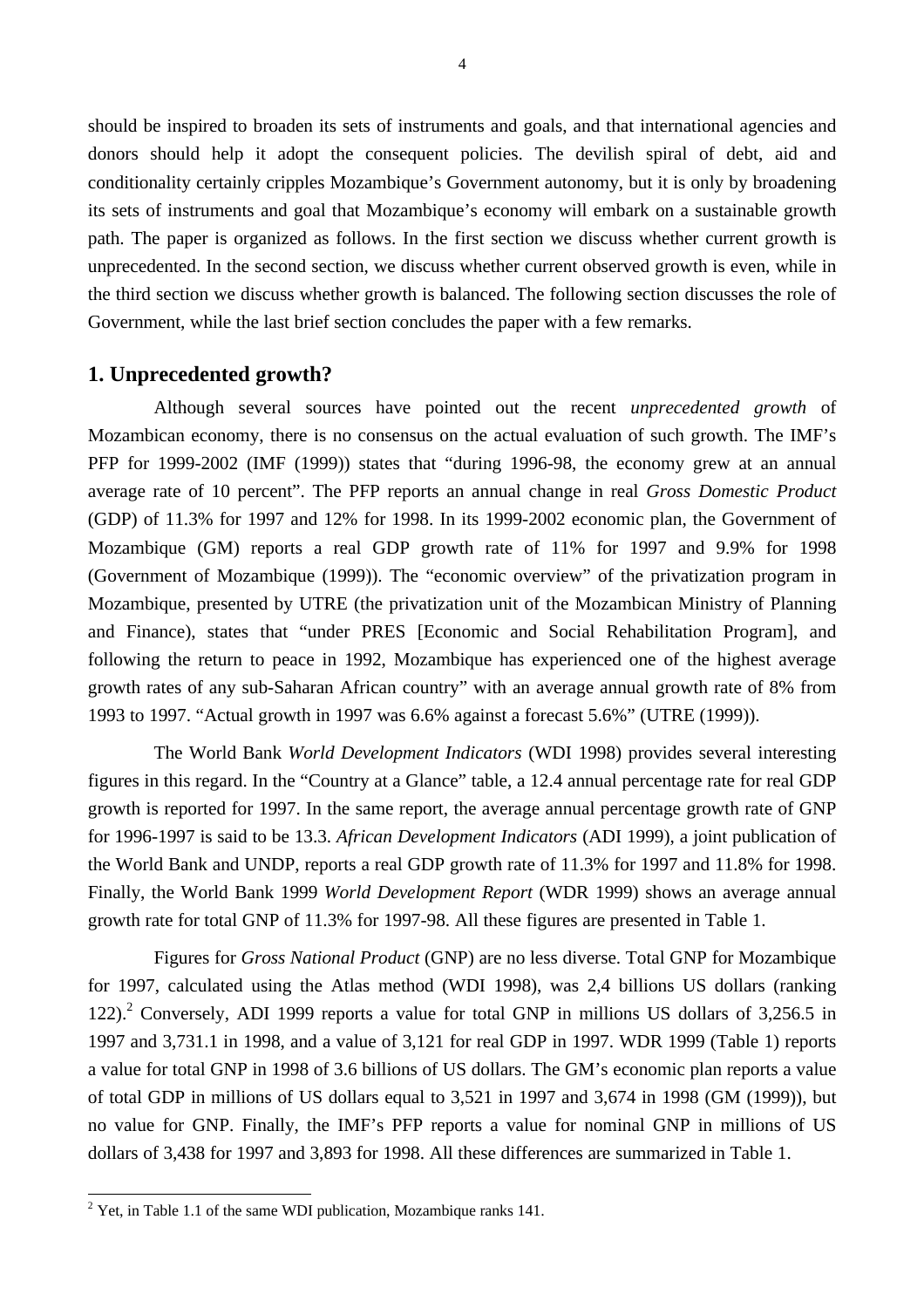|                                      |               |      | <b>GNP</b>   |        | <b>GDP</b>    |      |              |        |  |
|--------------------------------------|---------------|------|--------------|--------|---------------|------|--------------|--------|--|
|                                      | Real          |      | Nominal      |        | Real          |      | Nominal      |        |  |
|                                      | (growth rate) |      | (millions US |        | (growth rate) |      | (millions US |        |  |
|                                      |               |      | dollars)     |        |               |      | dollars)     |        |  |
| <b>Sources</b>                       | 1997          | 1998 | 1997         | 1998   | 1997          | 1998 | 1997         | 1998   |  |
| <b>IMF PFP</b>                       |               |      | 3438.0       | 3893.0 | 11.3          | 12.0 |              |        |  |
| <b>Government of Mozambique (GM)</b> |               |      |              |        | 11.0          | 9.9  | 3521.0       | 3674.0 |  |
| WDI                                  | 13.3          |      | 2405.0       |        | 12.4          |      |              |        |  |
| ADI                                  |               |      | 3256.5       | 3731.1 | 11.3          | 11.8 | 3121.0       |        |  |
| WDR                                  |               | 11.3 | 3256.5       | 3600.0 |               |      |              | 3959.0 |  |
|                                      |               |      |              |        |               |      |              |        |  |

**Table 1. Mozambique GNP and GDP figures according to various sources**

Per capita figures also are no less different according to the source. The IMF's PFP reports a value for real per capita GDP of 207 US\$ for 1997, while the GM's economic plan reports values (in US dollars )of 179.3 for 1996, 212.9 for 1997, and 217.2 for 1998. The WDI 1998 Atlas GNP ranking puts Mozambique in the  $207<sup>th</sup>$  place (third to last), with 140 US dollars per capita in 1997, and in the  $205<sup>th</sup>$  place with 690 "international dollars" (purchasing power adjusted) per capita. ADI 1999 reports for Mozambique a per capita GNP value of 90 dollars (Basic Indicator table 1.1) in 1997, and values of 160 (for 1996), 180 (for 1997), and 210 US dollars (for 1998) from the Africa Live Database Country Outline Table (ALD 1999). The same source reports per capita values of GDP for 1996, 1997, and 1998 of, respectively, 175.1, 206.7, and 233.6 US dollars. Finally, WDR 1998 (Table 1) shows a value for GNP per capita for 1998 of 210 US dollars, and an average growth rate for 1997-98 of 9.2%. GNP measured at PPP for 1998 is reported being equal to 850 international dollars.

Over a longer span, WDI 1998 reports an average real GDP growth rate of 4.9% for the period 1990-1997 and of −0.1% for the period 1980-1990. ADI 1999 reports an average real GDP growth rate of 4.2% over the 1990-1997 period, and an average GNP per capita growth rate of 2.2% over the period 1987-1997 (although this ones shows a considerable variability over the years). The *Statistical Yearbook* of the Mozambican National Institute of Statistics (INE) reports values (in billions of US dollars) of 1,36 in 1987 and 1,74 in 1996, which amounts to an average growth rate of 2.5% per year (INE (1996)). However, in this case also there seems to have been a lot of variability.

If we take a longer perspective, we get a more thorough and interesting picture. However, a caveat is in order at this point. It must be stressed that to get a broader point of view, long time series are not easily available in the case of Mozambique. The most importance sources mentioned above often fail to offer long time series (longer than a ten-year span) in a systematic way. Long time series in real terms (constant prices) are usually provided neither by the World Bank, nor by the IMF. No official publication from Mozambique (whether from the Government, the Ministry of Finance, UTRE or INE) provides any national account data in real terms. The task of digging through different sources, cutting and pasting compatible series thus remains to be done. In order to obtain a reliable and self-coherent, consistent long time series of Mozambique GDP in real terms, we have thus combined the recently created GDP in constant 1987 prices series (Nehru, Swanson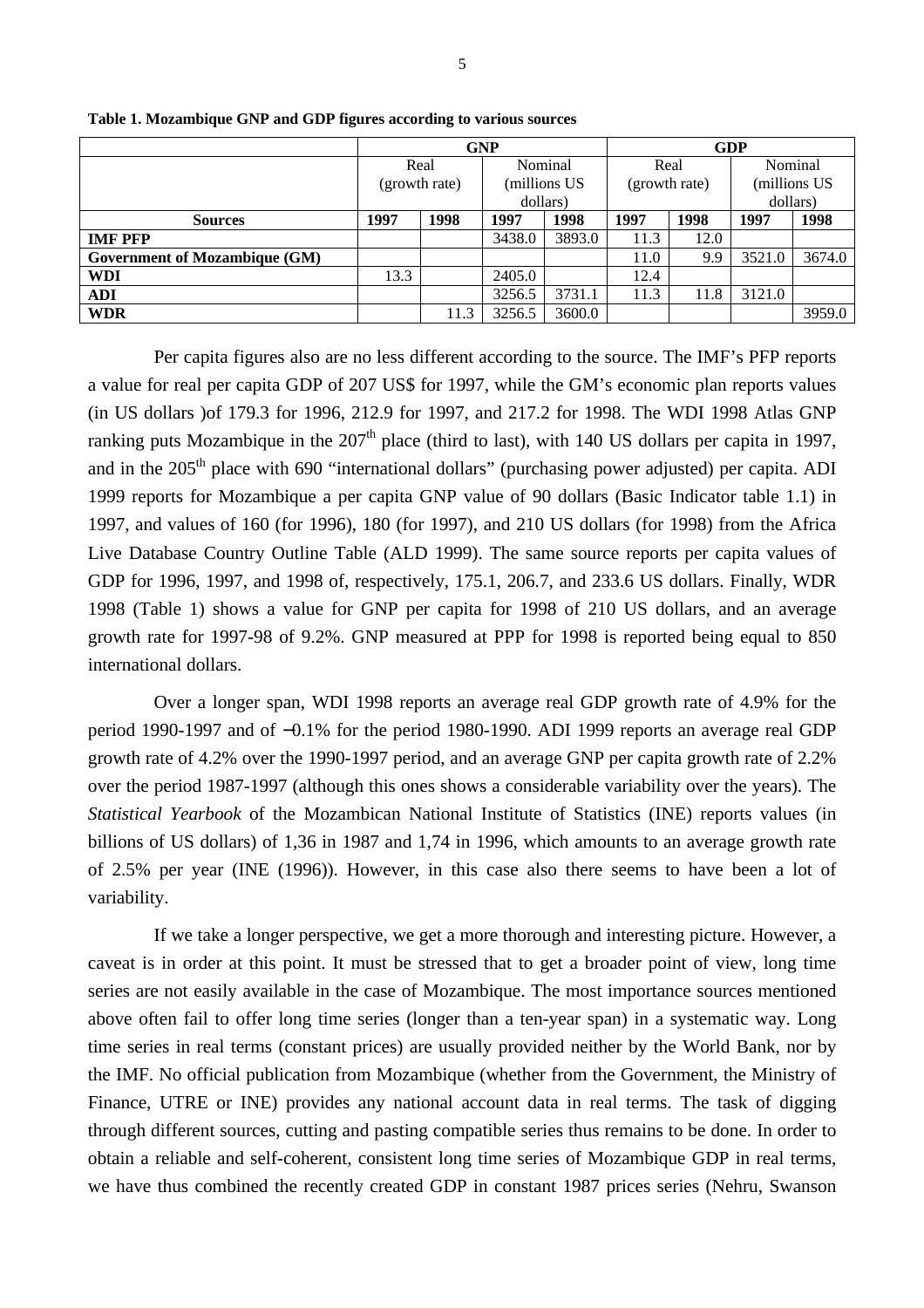

**Figure 1. Mozambique Real GDP at constant 1987 prices (billion Mts)**

**Figure 2. Mozambique real GDP growth rate (percent)**



There are several points deserving attention. In the first place, it is true that Mozambique has recently witnessed an *unprecedented* economic growth, although only in relative terms. Growth rates have been greater than 10% *for the first time since independence*, as Figure 2 shows. But growth rates were already two-digits numbers in 1968 an 1969. In the second place, if we look at the *levels* of real GDP, it is true that they recently reached unprecedented values. And yet, it is also true that the upward trend before independence had long been interrupted. It has taken Mozambique 24 years to produce a level of GDP higher than the one last obtained in 1973. In the third place, it is the starting point of this upward trend that was very low. The Mozambican economy has undergone big changes since 1975. Prior to independence, the bulk of the Mozambican managerial and industrialist labor force were of Portuguese origin or descent. Independence was reached by war, and after the war the bulk of the qualified labor force engaged in productive activities quit the country, leaving Mozambique orphaned of its managers and industrialists. However, the country quickly picked up. From 1976 to 1981 the economy steadily grew, despite the new "African socialist model" and warring and troubled neighbors (Figure 2). The following years were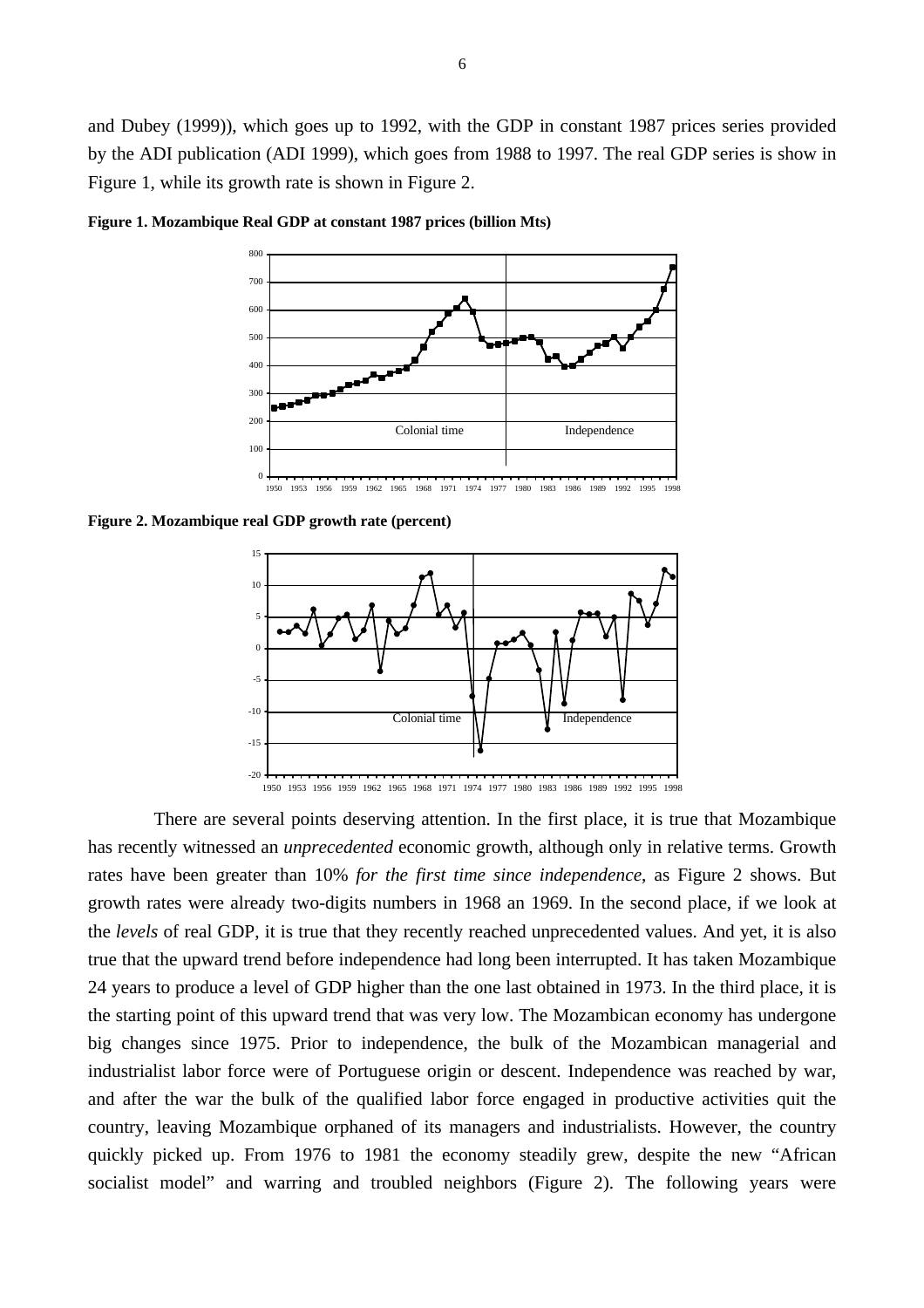complicated by floods, droughts and a beginning internal guerrilla movement, thus bringing the country back to backwardness.<sup>3</sup> It was only in 1987 was there an upturn that lasted until the end of the internal war in 1992.<sup>4</sup> Then, 1993 was a negative year with 1994 seeing a return to positive growth rates. In summary, the upward trend in growth rates really started right after independence and in spite of the war positive growth has been maintained ever since. Thus, we can say that Mozambique is basically "back on track" that was set sometime ago. Its economy is producing some good results although quite belatedly and after some serious corrections.

How much of this *unprecedented growth* pertains to Mozambique and how much is it shared by its neighbors, that is, is a regional phenomenon? The picture provided by the World Bank's *African Development Indicators* shows that in 1997 the whole Sub-Saharan Africa excluding South Africa (SSASA), had a GNP per capita of 308 US dollars, while Mozambique had a value of only 90 US dollars.<sup>5</sup> Yet, the average growth rate for the 1987-97 period for SSASA was a dismaying –0.5%, while for Mozambique its was 2.2%. Table 2 shows a ranking of Southern African countries by per capita GNP levels and growth rates. As one can see, Mozambique runs quite unhappily in the last position, with a per capita GNP in 1997 that is less than 1/2 that of Tanzania (its northern neighbor), almost 1/4 that of Angola, less than 1/8 that of Zimbabwe, and 38 times lower than that of South Africa. Therefore, Mozambique's very recent performance appears to be quite remarkable when compared with the other Southern African neighbors, if we exclude Botswana (Table 2).

| <b>Countries ranked by GNP</b>                                                                                                          |      |       | <b>GNP Per capita</b> |       |              | <b>Total Real GDP</b> |                     |         |  |
|-----------------------------------------------------------------------------------------------------------------------------------------|------|-------|-----------------------|-------|--------------|-----------------------|---------------------|---------|--|
| values in 1997                                                                                                                          |      |       | <b>Atlas dollars</b>  |       | Growth       |                       | Growth rate $(\% )$ |         |  |
| (in parenthesis: rank by GNP)                                                                                                           |      | 1997  |                       | 1998  | rate $(\% )$ |                       |                     |         |  |
| per capita growth rate)                                                                                                                 |      | (ADI) | (WDI)                 | (WDR) | 1987-97      | 1975-84               | 1985-89             | 1990-97 |  |
| 1. South Africa                                                                                                                         | (9)  | 3400  | 3210                  | 2880  | $-0.4$       | 2.6                   | 1.6                 | 1.2     |  |
| 2. Botswana                                                                                                                             | (1)  | 3260  | 3310                  | 3600  | 4.4          | 11.4                  | 10.3                | 4.7     |  |
| 3. Namibia                                                                                                                              | (4)  | 2200  | 2110                  | 1940  | 1.6          |                       | 2.2                 | 3.5     |  |
| 4. Swaziland                                                                                                                            | (3)  | 1440  | n.a.                  | n.a.  | 1.9          | 3.3                   | 9.9                 | 3.2     |  |
| 5. Zimbabwe                                                                                                                             | (8)  | 750   | 720                   | 610   | 0.0          | 3.0                   | 4.2                 | 2.1     |  |
| 6. Lesotho                                                                                                                              | (5)  | 670   | 680                   | 570   | 1.0          | 4.5                   | 7.8                 | 7.0     |  |
| 7. Zambia                                                                                                                               | (10) | 380   | 370                   | 330   | $-2.3$       | 0.2                   | 2.3                 | $-0.4$  |  |
| 8. Angola                                                                                                                               | (11) | 340   | 260                   | 340   | $-13.1$      |                       | 4.7                 | $-1.6$  |  |
| 9. Malawi                                                                                                                               | (6)  | 220   | 210                   | 200   | 0.5          | 3.2                   | 1.9                 | 3.5     |  |
| 10. Tanzania                                                                                                                            | (7)  | 210   | 210                   | 210   | 0.1          |                       |                     | 2.8     |  |
| 11. Mozambique                                                                                                                          | (2)  | 90    | 207                   | 210   | 2.2          | $-1.5$                | 6.0                 | 4.2     |  |
| Source. If not otherwise indicated, ADI Basic Indicators Table 1.1, Gross Domestic Product Table 2.1 (ADI 1999) and<br>our calculations |      |       |                       |       |              |                       |                     |         |  |

**Table 2. Southern African Countries by GNP per capita and Total Real GDP growth rate**

However, a look at the noticeable performance of Mozambique's GDP shows that the recent growth rates enjoyed by the Mozambican economy are not "unprecedented", at least in

<sup>&</sup>lt;sup>3</sup> Interestingly, real GDP in 1986 almost equaled the 1966 value.

<sup>&</sup>lt;sup>4</sup> For partial recounts of the independence years, see for instance Hanlon (1986), de Almeida Serra (1991), Kyle (1994), Tibana (1994).

<sup>&</sup>lt;sup>5</sup> Evaluated according to the Atlas method (ADI 1999).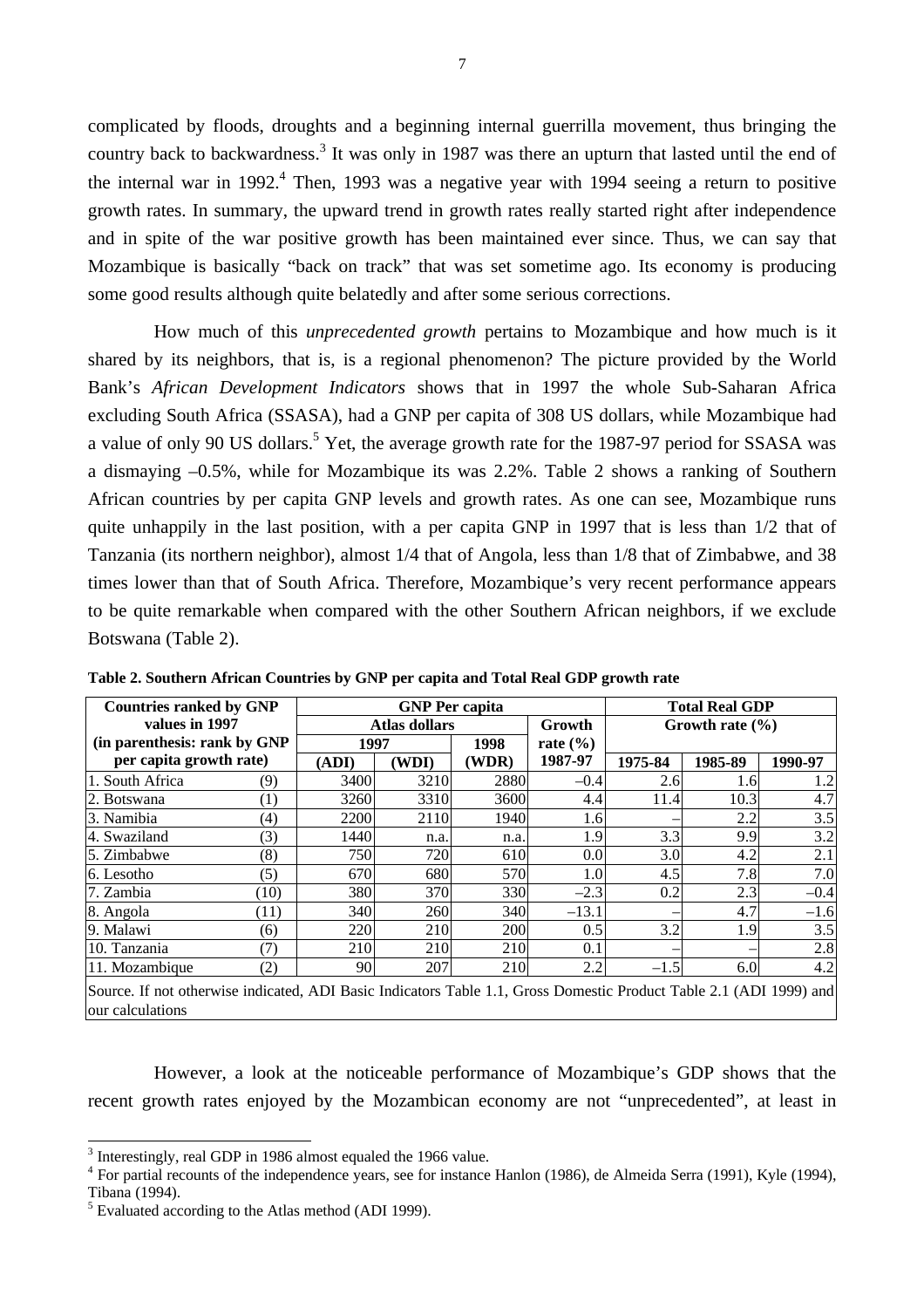regional terms. Over the 1990-1997 period, eight out of eleven countries in the area had a growth rate higher than 2% per year. Also, over the 1985-1989 period, Mozambique's real GDP grew at an average rate of 6% per year: as well as for most countries, growth rates in that five-year period were mostly higher than during the nineties (exceptions were Malawi and Namibia). Hence, at least from a regional perspective, Mozambique's recent economic performance seems in line with a more general positive growth trend.

|                              | <b>Total real GDP</b><br>(US dollars) | <b>Share of total GDP</b><br>over total Southern | <b>Population</b><br>(millions) | <b>Share of population</b><br>over total Southern |
|------------------------------|---------------------------------------|--------------------------------------------------|---------------------------------|---------------------------------------------------|
|                              |                                       | Africa $(\% )$                                   |                                 | Africa $(\% )$                                    |
| South Africa                 | 116730                                | 74.9                                             | 38.3                            | 28.0                                              |
| <b>Botswana</b>              | 5690                                  | 3.7                                              | 1.5                             | 1.1                                               |
| Namibia                      | 3108                                  | 2.0                                              | 1.6                             | 1.2                                               |
| Zimbabwe                     | 5908                                  | 3.8                                              | 11.5                            | 8.4                                               |
| Lesotho                      | 792                                   | 0.5                                              | 2.1                             | 1.5                                               |
| Zambia                       | 3352                                  | 2.2                                              | 9.4                             | 6.9                                               |
| Angola                       | 6648                                  | 4.3                                              | 11.4                            | 8.3                                               |
| Malawi                       | 1643                                  | 1.1                                              | 10.3                            | 7.5                                               |
| Tanzania                     | 7917                                  | 5.1                                              | 31.3                            | 22.9                                              |
| Mozambique                   | 3959                                  | 2.5                                              | 18.5                            | 13.5                                              |
| <b>Total Southern Africa</b> | !Invalid Character                    | 100.0                                            | 136.9                           | 100.0                                             |
|                              | <b>Setting</b>                        |                                                  |                                 |                                                   |
| Source: WDR 1999, ADI 1999)  |                                       |                                                  |                                 |                                                   |

**Table 3. GDP and Population of Southern African Countries in 1997**

Therefore, while it is true that Mozambique has improved, the road ahead still looks long and difficult. When we speak of *unprecedented growth*, we should keep in mind that the speed of economic growth (the growth rate) is important but so is the level of growth. Thus, if we look at the level of GNP per capita in Mozambique in 1997 (although figures are not quite consistent, see Table 2) it is clear that the country is far behind most of its neighbors (although distances had to be much greater in 1987 than they are now). Suppose, as an exercise, that Mozambique will enjoy that same 2.2% annual growth rate it had over the period 1987-97 for the next years ahead. Starting from a level of 210 US dollars it would take Mozambique 30 years to get to a per capita GNP of 400 US dollars. With a 10% annual growth rate, it would take Mozambique 15 years to reach Zimbabwe current per capita level of 750 dollars. The Mozambican population−one seventh of the whole 137 million people that live in Southern Africa−enjoys only 1/25 of total GDP produced in the area (Table 3). Only Tanzanian's condition is worse with one fourth of total population producing less than a twenty-fifth of total GNP: Mozambique is still a long way from real and sustained economic growth.

The burden of history is difficult to shed. Mozambique has done much to overcome its economic heritage of colonial rule and the scars of its more recent past. And yet it seems that the meager bequest received−including the poor infrastructure, the almost non-existing human capital, a destroyed industrial structure−still lingers on its economic performance. Mozambique was one of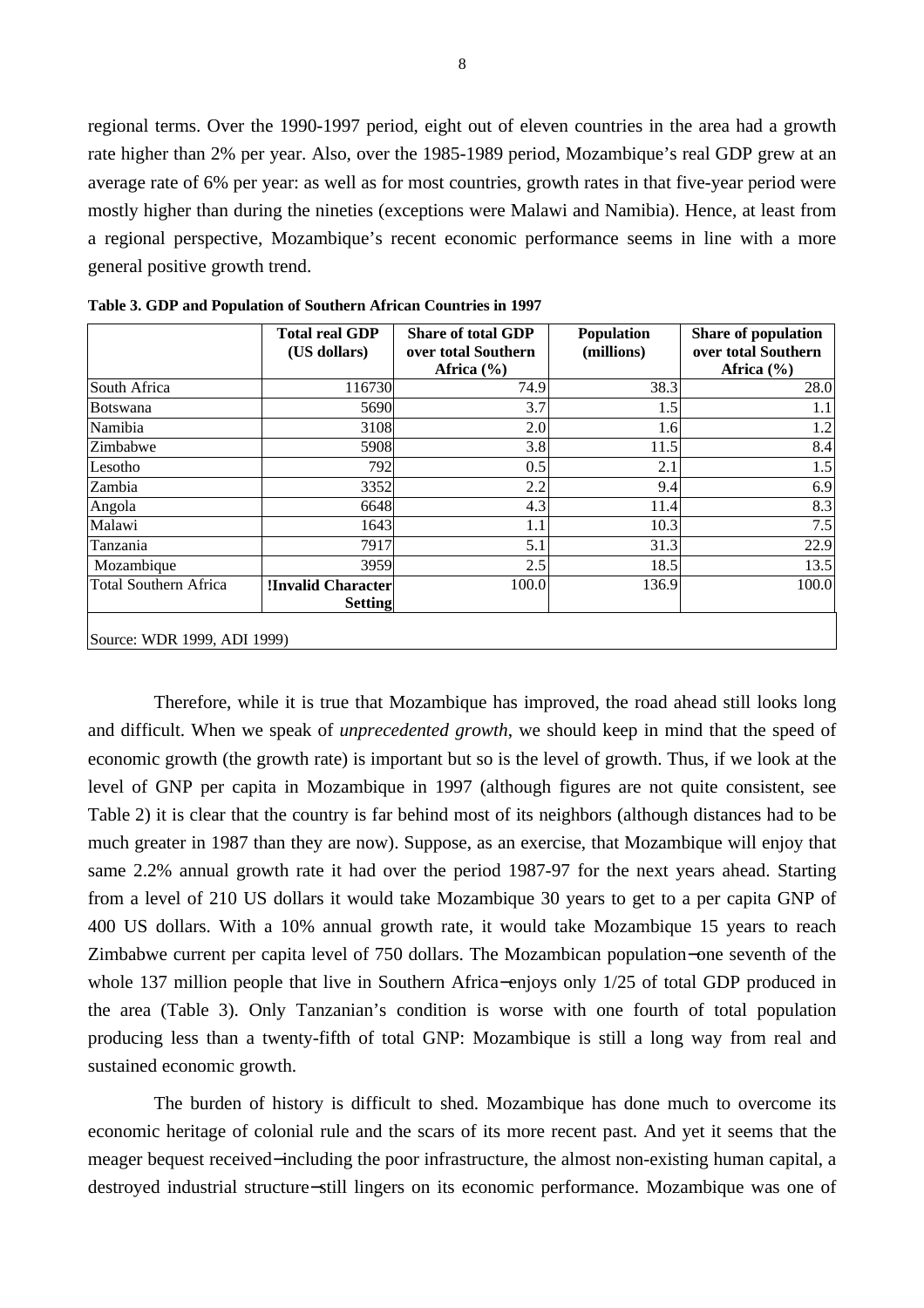the last country in Africa to obtain independence from colonial rule in 1975. And the Portuguese colonial domination was certainly one of the most backward, both in pure economic terms, and in political and institutional ones. In the aftermath of liberation Mozambique was left in terrible conditions−limiting our considerations to the economic heritage of colonial rule, from a mere macroeconomic point of view. In 1950, Portugal was still a poor country, with a real per capita GDP that in US dollar terms was only 13.5% of American GDP.<sup>6</sup>. In 1960, Portugal's per capita GDP had increased (in relative terms) to 18.7% of the American one. Interestingly, Mozambique's per capita GDP in 1960 was equal to 1145 US dollars (in 1985 prices), almost two thirds of the Portuguese one. Of Mozambique's Southern African neighbors, only South Africa and Namibia enjoyed a higher per capita GDP in 1960. Fifteen years later, in 1975, Mozambique conditions were no better. Portugal left a country with a GDP of 1184 US dollars per capita (in 1985 prices). That is, more than three and a half times smaller than the Portuguese one, whereas all of its Southern African neighbors, excluding Angola, Portugal's other colony, had improved (see Table 4)<sup>7</sup>. The relative economic decline then continued, and per capita GDP in Mozambique has continuously decreased ever since, both in absolute terms (until 1990) and in relative terms vis-à-vis its neighbors.

|                                                                                       | <b>GDP</b> | $\frac{6}{9}$ | $\frac{0}{0}$                                                                                            | <b>GDP</b>  | $\frac{0}{0}$ | $\frac{0}{0}$ | <b>GDP</b>   | $\frac{0}{0}$ | $\frac{6}{6}$ | <b>GDP</b> | $\frac{6}{9}$ | $\frac{0}{0}$ | $\frac{6}{9}$      |
|---------------------------------------------------------------------------------------|------------|---------------|----------------------------------------------------------------------------------------------------------|-------------|---------------|---------------|--------------|---------------|---------------|------------|---------------|---------------|--------------------|
|                                                                                       |            |               | in US relative relative in US relative relative in US relative relative in US relative relative relative |             |               |               |              |               |               |            |               |               |                    |
|                                                                                       | \$         | to            | to                                                                                                       | \$          | to            | to            | \$           | to            | to            | \$         | to            | to            | to                 |
|                                                                                       |            | <b>US</b>     | <b>Mozam</b>                                                                                             |             | US            | <b>Mozam</b>  |              | <b>US</b>     | <b>Mozam</b>  |            | US            |               | <b>Mozam</b> Mozam |
|                                                                                       |            |               | bique                                                                                                    |             |               | bique         |              |               | bique         |            |               | bique         | bique              |
|                                                                                       |            | 1960          |                                                                                                          |             | 1975          |               |              | 1980          |               |            | 1990          |               | 1997               |
| USA                                                                                   | 9908       | 100           |                                                                                                          | 865.3 13712 | 100           |               | 1158.1 15311 | 100           | 1662.4        | 18073      | 100           | 2378.0        |                    |
| South Africa                                                                          | 2185       | 22.1          | 190.8                                                                                                    | 3579        | 26.1          | 302.3         | 3496         | 22.8          | 379.6         | 3250       | 18.0          | 427.6         | 1472.3             |
| Portugal                                                                              | 1857       | 18.7          | 162.2                                                                                                    | 4320        | 31.5          | 364.9         | 4982         | 32.5          | 540.9         | 7487       | 41.4          | 985.1         |                    |
| Namibia                                                                               | 1761       | 17.8          | 153.8                                                                                                    | 3589        | 26.2          | 303.1         | <b>2900</b>  | 18.9          | 314.9         | 2852       | 15.8          | 375.3         | 1024.9             |
| Zimbabwe                                                                              | 998        | 10.1          | 87.2                                                                                                     | 1355        | 9.9           | 114.4         | 1207         | 7.9           | 131.1         | 1181       | 6.5           | 155.4         | 488.6              |
| Zambia                                                                                | 946        | 9.5           | 82.6                                                                                                     | 1251        | 9.1           | 105.7         | 969          | 6.3           | 105.2         | 688        | 3.8           | 90.5          | 150.7              |
| Swaziland                                                                             | 1240       | 12.5          | 108.3                                                                                                    | 2556        | 18.6          | 215.9         | 3041         | 19.9          | 330.2         | 4655       | 25.8          | 612.5         | 561.3              |
| Mozambique                                                                            | 1145       | 11.6          | 100.0                                                                                                    | 1184        | 8.6           | 100.0         | 921          | 6.0           | 100.0         | 760        | 4.2           | 100.0         | 100.0              |
| Angola                                                                                | 928        | 9.4           | 81.0                                                                                                     | 733         | 5.3           | 61.9          | 675          | 4.4           | 73.3          |            |               |               | 400.8              |
| <b>Botswana</b>                                                                       | 525        | 5.3           | 45.9                                                                                                     | 1326        | 9.7           | 112.0         | 1929         | 12.6          | 209.4         |            |               |               | 1264.7             |
| Tanzania                                                                              | 315        | 3.2           | 27.5                                                                                                     | 509         | 3.7           | 43.0          | 480          | 3.1           | 52.1          | 746        | 4.1           | 98.2          | 89.5               |
| Lesotho                                                                               | 312        | 3.1           | 27.2                                                                                                     | 765         | 5.6           | 64.6          | 991          | 6.5           | 107.6         | 968        | 5.4           | 127.4         | 228.3              |
| Malawi                                                                                | 380        | 3.8           | 33.2                                                                                                     | 509         | 3.7           | 43.0          | 554          | 3.6           | 60.2          | 519        | 2.9           | 68.3          | 98.3               |
| Source: Penn World Tables, our calculations. For 1997, source: ADI, our calculations. |            |               |                                                                                                          |             |               |               |              |               |               |            |               |               |                    |

| Table 4. Real GDP per capita in 1985 constant prices |  |  |  |  |
|------------------------------------------------------|--|--|--|--|
|------------------------------------------------------|--|--|--|--|

 $\overline{a}$ 

Mozambique has still to overcome big hurdles lingering from its past, including a long dispossessing colonial rule, a State run economy under a socialist regime that has become increasingly inefficient and inept and a savage internal war (initially foddered by the South African

<sup>&</sup>lt;sup>6</sup> See the Penn World Tables (Summers and Heston (1991)). To give an idea, South Africa real per capita GDP in 1950 was equal to 2185 US dollars (in 1985 prices), i.e. 22.3% of the American one.

<sup>7</sup> In other words, from 1960 to 1975 (when it had to leave Africa), Portugal had gotten richer whereas its Southern African colonies had gotten poorer.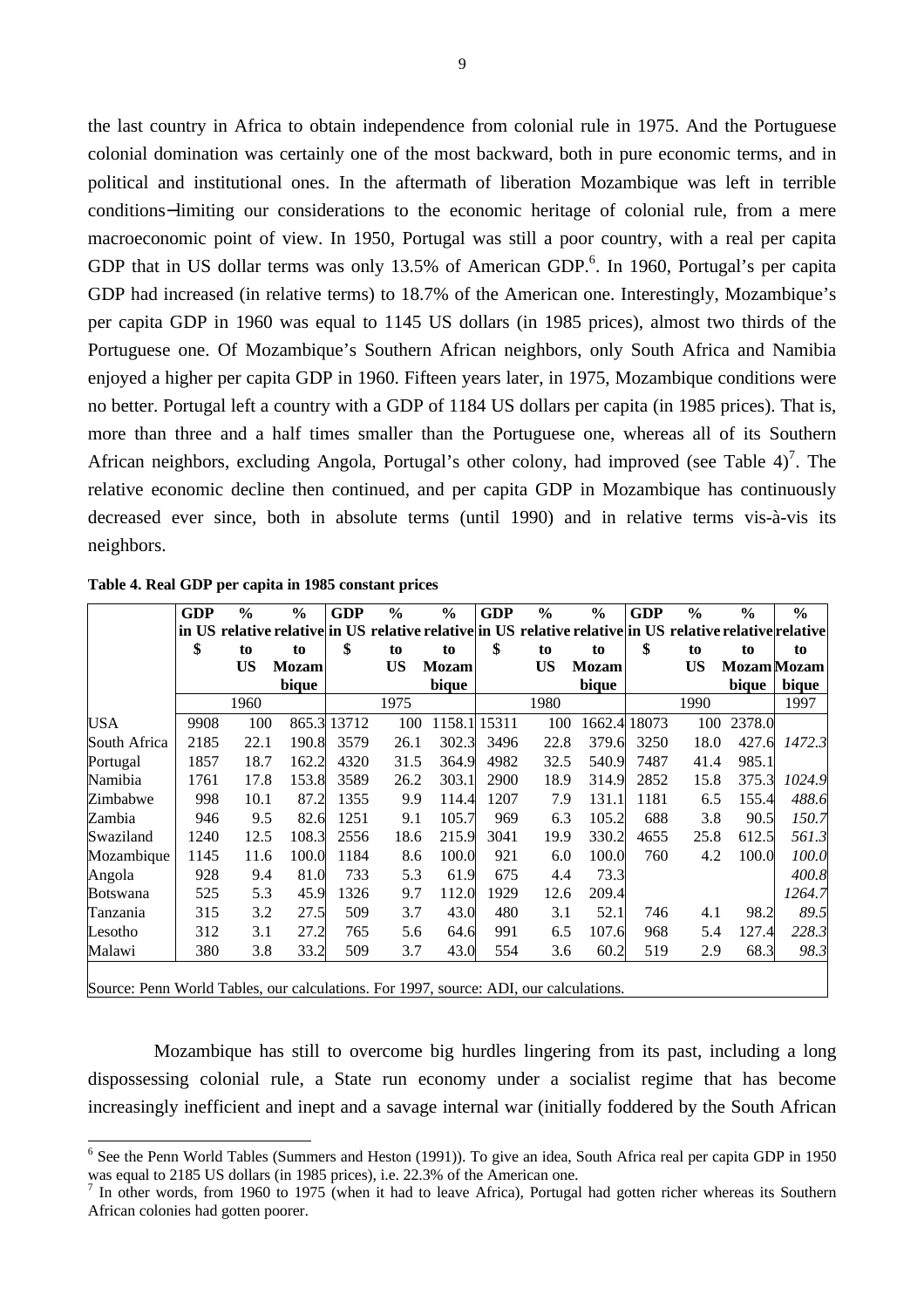apartheid regime). In conclusion, economic growth in Mozambique is on its way, but it still suffers from a series of negative factors whose lasting influence is difficult to eliminate. Today dim lights are not yet the stars that some Agencies would like to spot and put on the cover page as their success stories.

## **2. Even growth?**

The data on the evolution of the structure of output, as well as on the evolution of the structure of demand, also show an interesting picture. They can reveal how *even* economic growth has really been over the years in Mozambique. Data on the structure of output and composition of demand are, once again, often missing, incomplete or incoherent. According to the WDI tables, the annual growth rate of real GDP has been equal to –0.1% over the 1980-90 period and to 4.9% over the 1990-1997 period, while according to the latest figures from the WDR tables, real GDP has grown at an annual 5.7% rate over the 1900-98 period.

Agricultural output has grown, in the two periods (1980-90 and 1990-97), at a 2.1% and 6.1% rate, respectively (WDI, 1998). Conversely, industrial output has decreased during the eighties at a –8.3% rate per year, while it has increased at a 9.1% annual rate in the second period. As a consequence, the output of the service sector increased by 19.5% per year in the first period and only by 2.2% per year in the second period.<sup>8</sup> If we look at the *composition* of GDP we can see that from 1980 to 1998 the contribution of the agricultural sector has gone from 48 to 34 percent of GDP, that of the industrial sectors has gone from 30 to 18 percent of GDP, whereas the share of the service sector has increased from 27 to 45 percent of GDP (Figure 3).

Mozambique is mostly an agricultural country, with vast natural resources and plenty of arable land. However, although exploitation of the overseas provinces for the production of staples was an objective of Portuguese colonial policy, this policy was never successful.<sup>9</sup> In 1963, for instance, only 25% of Mozambique gross domestic product came from agriculture, while two thirds of GDP were from the service sector (DNE 1985). Interestingly, at that time, Mozambican product almost equaled a third of Portuguese GDP. In 1970, agricultural output in Mozambique rose to 30% of total GDP, while in 1975 it took up more than 36%. In 1980, agricultural output amounted to 37% of total GDP, in 1985 it had risen to more than 54%, in 1990 it was back to less than 40% (DNE 1994), while in 1995 it was no more then 32.7% (ADI 1999). The data we have on land use show that the percentage of land under permanent crop has always been a very tiny portion of total land area (it was 0.3% in 1980 and it still was in 1996). The percentage of irrigated land over total cropland has gone in fifteen years (from 1979-81 to 1994-96) from 2.1 to 3.4. The number of actual hectares of arable land per capita has decreased in the same fifteen years, going from 0.24 in 1979- 81 to 0.19 in 1994-96.

<sup>&</sup>lt;sup>8</sup> Value added for the three sectors shows similar behavior. Agricultural value added has grown at a 6.6% rate during 1980-90 and at a 4.8% rate during 1990-98. Industrial value added has changed with annual growth rates of –4.5% and 8.5%, respectively, in the two periods. Service value added has increased by an annual 8.1% rate in the first period and 5.1% rate in the second period.

<sup>&</sup>lt;sup>9</sup> See e.g. Vail and White (1980), Newitt (1981), Pitcher (1995), and Isaacman and Chilundo (1995).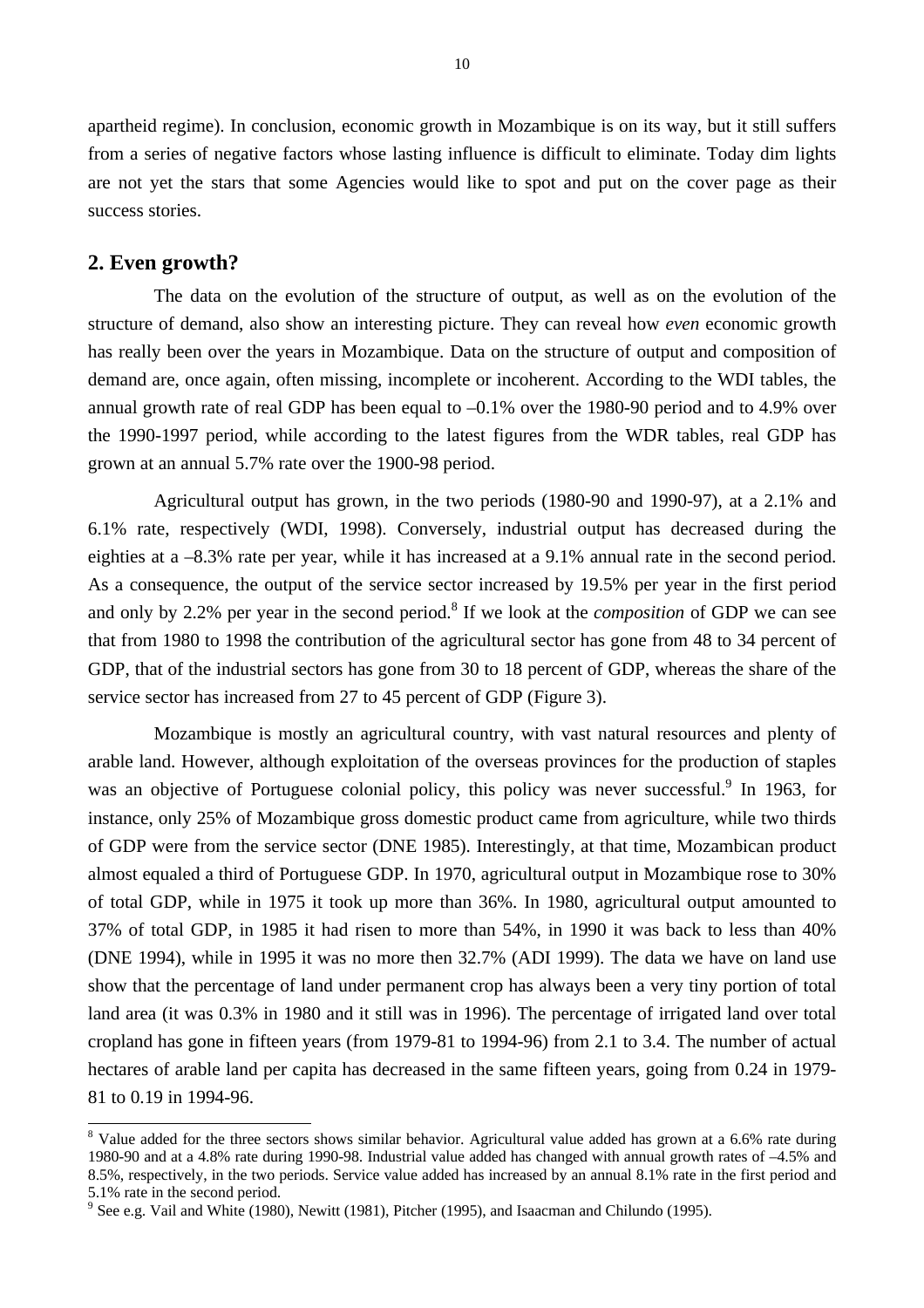



**Figure 4. Sectoral growth rates and GDP growth rate in the nineties**



Source: ADI 1999.

Clearly, the nature of agriculture production has changed over the years, although the great bulk of the Mozambican labor force over the long run has remained in agriculture (WDI 1998). Industrial production and services have also changed over the decades. In 1965, for instance, Mozambique exports amounted to 1.3 billion escudos (4.5% of GDP), of which 18% was cotton, 16% was cashew nuts, and 10% was sugar. In 1975, 8% of total exports was cotton, 15% was cashew and 11.3% was sugar. In 1995, 20% of total exports came from cashew nuts, 5.6% came from cotton, 5.7% came from sugar. The largely unproductive agriculture of the big plantations in the northern part of the country gave way first to the cooperatives and collective farms of the socialist era, and gradually to an increasing number of small farms and wage-labor farms in the recent years.

In almost 20 years, the crop production index (as measured from 3-year averages with base 1989-91=100) has gone from 109.4 back in 1979-81 to 126.1 in 1995-97 (WDI 1998). That is, during the eighties there has been no improvement in crop production (actually a worsening), and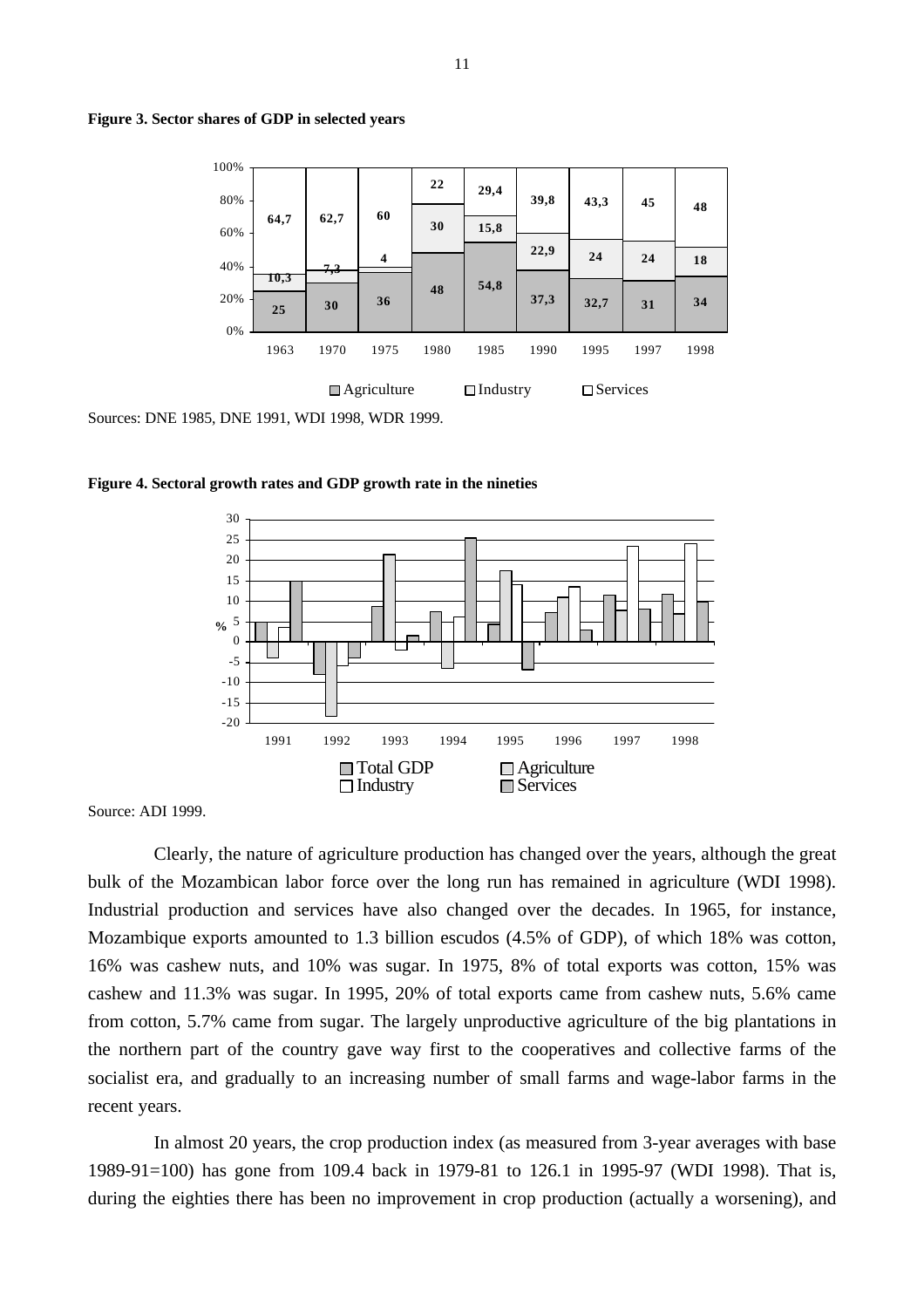only during the nineties has it gone up by more than a quarter. While the food production index has been stagnant for a decade (it was 99.2 in 1979-81) and has increased up to 119.5 in 1995-97, the livestock production index has remained dismayingly below the 1989-91 value, going from 82.6 in 1979-81 to 96.1 in 1995-97. Being Mozambique an agricultural country, whose main resource is arable land and whose population is overwhelmingly dependent on agricultural, the output growth picture looks pretty skew, with agriculture as the neglected sector.

After having looked at output, let us now take a closer look at labor productivity. As we already mentioned above, Mozambique has a vast territory potentially fit for agriculture, and it was largely exploited, at least in the last century, for the production of raw commodities.<sup>10</sup> Yet, agricultural output, which has always been important, was never dominant in terms of total output although it always dominated exports. In the colonial economy, production of services (mostly transport and communication, i.e. shipping) and a largely unproductive agriculture were the major contributors to gross aggregate output. With the centrally-planned state economy of the socialist era, a big emphasis was given to industrialization as well as to collective and cooperative farming, with the effect of depressing small scale farming and rural household production. In the meantime, Mozambique lost its importance as a shipping deck for its inland neighbors (for various political reasons), which further depressed its small service economy. The dark war years accounted for the remaining blows to development: the national industry gradually declined, the service industry never picked up. After turning to market economy principles, things got better, and especially in the recent years the revival in the "corridor strategy" resounded the old catchwords of the port economy, though the promised rewards are still to come.<sup>11</sup>

As yet, agriculture continues to absorb 83% of the labor force, which means that 83% of the working population contributes in producing about a third of national output (as of 1997). In 1970, the labor force in agriculture was 86% of total labor force (Table 5), while agricultural output was a little less than a third of total output: if this is what the World Bank indicators term "long term structural change", we may say that things have not gotten much better in more than 25 years. Productivity in agriculture has steadily declined during the seventies and eighties at an average rate of –1.3% and –2.1% per year, respectively (Table 5). Over the whole period 1970-97, agricultural product per worker has declined at a rate of  $-0.66\%$  per year, that is, in real terms, agricultural output per worker has gone in 27 years from 35,000 to less than 30,000 meticais. While in 1970 there were almost 4.7 million people working in agriculture, there were 7.5 in 1997 (with an average growth rate over the period of 1.75% per year). On the other hand, total labor force has grown at a higher rate over the period (1.89% per year), which implies that labor force in other sectors has grown much faster, although it has grown at a slower rate than population (2.13%), (which in turn implies that less and less people get jobs). Hence: growth in agricultural output was obtained through a labor force increase at the expense of productivity. From 1970 to 1997, total real

 $10$  See e.g. Zeleza (1993). Interestingly, crop exports in 1897 were (in percentage terms) the same as in 1997!

<sup>&</sup>lt;sup>11</sup> We are referring to the planned infrastructural projects of the Beira corridor (linking Zimbabwe to the coast) and the Maputo corridor (linking Transvaal to the Maputo bay).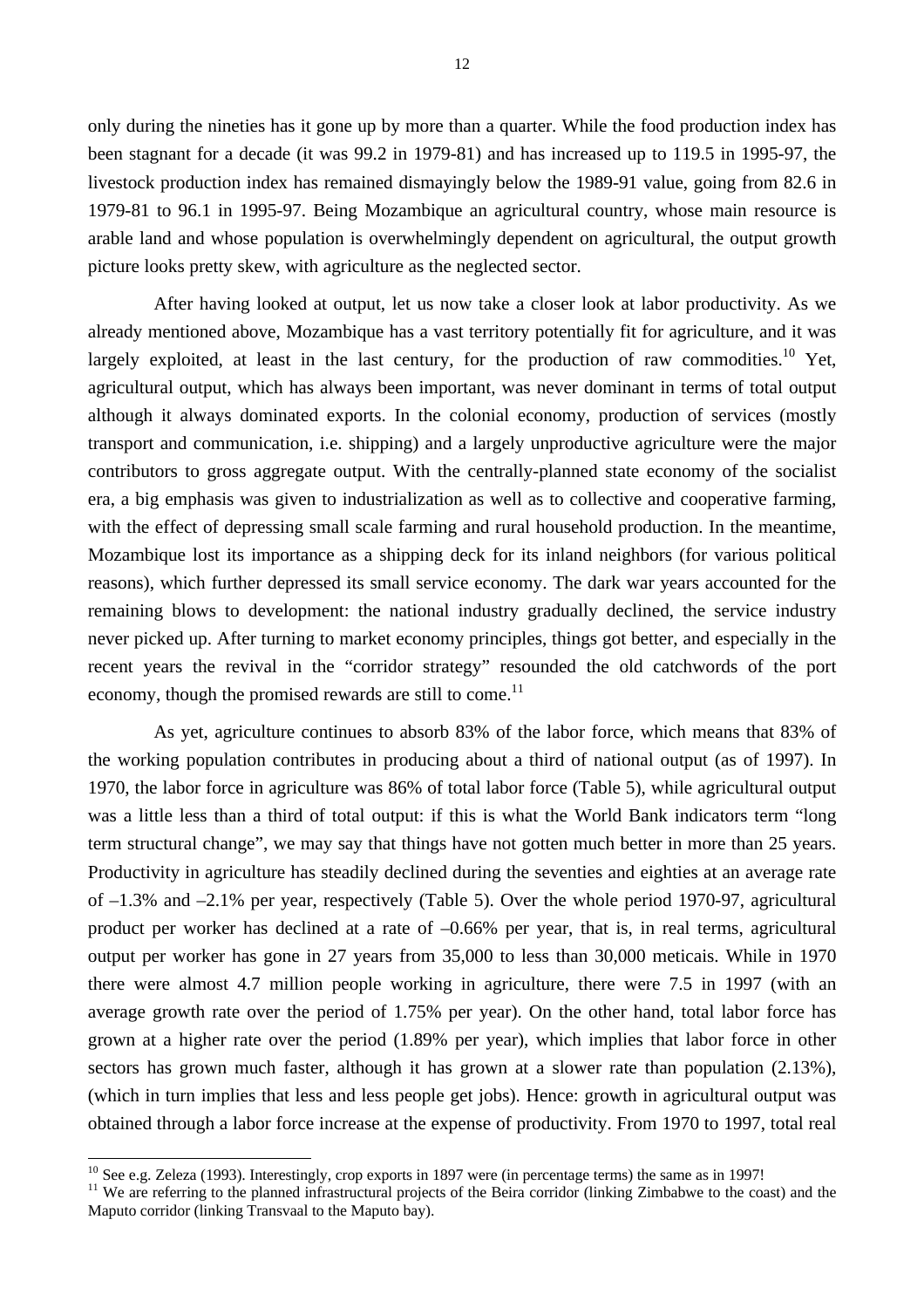GDP has increased at an average 0.76% rate per year, as opposed to the 1.08% rate of agricultural product. However, while GDP has picked up during the nineties, with an average 5% annual growth rate, agricultural output has plunged at a dismaying 1.9% per year.

Industry has gone through several structural changes since 1970. The big impetus given by the socialist industrialization policy shows up in the 15% annual growth rate of industrial output in the first decade of independence. The increase in industrial labor force during the seventies was also accompanied by an increase in productivity at a 12% annual rate (in 1980, output per worker in industry was ten times higher than rural output). The war and the demise of the centrally planned state economy then brought the industrial sector almost to collapse in the eighties (with an actual output growth rate of –4.5% per year): while the labor force in industry kept growing during the decade, productivity plunged by a  $-7\%$  per year. In the nineties, things have gotten better: productivity is increasing at a satisfying 3.8% per year, while total output runs at an annual 5.7%.

The story about the service sector is equally telling. Independence, the socialist regime, and a series of international events<sup>12</sup> brought Mozambique to isolation in the region, with devastating effects on its "port economy" and shipping and transport sector. The whole sector gradually collapsed, and all the incoming labor force contributed to the fall in productivity (–10% per year). Over the eighties and especially over the nineties, the sector has gradually recovered. Output has steadily increased at a 3.6% per year in the 1980's and at a 6.3% per year in the 1990's. Productivity, on the other hand, has remained almost stagnant during the eighties, and only recently has picked up at a good 6.4% per year. Overall, a worker in the service sector today produces more than one and a half the amount produced by a worker in the industrial sector and more than 12 times the amount produced by a worker in the rural sector. Yet, the sector today employs less than a tenth of total labor force (and only 3% of working women).

In conclusion, although we do not have detailed data to analyze the sub-sector contributions to total GDP over the years, it is pretty clear that the bulk of overall economic growth in the recent years has come from the industry and service sectors. Yet, the rural sector still employs more than 4/5 of total labor force and 96% of the female labor force. If economic growth has to be sustainable and steady, it should certainly spread over to agriculture, and make the economic structure of Mozambique less uneven.

 $\overline{a}$  $12$  Like the sanctions to Rhodesia.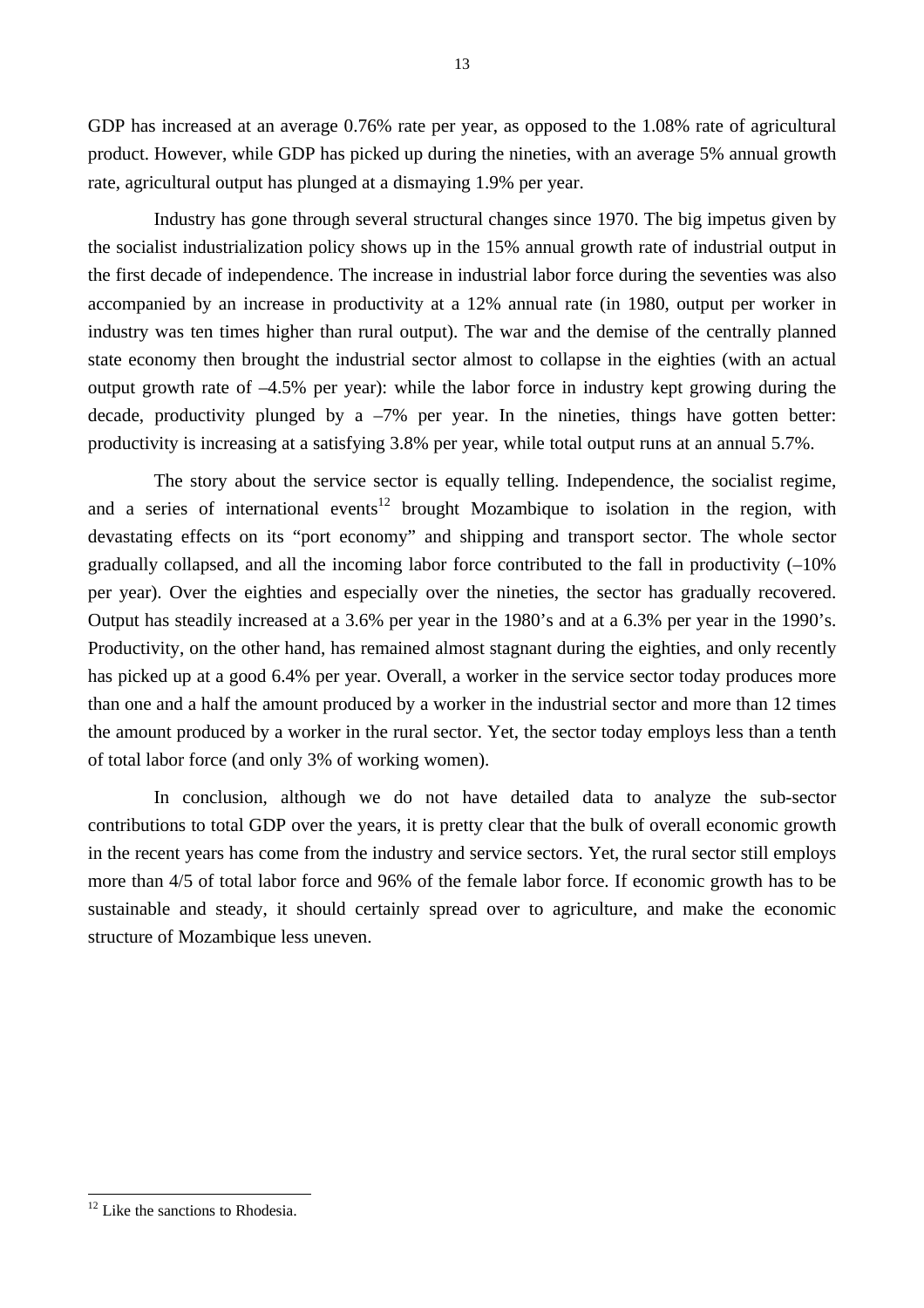| Year                                          | 1970    | 1980     | 1990     | 1997     | Average                |
|-----------------------------------------------|---------|----------|----------|----------|------------------------|
|                                               |         |          |          |          | growth rate<br>1970-97 |
| GDP at constant 1987 local prices             | 549,978 | 499,178  | 479,462  | 674,054  | 0.76%                  |
| (million Meticais)                            |         |          |          |          |                        |
| Average growth rate over previous period      |         | $-1.0%$  | $-0.4%$  | 5.0%     |                        |
| Total population                              | 9390000 | 12100000 | 15707000 | 16600000 | 2.13%                  |
| Labor force (LF)                              | 5432231 | 7000000  | 8515843  | 9000000  | 1.89%                  |
| Agriculture GDP % of total GDP                | 30      | 37       | 37.3     | 32.7     |                        |
| Agriculture GDP at constant 1987 local prices | 164,993 | 184,695  | 178,839  | 220,415  | 1.08%                  |
| (million Meticais)                            |         |          |          |          |                        |
| Average growth rate over previous period      |         | 2.1%     | 0.1%     | $-1.9\%$ |                        |
| LF in agriculture (% of total LF)             | 86      | 85       | 84       | 83       |                        |
| LF in agriculture                             | 4671719 | 5950000  | 7153308  | 7470000  | 1.75%                  |
| Productivity in agriculture (GDP/LF)          | 35318   | 31041    | 25001    | 29507    | $-0.66%$               |
| (meticais per worker)                         |         |          |          |          |                        |
| Average growth rate over previous period      |         | $-1.3%$  | $-2.1%$  | 1.7%     |                        |
| Industry GDP % of total GDP                   | 7.3     | 35       | 22.9     | 24       | 4.51%                  |
| Industry GDP at constant 1987 local prices    | 40,148  | 174,712  | 109,797  | 161,773  | 5.30%                  |
| (million Meticais)                            |         |          |          |          |                        |
| Average growth rate over previous period      |         | 15.8%    | $-4.5%$  | 5.7%     |                        |
| LF in industry (% of total LF)                | 6.9     | 7.5      | 8.0      | 8.6      |                        |
| LF in industry                                | 373466  | 525525   | 678883   | 772920   | 2.73%                  |
| Productivity in industry (GDP/LF)             | 107502  | 332453   | 161732   | 209301   | 2.50%                  |
| (meticais per worker)                         |         |          |          |          |                        |
| Average growth rate over previous period      |         | 12.0%    | $-7.0\%$ | 3.8%     |                        |
| Service GDP as % of total GDP                 | 62.7    | 28       | 39.8     | 43.3     |                        |
| Service GDP at constant 1987 local prices     | 344,836 | 139,770  | 190,826  | 291,865  | $-0.62%$               |
| (million Meticais)                            |         |          |          |          |                        |
| Average growth rate over previous period      |         | $-8.6%$  | 3.2%     | 6.3%     |                        |
| LF in services % of total labor force         | 8.9     | 8.2      | 9.5      | 8.9      |                        |
| LF in services                                | 482111  | 576975   | 813093   | 803880   | 1.91%                  |
| Productivity in services (GDP/LF)             | 715264  | 242246   | 234691   | 363071   | $-2.48%$               |
| (meticais per worker)                         |         |          |          |          |                        |
| Average growth rate over previous period      |         | $-10.3%$ | $-0.3%$  | 6.4%     |                        |
| Population age 15-64                          | 4656198 | 6000000  | 7569639  | 8000000  | 2.02%                  |
| Children 10-14 (% of age group)               | 42      | 39       | 36       | 33       |                        |
| Female population (% of LF)                   | 49      | 49       | 48       | 48       |                        |
| Males in agriculture (% of male LF)           | 72      | 72       | 70       | 70       |                        |
| Females in agriculture (% of female LF)       | 97      | 97       | 96       | 96       |                        |
| Males in industry (% of male LF)              | 13      | 14       | 14.5     | 15.5     |                        |
| Male LF in industry                           | 360157  | 499800   | 642095   | 725400   | 2.63%                  |
| Females in industry (% of female LF)          | 0.5     | 0.75     | 0.9      | 1.1      |                        |
| Female LF in industry                         | 13309   | 25725    | 36788    | 47520    | 4.83%                  |
| Males in services (% of male LF)              | 15      | 14       | 15.5     | 14.5     |                        |
| Male LF in services                           | 415566  | 499800   | 686377   | 678600   | 1.83%                  |
| Females in services (% of female LF)          | 2.5     | 2.25     | 3.1      | 2.9      |                        |
| Female LF in services                         | 66545   | 77175    | 126716   | 125280   | 2.37%                  |

**Table 5. Agricultural output, labor force and agricultural labor productivity, selected years.**

Source: ADI (1999), WDI (1998), our calculations.

On the demand side, also, structural changes have occurred. The structure of aggregate demand itself has quite changed over the years. In 1980, private consumption accounted for 94% of GDP, and only for 76% in 1997. General government consumption has also decreased, going from 15% of GDP in 1980 to 10% of GDP in 1997. Gross domestic investment has apparently increased, going from 8% in 1980 to 30% in 1997, although gross domestic savings keep being short of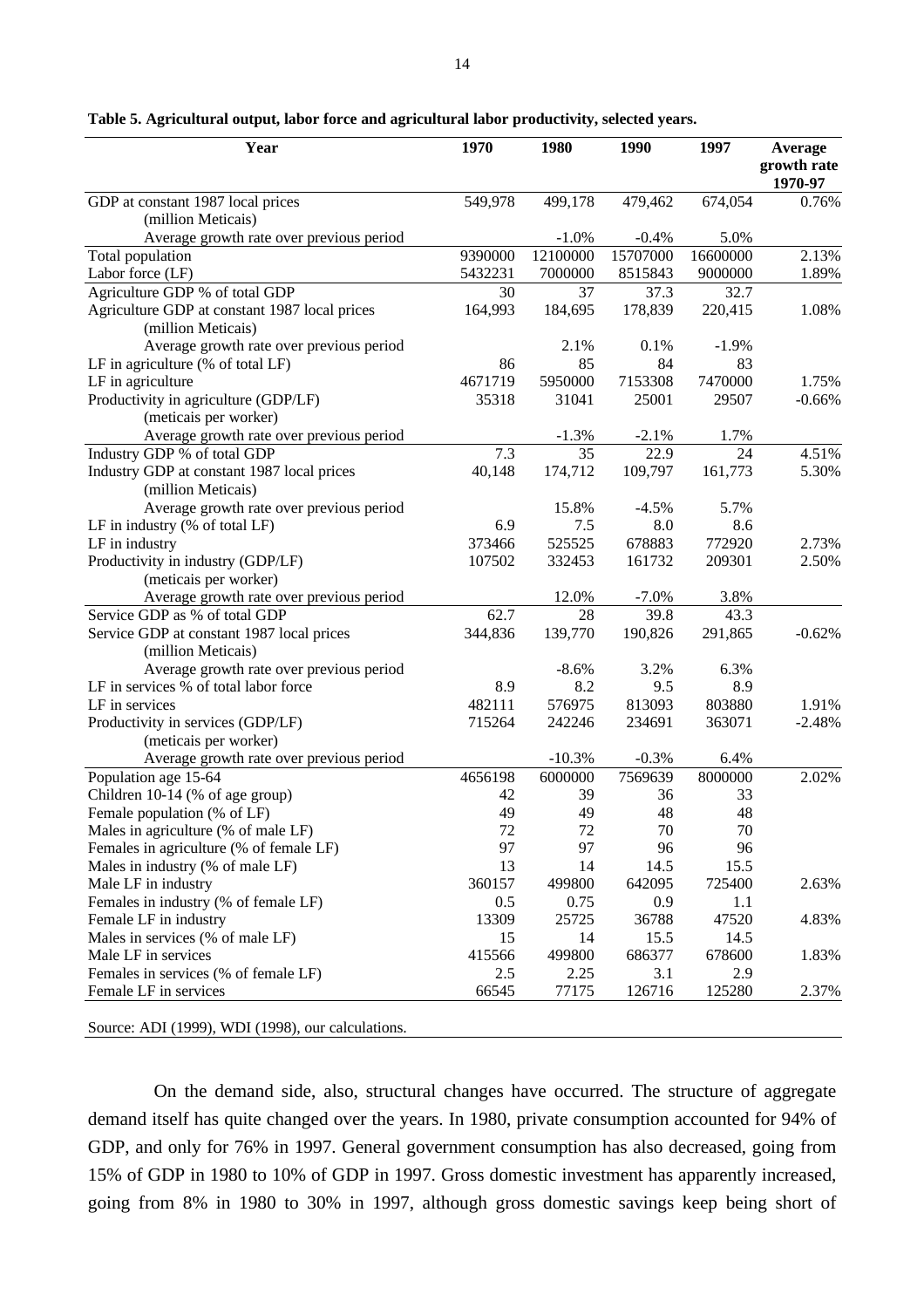investment, as they were –8% of GDP in 1980 and were only 14% of GDP in 1997. While exports have only improved a little bit (going from 15% of GDP in 1980 to 18% in 1997), imports have remained high (from 32% of GDP in 1980 to 34% of GDP in 1997).

Government expenditure, as a percentage of GDP, has steadily increased since 1960 (Figure 5) undergoing changes of regimes and reaching a peak during the socialist era (it is in 1981 that it topped the highest level ever — more than  $40\%$  — at the zenith of the socialist government effort in the field of public spending in education and health, as well as in state industrialization). After a slight decline, and the worse war years, it is only form 1992 (the end of the war) that the decreasing trend has consistently improved. This has been almost paralleled by a steady increase, after 1993 by a constant increase of private investment vis-à-vis GDP (Figure 5).





Source: Penn World Tables, ADI.

What is also very interesting about the evolution of the structure of aggregate demand in Mozambique is the behavior of private consumption over the years. Overall, private consumption in real terms has declined in the last two decades, going from 2672 millions of US dollars in 1980 to 2092 millions in 1997 (WDI 1999). Thus, the average annual growth rate of private consumption has been negative over the 1980-90 period  $(-2.3\%)$ , and only slightly positive during the nineties (0.9%). Per capita private consumption, on the other hand, has steadily decreased over the whole period, showing a dismaying annual growth rate of –3.8% during the eighties and an annual growth rate of –1.5% during the nineties. The overall average annual growth rate over the 1980-1997 period of per capita private consumption has been equal to a saddening –2.3%.

As we said above, Mozambique's performance in per capita GNP in US dollars as valued according to the World Bank Atlas conversion method was pretty dismaying vis-à-vis the other Southern African countries (Table 6). However, since exchange rates do not always reflect international differences in relative prices, by converting per capita GNP values into international dollars using purchasing power parities, we can get a better estimate of what money can actually buy in each country and what each country can actually buy with what it produces. Values of per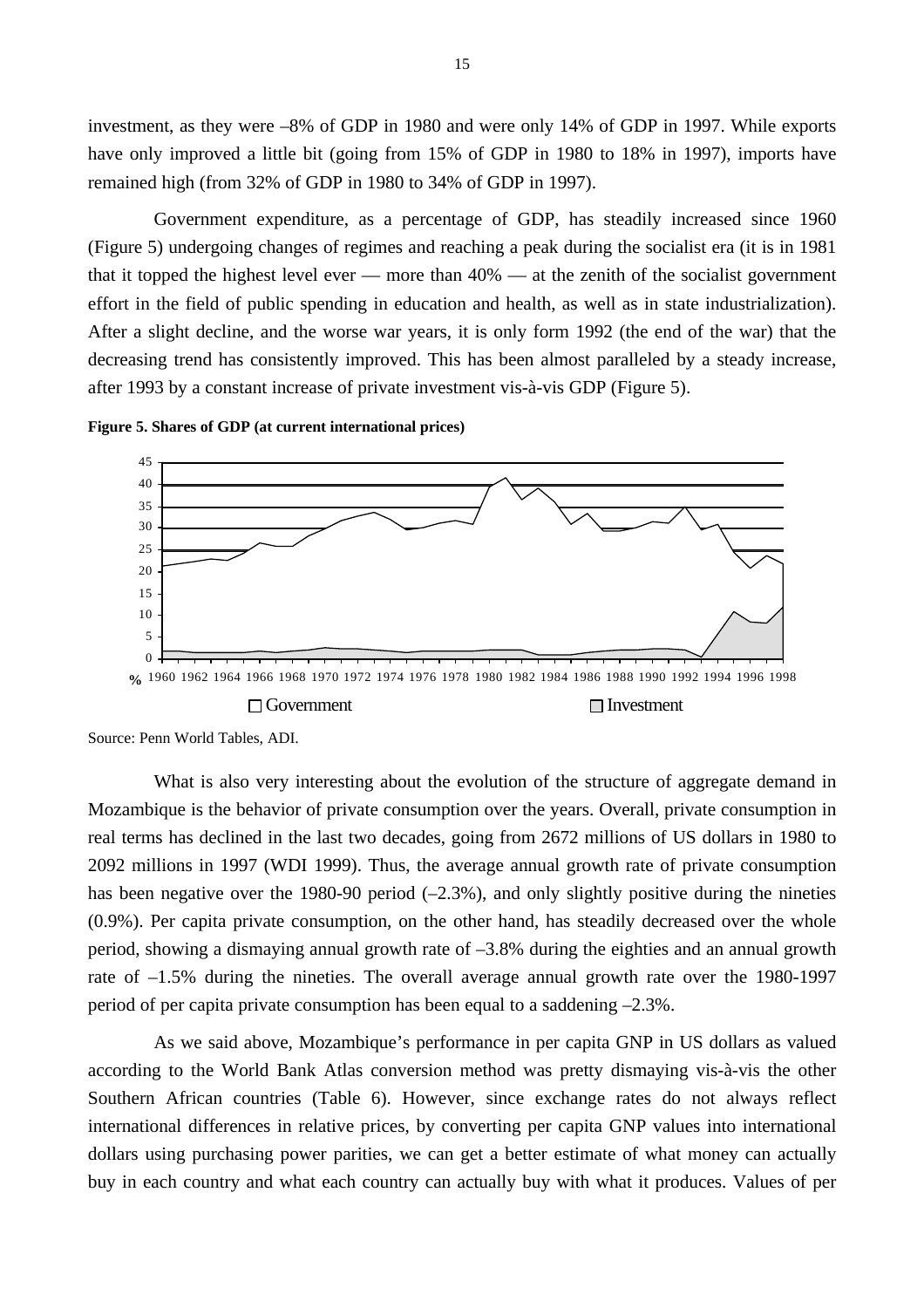capita GNP in PPP international dollars show a slightly different picture, from which it emerges that Mozambique seems actually less poor than Tanzania. Values for per-capita GDP show an even better picture, whereby Mozambique's product, in PPP terms, is actually higher than Tanzania's and Malawi's and close to Zambia's. The same is true for per capita private consumption, which in a way is the closest indication to a relative measure of standard of living. When measured at the official exchange rate, it seems that Mozambicans are actually spending very little, on average, in a year (and everybody in southern Africa is spending more). When measured in international dollars, we see that Mozambicans are actually buying "more stuff" with their money than people from Tanzania, Malawi, and Angola and almost as much as people from Zambia. Yet, all of these countries are on the very bottom of the spending scale (up to 750 dollars per year, i.e. a little more than 60 dollars per month). A better living standard is enjoyed by people from Zimbabwe and Lesotho (less then 1750 dollars per year), and a much better one is enjoyed by those from Namibia and Botswana (up to 2700 dollars per year) and South Africa (less than 5000 dollars). Mozambique trails sadly in the poor bunch, but those who can buy the least today are those from war-torn Angola.

**Table 6. Selected Southern African Countries by GNP, GDP, and Private Consumption per capita, in US and international dollars**

|                  | <b>GNP</b> per capita<br>(1997) |                            | GDP per capita<br>(1997) |                            | <b>Private consumption</b><br>Per capita (1997) |                            |  |
|------------------|---------------------------------|----------------------------|--------------------------|----------------------------|-------------------------------------------------|----------------------------|--|
| <b>Countries</b> | <b>Atlas US</b><br>dollars      | <b>PPP</b> intl<br>dollars | <b>US</b> dollars        | <b>PPP</b> intl<br>dollars | <b>US</b> dollars                               | <b>PPP</b> intl<br>dollars |  |
| South Africa     | 3400                            | 7190                       | 3370                     | 7752                       | 2089                                            | 4806                       |  |
| <b>Botswana</b>  | 3260                            | 7430                       | 3358                     | 8282                       | 940                                             | 2319                       |  |
| Namibia          | 2200                            | 5100                       | 2024                     | 4901                       | 1113                                            | 2696                       |  |
| Zimbabwe         | 750                             | 2240                       | 776                      | 2407                       | 559                                             | 1733                       |  |
| Lesotho          | 670                             | 2490                       | 459                      | 1759                       | 376                                             | 1442                       |  |
| Zambia           | 380                             | 910                        | 409                      | 962                        | 319                                             | 750                        |  |
| Angola           | 340                             | 820                        | 670                      | 1442                       | 201                                             | 433                        |  |
| Malawi           | 220                             | 700                        | 245                      | 705                        | 208                                             | 599                        |  |
| Tanzania         | 210                             | 620                        | 221                      | 578                        | 183                                             | 480                        |  |
| Mozambique       | 90                              | 690                        | 207                      | 927                        | 157                                             | 705                        |  |
|                  |                                 |                            |                          |                            |                                                 |                            |  |

Source: ADI Basic Indicators Table 1.1 (ADI, 1999), our calculations

 $\overline{a}$ 

To get a better and more detailed look at consumption, at this point, we have to use some different data sources. Statistical information in Mozambique is scarce, it is generally inconsistent and not comparable over the years, it is scattered and incomplete. Two major sources of information on private consumption and standards of living of the population are the Household Budget Surveys that were conducted in 1991-92 in the city of Maputo, in 1992-93 in the other 10 provincial capitals and at a national level (including rural areas) in 1996-97. Five years is not a long time interval to show deep differences, but it can more or less indicate a tendency (if numbers are straightforward).<sup>13</sup> We considered the cumulative distribution of households by average monthly

 $^{13}$  Results from the three surveys were published in separate reports by DNE (1994) and INE (1999).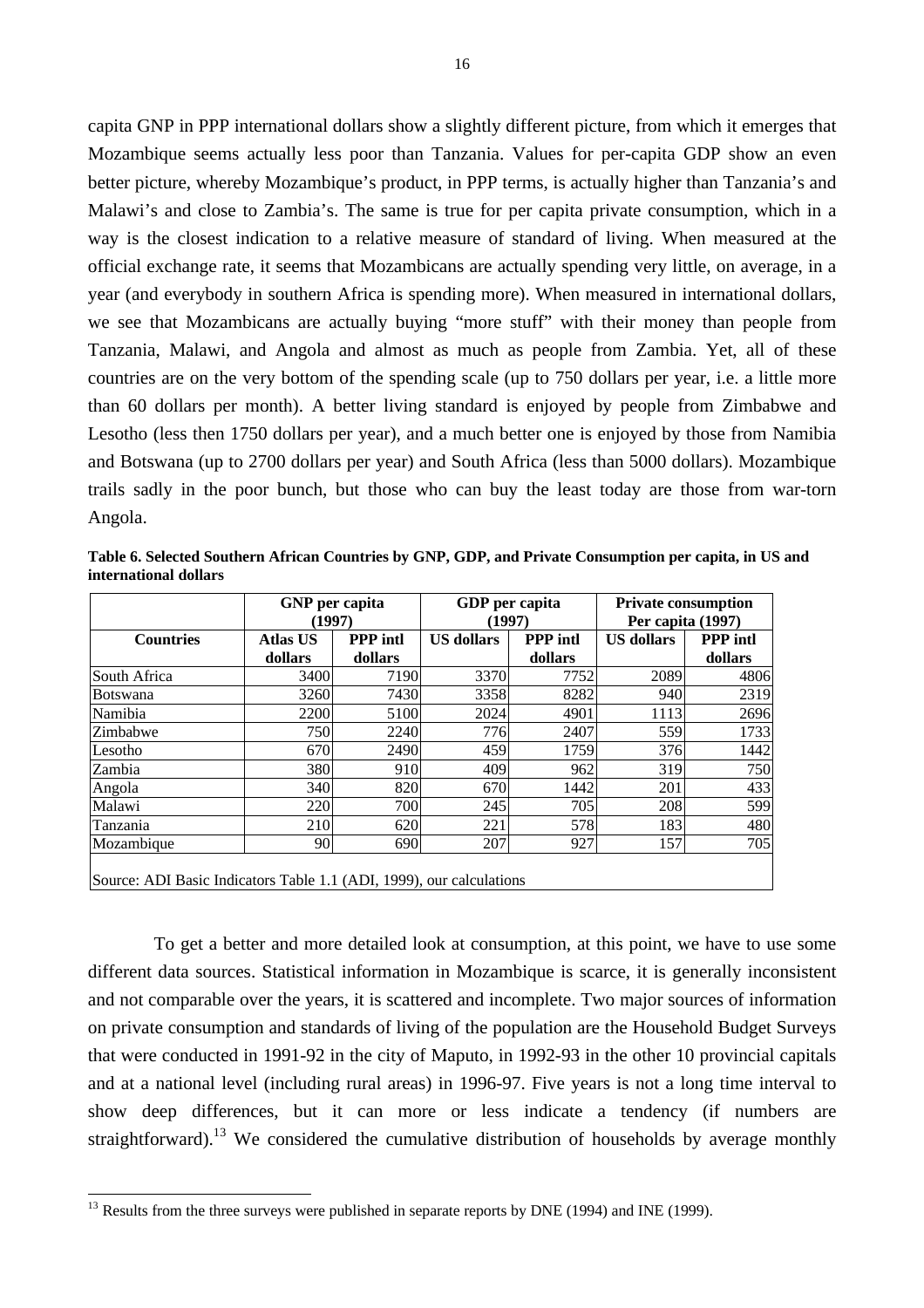per-capita expenditure, corrected for inflation (i.e. consumption deflator). This was not an easy calculation to make, as expenditure categories were in current prices (by the hundreds of meticais).

In Table 7 we show the distribution of households by monthly expenditure according to the three surveys. We should recall that the results are not strictly comparable for various reasons, principally because the surveys were made according to different sampling methods. We should also keep in mind that the distributions are given for number of households, and not in per capita terms. Considering that the average household size varies with the standard of living, that can give a significant bias.<sup>14</sup> In Table 7 we also calculated a "weighted average" of the shares in each expenditure category, according to the sampling size in the 1991-92 and 1992-93 surveys. Despite all these caveats, the figures showed in the table are pretty interesting. Between 1991 and 1993, 44% of population lived on less than 100,000 meticais spending per head per month (in 1997 prices), which amounts to approximately 8.6 US dollars or 38.8 international dollars (using a rough estimate of 5 members per household). Also, in the same period, almost 90% of the whole population had monthly expenses per head lower than 300,000 meticais (in 1997 prices), that is, roughly 25.8 US dollars or 116.3 international dollars. The comparison with the 1996-97 survey shows a slightly better distribution, as the share of the population spending 300,000 meticais per head is now reduced to 64%. However, the differences between the urban and the rural areas are striking. More than 54% of population in rural areas still lives with less than 100,000 meticais spending per head per month, and 97% of population lives with less than 300,000 meticais per head per month. In a way, it seems that in the rural areas, people are still five years behind in terms of standards of living.

Two more figures are worth considering from these Household Budget Surveys: earnings and expenditures. While the average estimated monthly income per head for 1991-93 was equal to almost 88,500 meticais (7.7 dollars) for Maputo and 69,900 meticais (5.8 dollars) for the other major cities (expressed in 1997 prices), the national estimated average monthly income per head for 1996-97 is equal to 123,647 meticais (10.7 dollars). Monthly spending per head, on the other hand, has been estimated in 113,600 meticais (9.8 dollars) for Maputo and 105,600 meticais (9.1 dollars) for the other major cities, for 1991-93, and in 152,000 meticais (13.1 dollars) for the whole country for 1996-97. This corresponds to a value of 150,000 meticais (13 dollars) for the rural areas and 200,000 meticais (17.3 dollars) for the urban areas.

In conclusion, households seem to spend more than they declare they are earning<sup>15</sup> and enjoy a better standard of living in the cities. In rural areas, people seem to be living in pretty indigent conditions and stunningly low consumption patterns. These levels of consumption have brought to an estimate of an *index of incidence of absolute poverty* of 69.4% of population

<sup>&</sup>lt;sup>14</sup> According to the 1996-97 survey, the average number of members per household in the lowest expenditure quintile in urban areas is 6.2 and in rural areas is 6.3, while the average number of people in the highest expenditure quintile is 5.0 in urban areas and 2.7 in rural areas.

<sup>&</sup>lt;sup>15</sup> Supposedly, these earning figures also include an estimate of (implicit) rents or property income as well as selfconsumption.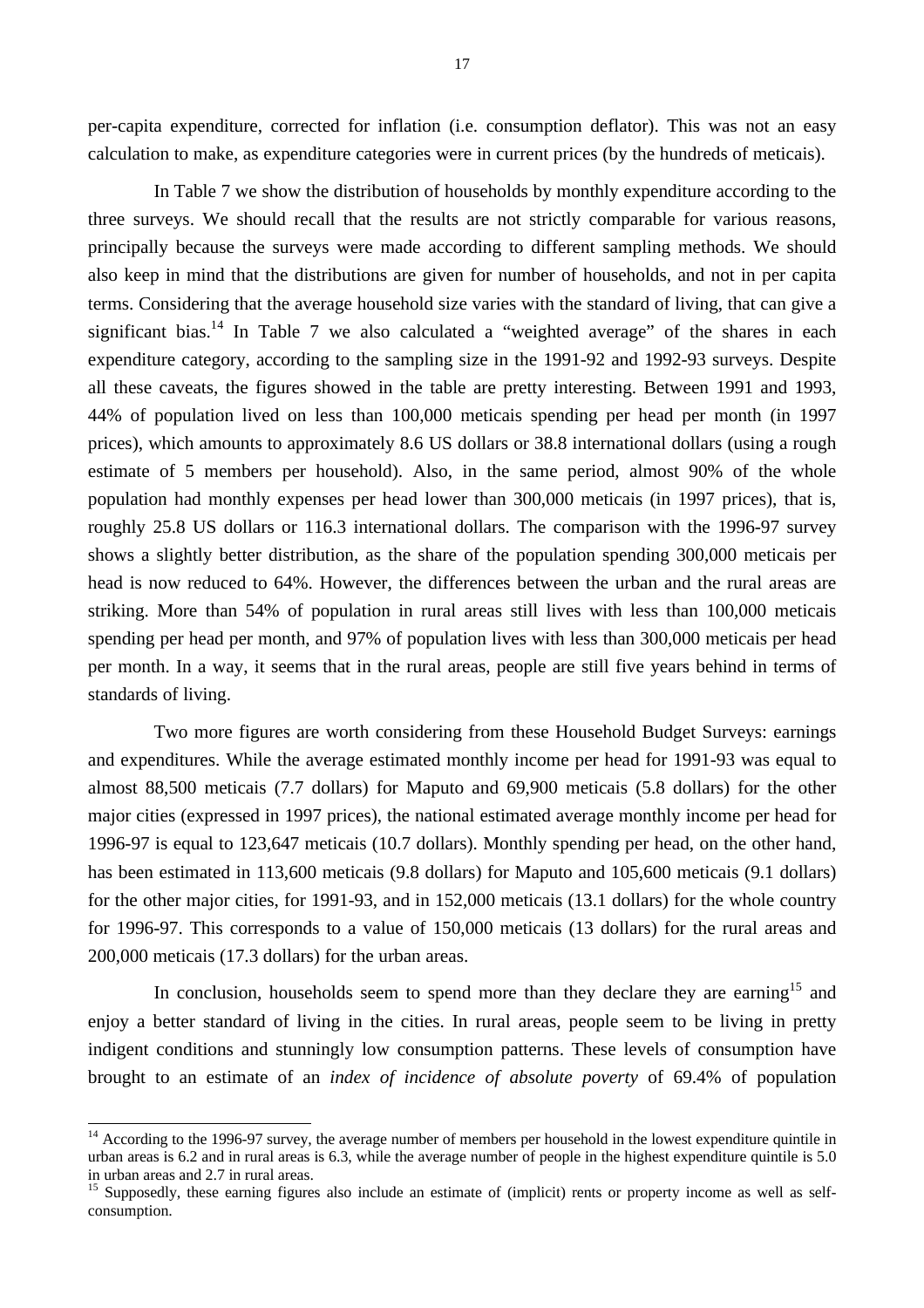(headcount index), equal to 71.3% in the rural areas and 62% in urban areas (Ministério do Plano e Finanças (1998)). Yet, if we consider that still 83% of the labor force is in the rural sector, we can certainly presume that the vast majority of the population lives far below that level of GDP per head of 206.7 US dollars accounted for Mozambique as a whole. Economic growth is not affecting the population evenly, and the distribution of perspective wealth is something that, for the time being, is regarding only a small fraction of the Mozambican people. Hence, we can certainly say that if growth is not even from the output side, it is even less even from the demand side.

| Thousand of<br>meticais | <b>Maputo</b><br>1991-92 | <b>Rest of cities</b><br>1992-93 | Urban areas<br>(weighted | Whole country<br>1996-97 survey | Urban areas<br>1996-97 survey | <b>Rural areas</b><br>1996-97 survey |
|-------------------------|--------------------------|----------------------------------|--------------------------|---------------------------------|-------------------------------|--------------------------------------|
|                         | survey                   | survey                           | average)                 |                                 |                               |                                      |
| < 500                   | 10.1                     | 55.9                             | 44.0                     | 49.5                            | 20.0                          | 54.6                                 |
| 500-1000                | 37.4                     | 31.4                             | 33.0                     | 33.8                            | 24.4                          | 46.1                                 |
| 1000-1500               | 25.1                     | 7.7                              | 12.2                     | 8.4                             | 19.6                          | 6.3                                  |
| 1500-2000               | 11.1                     | 2.5                              | 4.7                      | 2.9                             | 8.8                           | 1.7                                  |
| 2000-2500               | 6.3                      | 1.0                              | 2.4                      | 1.6                             | 5.9                           | 0.4                                  |
| 2500-3000               | 3.1                      | 0.6                              | 1.3                      | 0.8                             | 5.0                           | 0.4                                  |
| 3000-3500               | 1.9                      | 0.4                              | 0.8                      | 0.7                             | 4.0                           | 0.2                                  |
| 3500-4000               | 1.4                      | 0.2                              | 0.5                      | 0.6                             | 2.3                           | 0.1                                  |
| 4000-4500               | 1.3                      | 0.1                              | 0.4                      | 0.4                             | 2.0                           | 0.1                                  |
| 4500-5000               | 0.8                      | 0.1                              | 0.3                      | 0.2                             | 1.0                           | 0.1                                  |
| >5000                   | 1.3                      | 0.1                              | 0.4                      | 1.7                             | 4.0                           | 0.1                                  |

**Table 7. Distributions of households by monthly expenditure categories, selected years**

Source: our calculations on data from DNE (1994) and INE (1999).

#### **3. Balanced growth?**

Distributional issues are always difficult to assess, particularly when the data available are not completely reliable. Yet, it seems undeniable that Mozambique has still a long way to go to step on a sustainable and steady growth path. As we have seen and argued above, Mozambique recent economic growth has been *unprecedented* only in relative terms and has been pretty much *uneven* across sectors and in terms of aggregate demand components. If growth has to be sustainable and lasting, it has to be *balanced*, both in economic terms—all the components that contribute to national product have to grow accordingly—and in social terms—no permanent social exclusion can coexist with balanced growth—. Balanced growth is necessary in order for growth to be sustainable and lasting. If any component of national income, or output, grows too much at the expense of other components, not only will the economy step off the steady state growth path, but it will stop growing altogether, generating dangerous economic and social imbalances.

When looking at the disappointing economic performance of African countries in the last twenty-five years or so, it is easy to conclude that all the recipes have basically failed. Development aid has long been ill-conceived, and most theories about "the engines of growth" and the policy implications thereby derived have proved wrong. Clearly, there is no one single cause for this generalized failure, and explanations abound. The culprit changes with fashion and over long periods the hunt for the guilty party has produced several victims. In turn: first came the colonial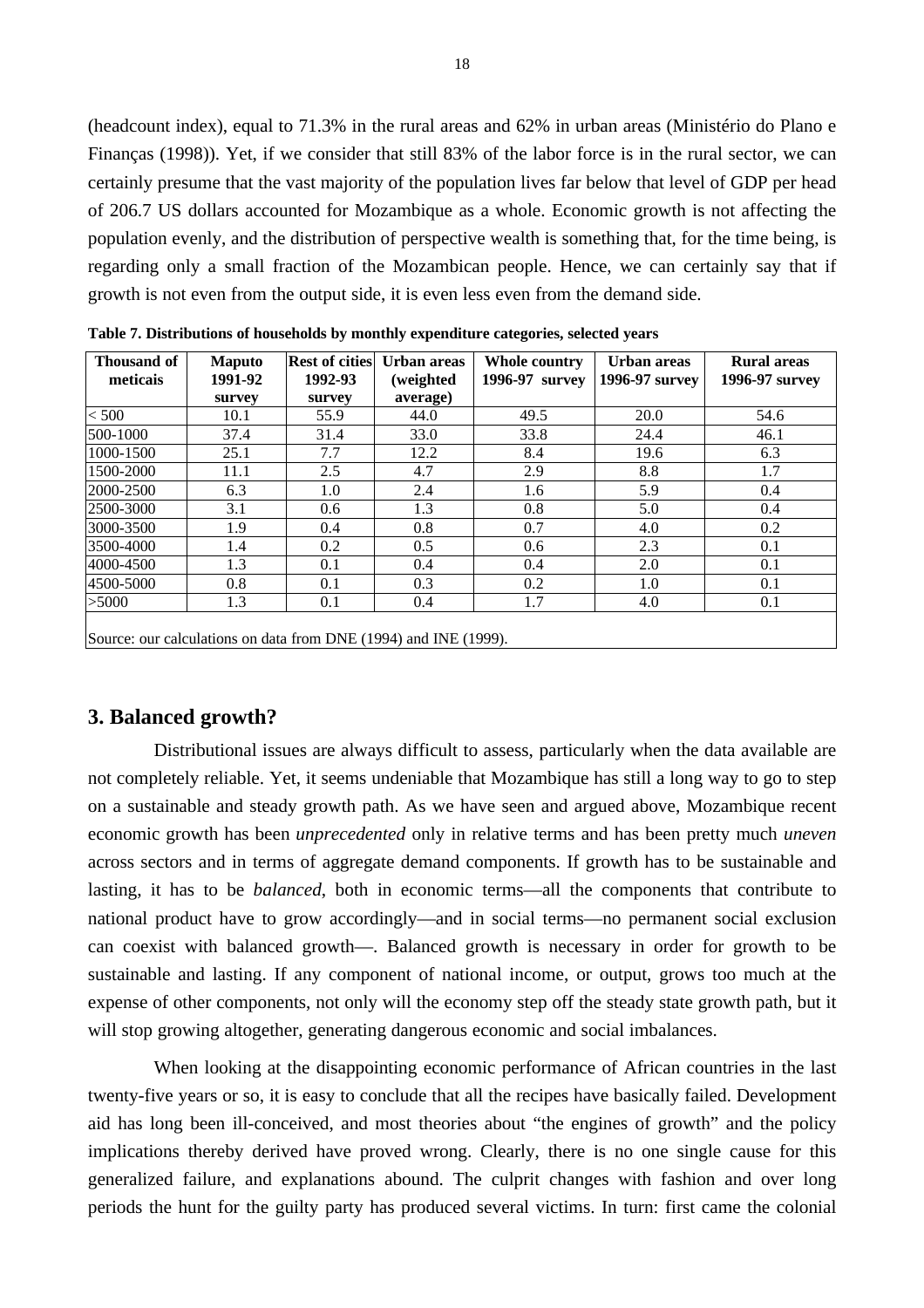ruling powers and their exploiting economic—and political—regimes. Then came the socialist and Marxist ideologies that inspired cohorts of Third World leaders who have blindly imposed unapt and unsuited—besides being illiberal—regimes to deprived and hopeful populations. Then next came the overwhelmingly devouring State that has suffocated vital economies all over Africa, instead of letting the market develop by itself and "unleash the seeds of economic growth". Finally came the unjustly penalizing stabilization programs that have made the already difficult conditions of highly indebted countries barely bearable. Nowadays, the hunt seems to point to corrupt regimes who take advantage of the good will of donors and stabilization programs, without enforcing the rule of law and accountability, and the catch word has become that of *governance*.

Still, in order to evaluate whether economic growth—or economic performance, for that matter—is balanced and well geared (and well guided), we have to try to distinguish the role of the different actors. In the case of Mozambique, the play is complicated, and there are several characters to account for. Besides, data are sparse and not abundant, and it is often difficult to dig into the sources to identify root causes. Let us begin with some recent aggregate data and evaluate them from an economic policy perspective. We start with investment.<sup>16</sup>

Private investment has only recently picked up a little (Table 8), although public investment still swallows a considerable share of GDP. Also, foreign direct investment is increasing considerably every year. On the other hand, gross domestic savings are still far too short of domestic investment, the difference being now reduced to a –9.8% of GDP (in 1991 savings were still a negative fraction of GDP and the difference between domestic savings and investment was equal to –15.% of GDP). On a large scale, industry seems not to be given, as yet, the attention needed for serious development.<sup>17</sup> This can also be seen by looking at energy consumption in Mozambique. In 1980, electric power consumption per capita was equal to 369.7 kWh (ADI 1999), a third of Zambia and Zimbabwe's consumption and a tenth of South Africa's. While the annual average from 1975 to 1984 has been of 109 kWh, from 1985 on it has been constantly around the 50 kWh per year (in 1996, energy consumption per capita was about 76 kWh). Over the period 1980- 96, the average growth rate of energy production has been –19.3% per year. Per capita annual consumption, on the other hand, has increased in Zimbabwe (765 kWh), Zambia (560 kWh) and South Africa (3719 kWh). Commercial energy use, too, has been decreasing between 1980 and 1996 (WDR 1999): use has gone from 8386 to 7813 in thousand metric tons of oil equivalent. In per capita terms, use has gone from 693 to 481 kg of oil equivalent. Net energy imports (over commercial energy use) have gone from  $-2\%$  to  $+7\%$  (Mozambique, who used to export, has now become net importer of energy, after the shutting down of several dams).

<sup>&</sup>lt;sup>16</sup> On the role and importance of investment, gross fixed capital formation and (physical and human) capital accumulation in economic growth in developing countries, see e.g. King and Levine (1994), Fischer, Hernández-Catá, and Khan (1998), Nehru, Swanson and Dubey (1999).

<sup>&</sup>lt;sup>17</sup> If we exclude the few big industrial development project whose overall impact in terms of employment seems negligible, whereas their impact on output will be felt only over the next five to ten years.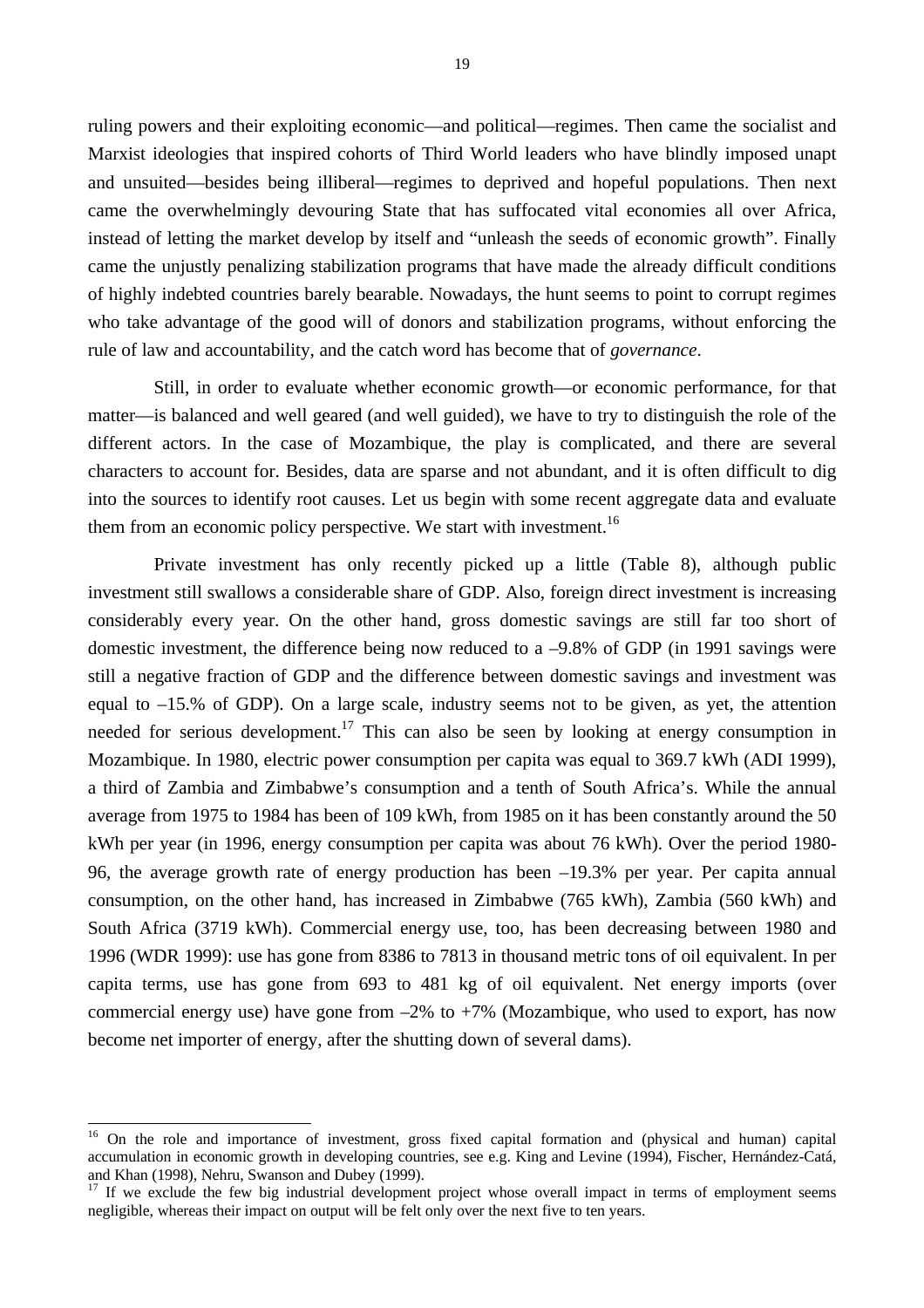|                                                                  | 1991    | 1992    |         | 1993 1994 1995 1996                 |         |         |         | 1997 1998 |
|------------------------------------------------------------------|---------|---------|---------|-------------------------------------|---------|---------|---------|-----------|
| GDP per capita                                                   | 173.1   | 133.1   |         | 140.2 147.0 151.2 175.1 206.7 233.6 |         |         |         |           |
| Gross domestic investment (total) as % of GDP                    | 16.0    | 15.6    | 12.7    | 19.8                                | 22.8    | 19.1    | 19.1    | 21.1      |
| Gross private investment as a percentage of GDP                  | 4.7     | 2.8     | 0.4     | 5.8                                 | 10.8    | 8.6     | 8.3     | 11.9      |
| Gross public investment as % of GDP                              | 11.4    | 12.8    | 12.3    | 14.0                                | 12.0    | 10.5    | 10.7    | 9.1       |
| Foreign direct investment as % of GDP                            | 0.9     | 1.3     | 1.5     | 1.5                                 | 1.9     | 2.6     | 1.9     | 5.4       |
| Private sector: share in total domestic credit                   | 117.7   | 175.5   | 323.1   | 222.2                               | 266.0   | 639.6   | 462.7   | 571.5     |
| Gross domestic savings (total) as % of GDP                       | $-11.2$ | $-17.2$ | $-22.4$ | $-13.9$                             | $-1.9$  | $-1.6$  | 1.6     | 1.2       |
| Ratio of M2 to GDP (%)                                           | 24.9    | 32.0    | 32.4    | 28.5                                | 26.5    | 20.9    | 20.9    | 20.8      |
| Revenue, excluding cap. Grants (% GDP)                           | 16.6    | 20.3    | 18.5    | 17.8                                | 15.0    | 13.8    | 16.0    | 15.4      |
| Fiscal balance, excluding cap. Grants, (% GDP)                   | $-10.1$ | $-10.0$ | $-11.0$ | $-13.2$                             | $-9.3$  | $-7.1$  | $-7.5$  | $-6.4$    |
| Capital grants, as a % of GDP                                    | 7.0     | 7.3     | 7.4     | 7.8                                 | 6.1     | 4.2     | 4.9     | 4.0       |
| Fiscal balance, including Grants (% GDP)                         | $-3.1$  | $-2.7$  | $-3.6$  | $-5.3$                              | $-3.2$  | $-2.9$  | $-2.6$  | $-2.4$    |
| Revenue, incl. all grants (% GDP)                                | 23.6    | 27.6    | 25.9    | 25.6                                | 21.2    | 18.0    | 21.0    | 19.5      |
| Expenditure, as % of GDP                                         | 26.7    | 30.3    | 29.5    | 30.9                                | 24.4    | 20.9    | 23.6    | 21.8      |
| Government efficiency in resource management                     | $-14.2$ | $-16.5$ | $-15.5$ | $-19.2$                             | $-13.0$ | $-10.1$ | $-11.9$ | $-10.5$   |
| Government wage bill as % of recurrent budget                    | 22.1    | 18.8    | 20.5    | 16.6                                | 22.6    | 23.6    | 22.1    | 24.6      |
| Total tax revenues as a % of GDP                                 | 10.6    | 12.1    | 12.7    | 10.4                                | 10.4    | 9.9     | 10.7    | 10.5      |
| Total tax revenues as a % of total expenditures $\&$ net lending | 39.8    | 39.8    | 43.1    | 33.7                                | 42.5    | 47.6    | 45.2    | 48.3      |
| Capacity for resource management                                 | $-14.2$ | $-16.5$ | $-15.5$ | $-19.2$                             | $-13.0$ | $-10.1$ | $-11.9$ | $-10.5$   |
| $\sim$<br>1.737.1000                                             |         |         |         |                                     |         |         |         |           |

**Table 8. Economic growth indicators (recent years)**

Source: ADI 1999.

 $\overline{a}$ 

In conclusion, Mozambique seems to be investing too little in physical industrial capital. Moreover, not only is its physical capital stock growing slowly, but its human capital stock also is lagging. Investment in education was one of the first national priorities on the policy agenda of the Mozambican Government in the aftermath of independence. Portugal colonial rule had, in fact, left a country with a stunning 93% illiteracy rate (DNE 1985). Education policy began to pay quickly, as by 1980 the illiteracy rate had fallen to 72%, and gross enrollment in primary school was an amazing 99%. However, the internal war<sup>18</sup> and the crumbling of the centralized state system produced their dire effects in the years to come. In 1997, a big 60.9% of the population was still illiterate (INE 1999).<sup>19</sup> In 1996, gross enrollment ratio in primary school was down to 60% of relevant age group, and only 7% for secondary school (WDI 1999).

If investment is still low and human capital accumulation lacking, infrastructures are no better. Overall, the State has been able to guarantee some improvement in the living conditions of the population, but much remains to be done, particularly in the rural areas. The percentage of population that has access to safe water has increased from 9% in 1982 to 24% in 1995. Yet, all of Mozambique's neighboring countries have higher values.<sup>20</sup> In 1995, only 23% of the whole Mozambican population—and only 68% of urban population—had access to sanitation (in 1982 it was only  $10\%$ ),<sup>21</sup> only 32% of pregnant women would get a tetanus vaccination (in 1995-97) and

<sup>&</sup>lt;sup>18</sup> It is acknowledged that the RENAMO guerrilla was purposely targeting schools and hospitals to weaken the FRELIMO Government's popularity (see, for instance, Hanlon (1991)).

<sup>&</sup>lt;sup>19</sup> According to WDR 1999, the adult illiteracy rate in 1997 was 43% for the male and 75% for the female population.

 $20$  In Tanzania, the poorest of the neighbors, that percentage goes up to 49, in Malawi to 60, in Zambia to 53, and in Zimbabwe to 77 (data are for 1995 (WDI 1999)).

 $21$  In Tanzania, that percentage for 1995 goes up to 86, in Malawi to 64, in Zambia to 51, and in Zimbabwe to 66 (WDI 1999).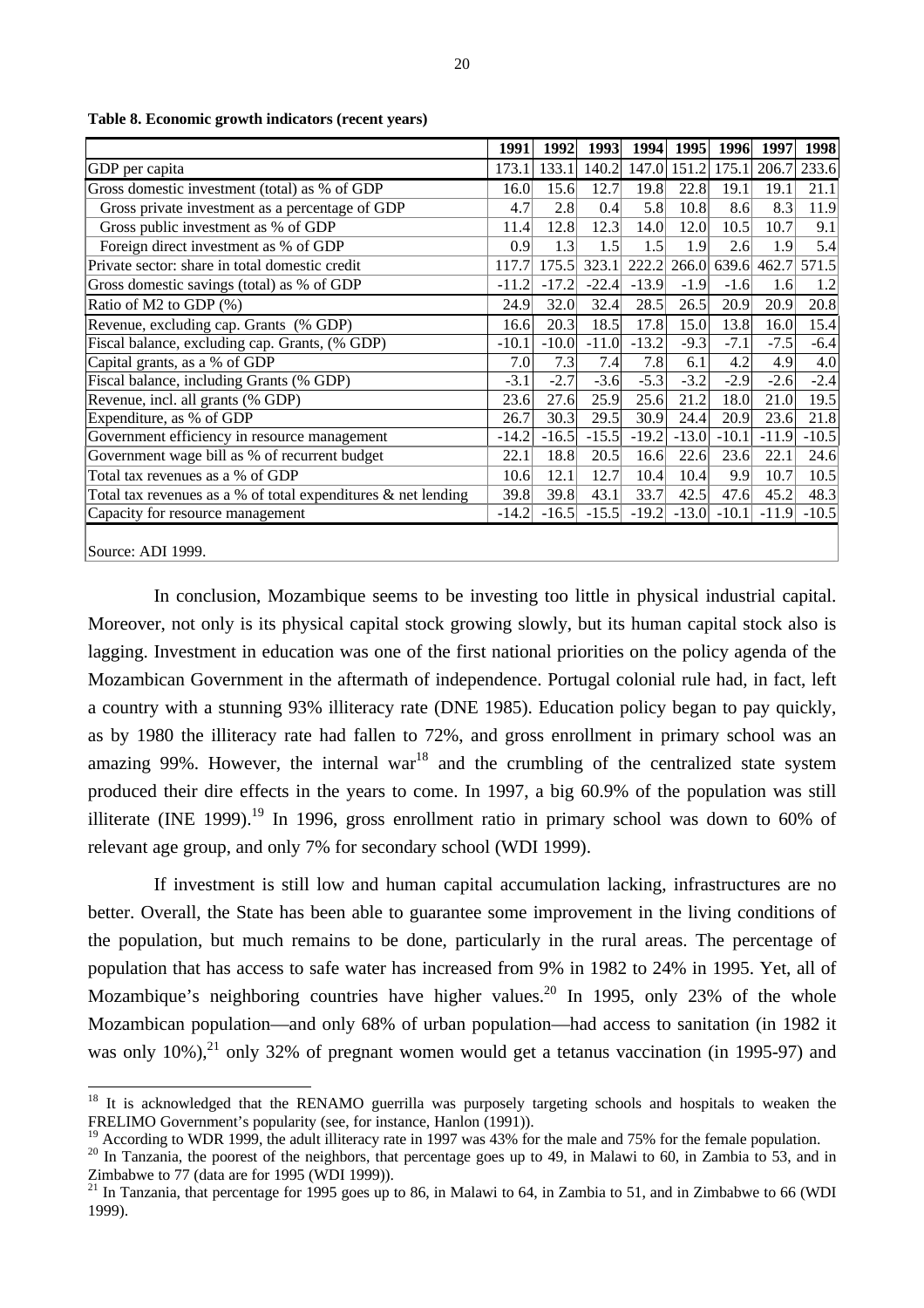70% of children get measles vaccination under 12 months. Main roads and rural roads need major improving, and the whole transport and communication system of the country still seems in the same conditions as it was at the end of the war. Between 1990 and 1997, for instance, the percentage of paved road over total has only increased from 17 to 19 percent (WDR 1999).

These limited and scattered data show how fragile economic development has been until now in Mozambique. The high growth rates in some sectors or parts of the economy correspond to isolated peaks of an otherwise pretty flat economic landscape, the isolated escapes of individual hares that pull a whole army of trailing turtles. It is thanks to the few success initiatives−hotels, some services related to the aid business, some banks, industry stars−that growth figures blink. And yet, the growth process looks unbalanced, with a neglected agricultural sector, a penalized distribution sector, and an almost forgotten education sector. When capital accumulation is so unbalanced, growth will not be sustained, and the country will be sooner or later be asked to provide for the lacking capital−physical and human. At that point, it might be late to catch up.

#### **4. The role of Government**

 $\overline{a}$ 

If economic growth is unbalanced, it is difficult to define what the Government's proper role should be and what the Government should do to guarantee balanced economic growth, especially given that the State has always been overwhelmingly present in all spheres of the economic and social life. As Goldsmith (1998) puts it, "governments can fail to meet their responsibilities in two ways commonly lumped together. Type-1 failures refer to activities that government should not undertake; Type-2 failures refer to activities that governments should, but do not, undertake" (p. 6). Basically, type-1 failures require reducing the role of the State, while type-2 failures require increasing and strengthening the role of the State. Type-1 failures are claimed responsible for most of the problems that SSA countries have faced in the last twenty years<sup>22</sup> and yet type-2 failures, i.e. the State neglecting necessary actions, have until recently not been given much attention.

The recipe to cure type-1 failures embraced by the World Bank's and IMF's Structural Adjustment Programs (SAP) reduced to a simple formula: downsize the role of the State, increase the role of markets and of the private sector and integrate the national economy in the global market. However, the baby was often thrown away with the bath water: the Government's positive functions have come out weakened and its capacity diminished. SAP's gave way to a flow of foreign aid from international donors, and actually in many cases foreign loans have been used by State leaders as a last resort to avoid more radical changes and release power. By 1993, 38 African countries (out of 48) had adopted at least one SAP. Nevertheless, only six countries have been classified as having "significantly improved" their policies (WB (1994)). The World Bank and IMF, as well as international donors, have come under heavy criticism as their policies have supposedly

 $22$  This is what Williamson (1993) calls the Washington consensus on economic strategy that gave rise to the Structural Adjustment Programs after 1981 and the Berg Report. According to this consensus, the State has grown too big, displacing the private sector, and is inappropriately occupying areas that could otherwise receive a better destination.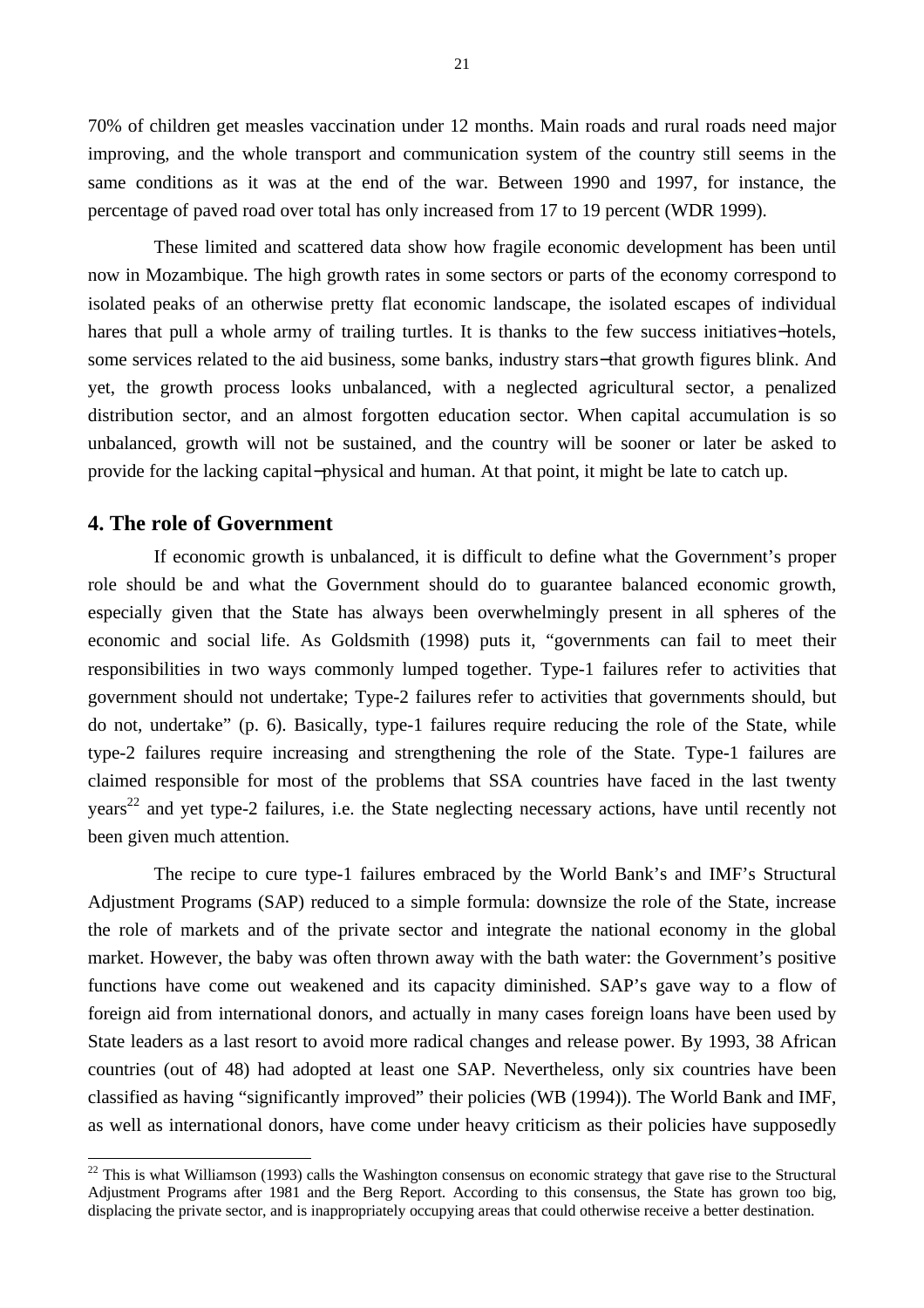imposed too harsh conditions on economies already weak and battered, putting national governments under pressure and eroding national autonomy. Macroeconomic stability has had to be reached at the expense of social expenditures and welfare policies. But they have also been criticized for their leniency with aid, as often the party in charge of government would bear the cost of the heavy policy to guarantee political stability against the risk that unreliable opposition parties would seize the power. This, once the policy obedience was guaranteed, has ushered in corruption and "connivance" with ugly regimes (as in the Mobutu case).

The recent academic and political reflection on aid and economic growth concedes (often unofficially) that most approaches to post-colonial development have been mistaken. It is certainly true that SSA's weak performance in the last twenty years has been partly due to government, i.e. *non-market*, failures. But, at a closer look, it appears that a lot of the recorded economic setbacks can be ascribed more to market failures than to government. Which brings us to the conclusion that it is not because governments have done too much, but because they have not done what they should to avoid market failures. Mozambique seems to be a case in point. If sustained, balanced economic growth has not yet happened, if the economy is not mature, it is not only because of the heavy burden of an overgrown and entrenched State. It is not only because the Government has failed to "shrink" giving "way to free market forces". On the contrary, it is because markets often are defective, it is because the "Washington consensus" and the free market orthodoxy have frequently been a-historical and have not taken into account the lack of social and human capital, the absence of rules to support the markets and their functioning, the ignorance about practices that limit entrepreneurial capacity and capitalist development.

In the case of Mozambique, Government actions are still affected by type-1 failures. Government expenditure, as a share of GDP, is still sizeable (Figure 5): it was still more than 30% in 1994 (a general election year), and it has been reduced to 22% in 1998. Good proceeds from privatizations have accrued more than 120 million US dollars for the State, $^{23}$  but many large public enterprises have not been really put on the block (the Government wage bill has never been as high as in 1998) and in other privatized companies the Administration Councils are chaired by former State managers or functionaries appointed by the Government. Overall, the privatization process has affected more than 900 enterprises since 1989. Until the end of 1997, almost three quarters of these companies had been sold or liquidated, while less than 20 percent had turned into joint ventures. Although most enterprises have been bought by Mozambican nationals, the result of the privatization program are mixed, with only a marginal effect on State revenues. For instance, in 1994 (the year with largest net receipts from privatization), receipts from privatization amounted to just 1.4 percent of Government revenues and 0.2 percent of GDP (IMF (1998, Table 33)).

The State budget balance has recently marginally improved, although it still looms on the negative side. The *efficiency in resource management* indicator (ADI, 1999) measures the ability of the Government to finance its expenditures with its own resources, and is proxied by fiscal deficit

 $^{23}$  Although UTRE report claims these proceeds to be in the order of 10% of GDP (UTRE (1998)).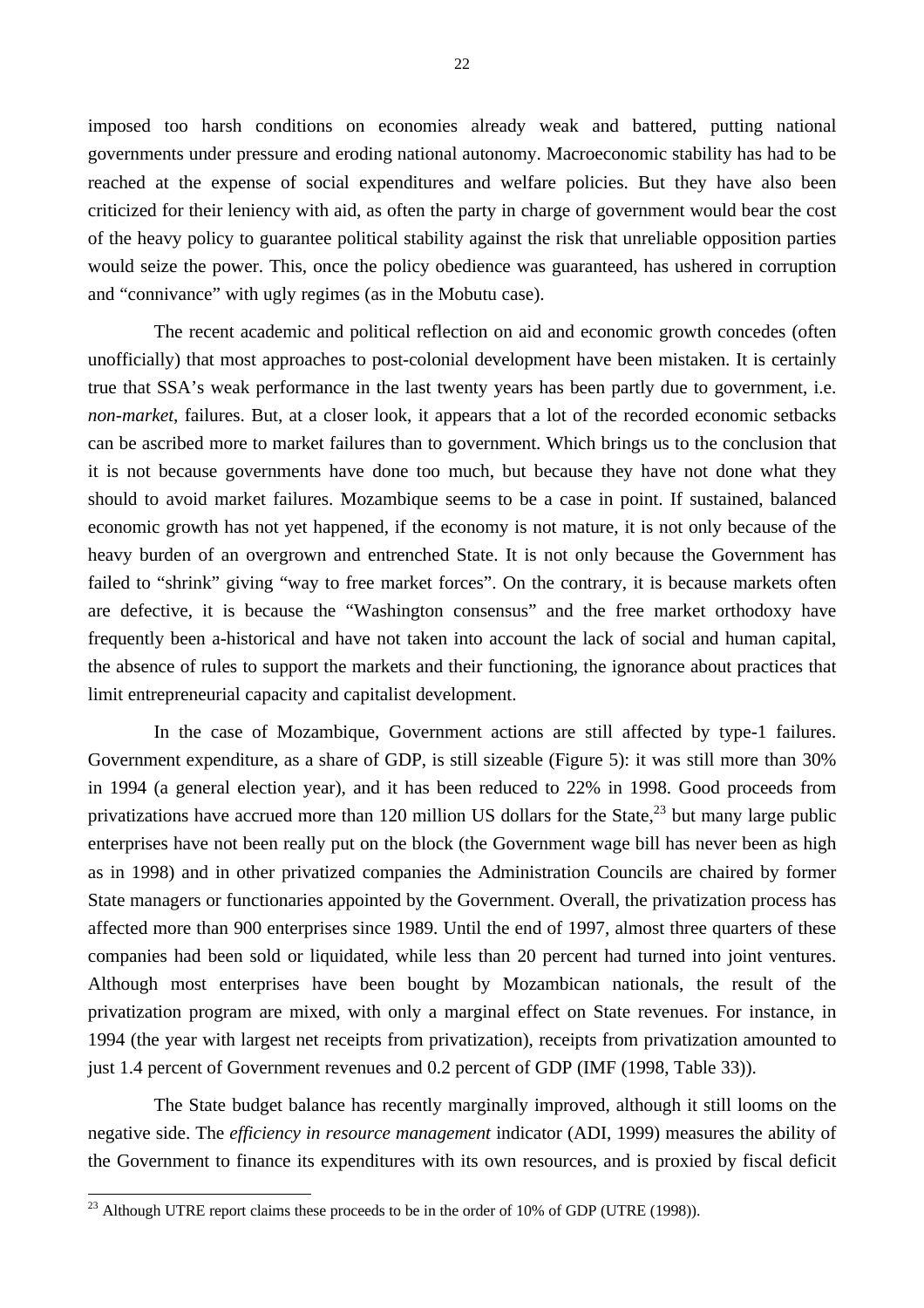(excluding grants) in percentage of GDP. As we see in Table 8, things in the recent years got pretty bad until 1994 and then started to turn better, but there is still need for improvement. Mozambique's mean external-trade tariff in 1997 was equal to 15.6% (with a standard deviation of 14.3%), much lower than Malawi (30%), Tanzania (21.8%) and Zimbabwe (24%), but higher than South Africa (8.7%) and Zambia (13.6%). Moreover, Mozambique's (recorded) integration with the global economy has actually deteriorated. Trade in goods, in terms of PPP-measured  $GDP<sup>24</sup>$  has gone from 15.7% in 1987 to 11.9% in 1997, whereas in terms of goods  $GDP<sup>25</sup>$  has gone from 73.6% in 1987 to 89.1 in 1997. Over the 1987-97 period, growth in trade less growth in real GDP amounted to  $-1.2\%$ . Given this unimpressive economic performance, the limited reduction of the State role and the still unproven improved State capacity to manage its finances and the economy, Mozambique's credit rating still looms on the bottom tiers of all confidence indexes. For instance, the Composite ICRG risk rating and the *Institutional Investor* credit rating for Mozambique in February and March 1999 have been, respectively, 58.5 and 17.9 (WDR, 1999), some of the lowest of all SSA.<sup>26</sup>

While type-1 failures (the Government does "too much") are still pretty evident for the Government's economic policy in Mozambique, type-2 failures are less easy to prove. These failures, as we said, refer to what the Government should do and does not, to the services and actions the Government should provide and does not, or that the Government does inappropriately. In a modern economic system, the natural role of the Government (and the State) should be to guarantee the rule of law. This involves regulating the proper and correct functioning of the markets, providing order, security, and a certainty environment, providing public goods with equity and redistributing income to correct for market failures, gearing the economy towards more efficient objectives when productivity is low or capacity is slack.

That an even properly decentralized free market would provide neither a certainty and legal environment nor the enforcement of collectively adopted rules and norms, is agreed by almost everybody. As the "free rider" problem demonstrates, there is always a need to design compliance mechanisms and since it is always necessary to foresee penalties for those who do not comply, some *authority* has to be put in charge of enforcing collective rules. The role of the State, or any authority for that matter, is to foster the provision of law enforcement and to guarantee a legal framework. However, it often happens that incompetence, dishonesty and political bias impair Governments' actions, especially when transparency and public scrutiny are lacking.

To evaluate Government's supply of public goods like law and order in Mozambique as reflected in the functioning of the economy, we can use as quantitative indicator the so-called measure of Government capacity given by *contract intensive money* (Clague et al. (1997)). This is given by the ratio of non-currency money to total money supply. This indicator reflects the idea that

 $24$  That is, the sum of merchandise exports and imports measured in PPP international dollars.

<sup>&</sup>lt;sup>25</sup> That is, the sum of merchandise exports and imports divided by the current value of GDP is US dollars after subtracting value added in services.

<sup>&</sup>lt;sup>26</sup> The Composite ICRG risk rating and the *Institutional Investors* credit rating for the other Southern African countries were, respectively: Angola (46.5, 11.5), Botswana (82.0, 53.5), Malawi (70.8, 20.4), Namibia (77.8, n.a.), Tanzania (58.8, 18.3), South Africa (68.8 and 45.8), Zimbabwe (52.0, 26.5) and Zambia (59.8, 16.1).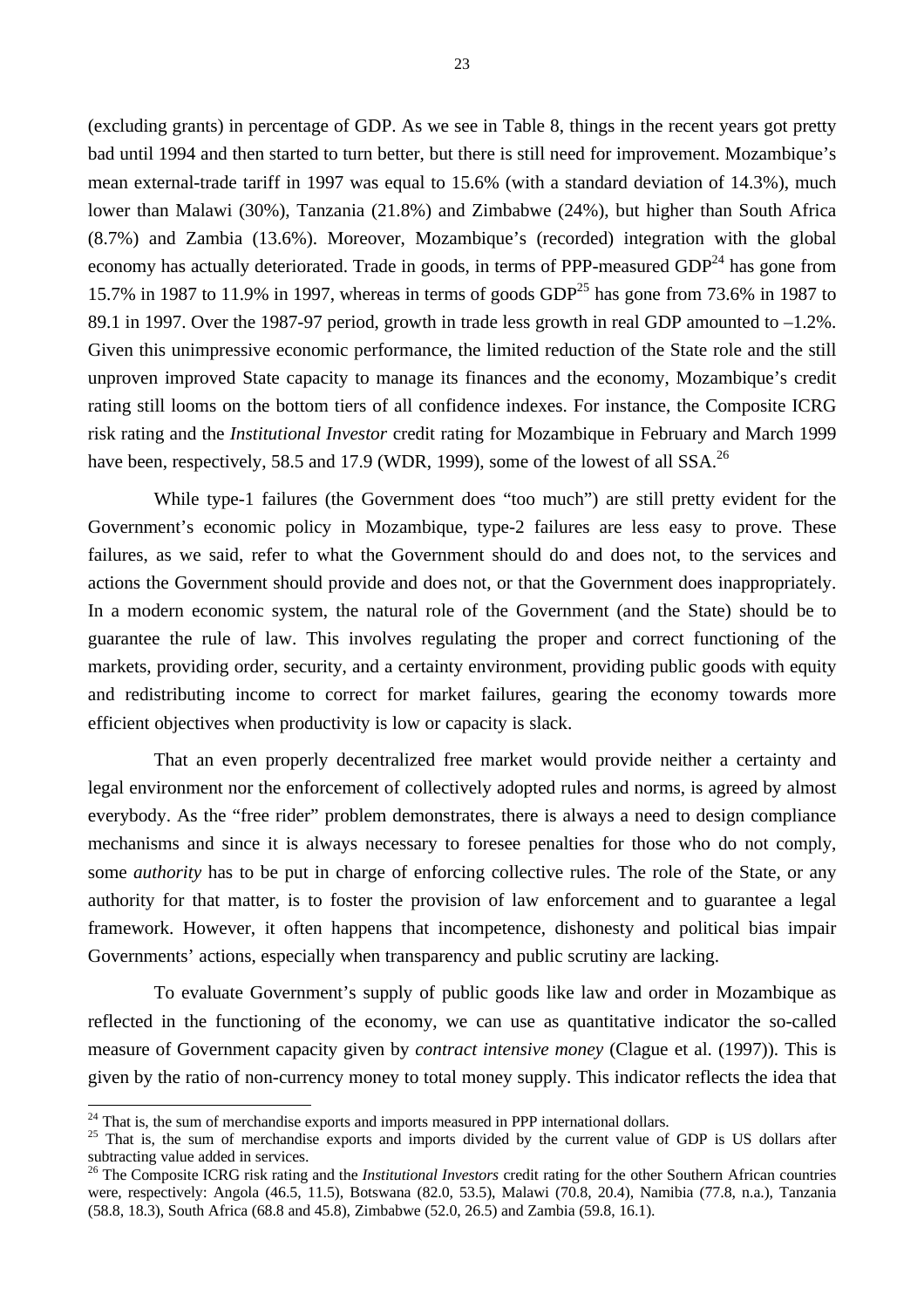in a well-governed economy currency is only used for small transactions and so the proportion of transactions that rely on third-party enforcement (like the Central Bank or the Government) is large. In Mozambique, it is difficult to assess the exact figures for total money supply. With a narrow definition of money as (national) currency in circulation plus deposits (in national and foreign currency), the ratio between deposits and total money is more or less equal to 79%, as of December 1997.<sup>27</sup> However, this measure completely misses the large amount of dollars that is circulating in the country (which the Bank of Mozambique is obviously not accounting for in its financial accounts). A rough estimate of the amount of circulating dollars could be given by the proportion of foreign-currency denominated deposits accounts over total deposits  $(41\%)$ <sup>28</sup>. This would imply a ratio of non-currency to total money supply of 69% , which is in line with the rest of SSA countries (Clague et al. (1997)). On this basis, we could thus conclude that confidence in Government's

capability, like in most African countries is still pretty low and certainly lower than in the rest of the

world.

 $\overline{a}$ 

The evaluation of Government's supply of public goods like *social welfare goods* or "merit goods" is simpler than that of law, certainty and order. Besides being useful for a better functioning of markets and providing economic stability, the supply of social welfare goods is an important source of political legitimacy. However, it has to be balanced by the capacity of the Government to provide for its funding. The adoption of Keynesian policies by many SSA countries in the aftermath of independence in the sixties and seventies and the over-extended presence of the State—not just in centrally planned economies—led many Governments to take charge of social programs (in the fields of education, health and food provision) that they could not sustain for long (for various reasons). Once more, Mozambique is a point in case. The spending cuts that have been imposed by budget constraints in the late eighties have cast a negative light on Government willingness and ability to provide for those programs. Yet, the blame has fallen on international agencies and donors, who are supposedly choking weak economies and Governments' desire to do good to provide services, where Governments are not able to do the good they would like to. However, the evidence is not so clear-cut. In the first place, the social costs of reducing spending are almost never compared with the social opportunity cost of not doing so (going bankrupt, even for a State, has negative consequences...). Secondly, it is often argued that the cost of reducing spending is always borne by the poor or those at the lower end of the income distribution. Even this is not necessarily the case, since it depends on the actual policy measures taken by the Government.

 $27$  Circulating banknotes and coins amounted to 1544 billions of meticais, while total money and quasi-money amounted to 7414 billions of meticais

<sup>&</sup>lt;sup>28</sup> In this case, total circulating money would amount to 2617 billions of meticais, giving rise to a total money and quasi-money of 8486 billions of meticais.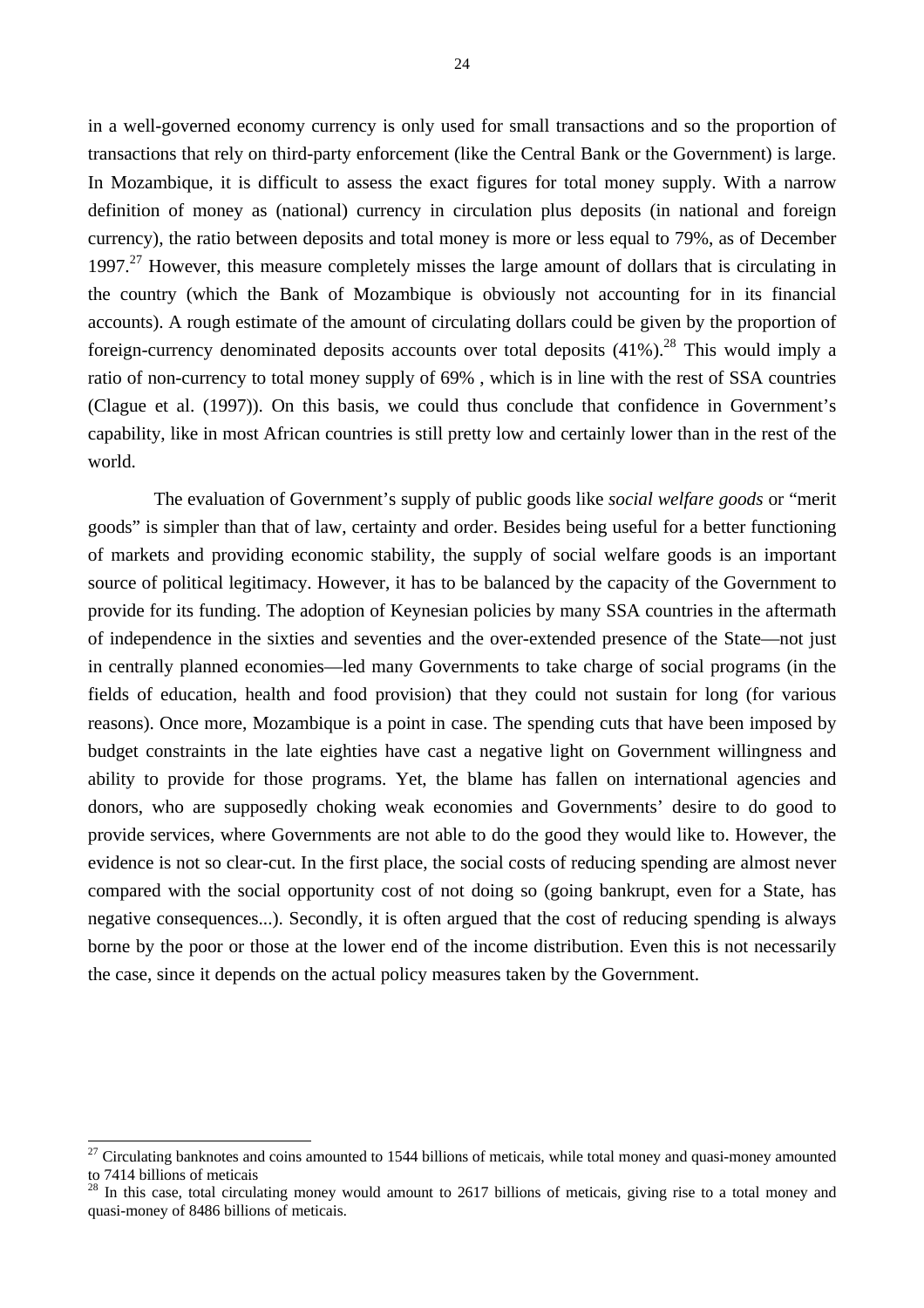**Table 9. Provision of social welfare goods**

 $\overline{a}$ 

|                                                                    | 1980               | 1997                  |
|--------------------------------------------------------------------|--------------------|-----------------------|
| Public expenditure on health (over GDP)                            | 1.7%               | $11.4\%$ <sup>*</sup> |
| Public expenditure on education (over GDP)                         | 4.0%               |                       |
| Population with access top safe water                              | $9\%$ <sup>b</sup> | $24^{\circ}$          |
| Population with access to health services                          | $10\overline{\%}$  | $23^{\circ}$          |
| Infant mortality rate (per 1000 live births)                       | 145                | 135                   |
| Total fertility rate (births per woman)                            | 6.5                | 5.4                   |
| Maternal mortality rate (per 100,000 live births)                  |                    | $1100^a$              |
| Prevalence of children malnutrition (over children of age under 5) |                    | $26\%$ <sup>d</sup>   |
| Under-5 mortality rate (per 1000)                                  | 223                | 201                   |
| Life expectancy at birth (male)                                    |                    | 44                    |
| Life expectancy at birth (female)                                  |                    | 47                    |
| Health care personnel                                              | 3457               | $7361^e$              |
| Health care units                                                  | 934                | 990 <sup>e</sup>      |
| Prenatal appointments and health services offered (thousands)      | 7635               | $8160^\circ$          |
| <b>Deliveries</b>                                                  | 248                | 181 <sup>e</sup>      |
| Population of age 5-24 (millions)                                  | 6.1                | $8.5^{\circ}$         |
| Enrolled students (thousands)                                      | 1472               | $1776^e$              |
| <b>Total Enrollment ratio</b>                                      | 24.1%              | $20.9%$ <sup>e</sup>  |
| Illiteracy rate                                                    | 72.6%              | 60.6%                 |
| Public schools (number)                                            | 5886               | 5553 <sup>e</sup>     |
|                                                                    |                    |                       |

Sources: DNE 1985, INE 1996, WDI 1999, WDR 1999, our calculations.

Notes. \*) Expenditure for education and health together (for health alone it was an average 4.6% over the period 1990- 97); a) 1990-97; b) 1982; c) 1995; d) 1992-97; d) 1997.

The provision of the major social welfare goods—health and education—in Mozambique has not particularly improved since 1980. Surely, Mozambique has had more than 10 years of a cruel and destructive internal war, fought by a guerrilla movement that purposely attacked those objectives that had made the Government popular during the first years of independence. Around the beginning of the eighties, the social effort of the Government reached its zenith, and yet in terms of budget it was relatively contained. Some improvements have been made recently, but only after a long period during which things had gotten worse again and the levels of social welfare provision had fallen back to colonial lows.<sup>29</sup> From 1980 to 1997 (Table 9), the illiteracy rate has improved, and so has infant mortality rate, but total enrollment ratio has decreased, and the number of public schools is smaller. The population with access to health services and water has increased, but there are only a few more health care units today than in 1980. Is the provision of health care better than before? Deliveries at public hospitals and health units have rather decreased and the total number of doctor appointments has only marginally increased. Conversely, the number of personnel and medical staff has enormously increased, and this alone might explain why public health swallows much more of the State budget than before. This does not necessarily translate into better health for more people. Improved access might simply be due to a much higher urban population than 20

<sup>&</sup>lt;sup>29</sup> Social spending and its effectiveness reached a peak at the beginning of the eighties but from then on they kept declining. There were 5886 primary schools in 1983, and only 3381 in 1992. More than 1.33 million pupils were enrolled in primary schools in 1983, and less than 1.2 millions were enrolled in 1992. Likewise, there were 1380 functioning health units (hospitals, health posts) in the country in 1983, and there were only 1040 in 1992. Conversely, while only 3.2% of Government expenditure was devoted to education and health in 1983, 11.4% was spent in 1992 (data are from DNE 1985, and INE 1996).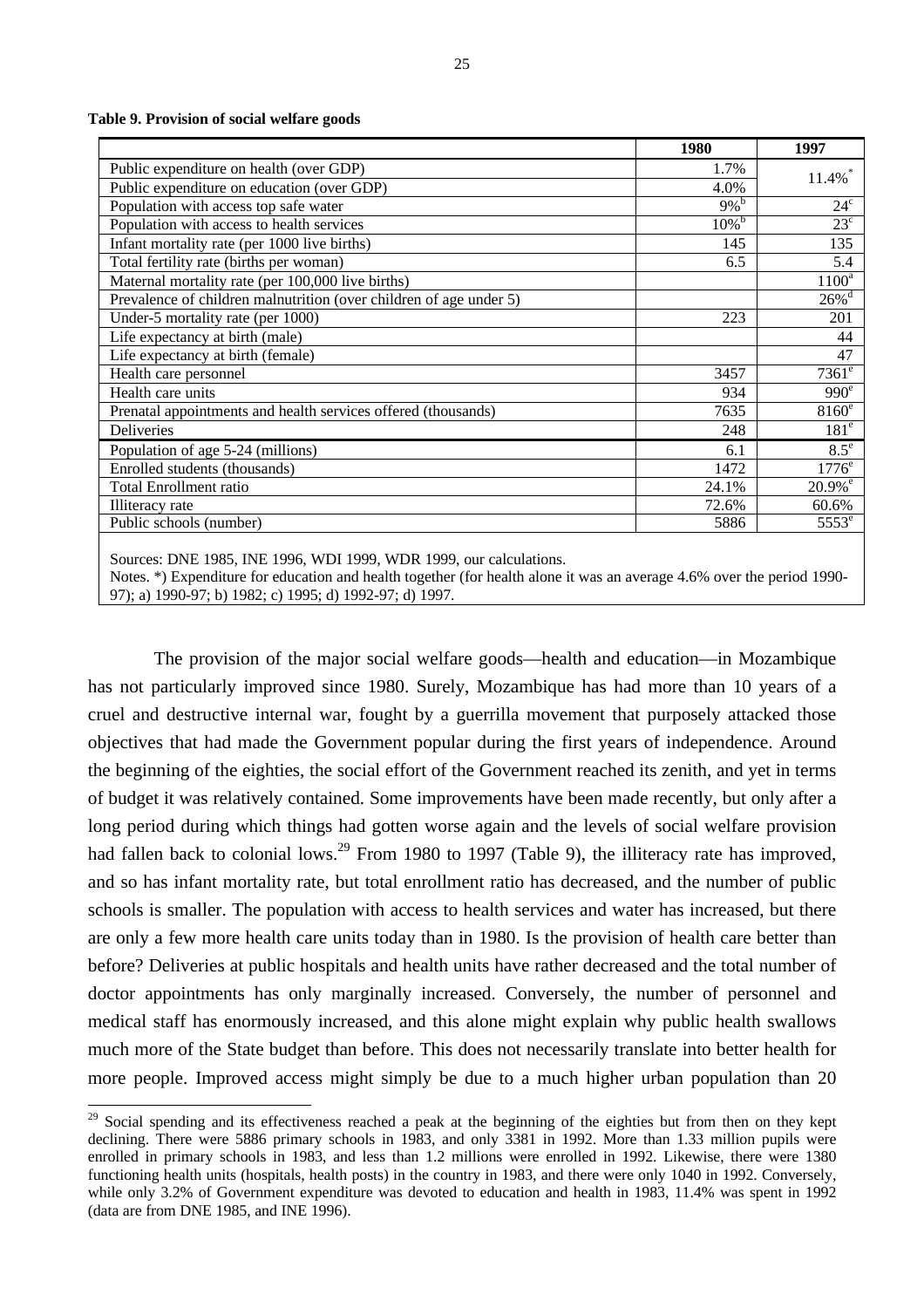years ago.<sup>30</sup> It is for those out there in the *mato* that conditions seem to be the same as ever. Nobody of those who moved to the cities during the war years seems willing to return, having experienced that even shanty towns may have a fountain for every 100 families and a *posto de saude* for every 10,000 people.

Provision of social welfare goods is also linked with redistribution of income and tax collection. On this issue we know that many Governments do not have a good record, because of incompetence, incapacity or collusion. A good fiscal policy can be exercised only if the Government authority is recognized and the public administration is able and willing to enforce the State law. In Mozambique, total revenues as a percentage of total expenditures have increased in the recent years but still remain low (Table 8). However, it is not only a matter of an inefficient bureaucracy unable (and unwilling) to collect taxes, nor it is simply a deliberate policy of avoiding to target particular interest groups. In a country like Mozambique, the State still appears to need to affirm its authority and those roles of provider of public goods we were discussing above. The State has not yet deployed over the territory all of its apparatus and the connection of norms, rules and dues that any institution carries. Deep down, at the low level of everyday life, the State is often not "recognized". An equitable fiscal policy can only be enforced by a State that provides services in exchange for taxes. Failing to collect taxes and having to depend on other sources of revenue (like foreign aid) can only impair the provision of services.

The third example of type-2 failures is the lack of an industrial policy targeted at improving the overall productivity of the economy. A typical example, in this respect, is Mozambique's adopting policies meant at keeping industrial giants and big plants even in conditions of near-bankruptcy. The history of industrial policy in Mozambique is still to be written, yet there are plenty of episodes and anecdotes that can be recounted. Many bankrupt industries, companies or banks are privatized, thanks to the injection of foreign capital, with the short-run aim of keeping occupation unchanged and often the undeclared objective of providing political clout for future projects or permissions. These are all well known examples of an ill-conceived industrial policy. As yet, data on privatizations, employment, company solvency and performance are not available, and Government information is not made public. Industrial policy is just an example of the failures and unevenness of economic policy in Mozambique. There is no policy aimed at stimulating the agricultural sector, particularly at the level of small household farming, as we pointed out earlier. Also, there is no policy aimed at re-equilibrating the economy at the local level, and some areas of the country, particularly in the center and the north, trail behind. The uneven targeting of economic policy contributes to the unbalanced growth.

In conclusion, economic growth in Mozambique still appears to be out of balance, besides being weak and uneven, and no one is blameless. The Government of Mozambique certainly bears some responsibility for what we have referred to as type-1 and type-2 failures. One of the most

 $30$  A large population has fled in desperate conditions (having been displaced by the war), often dispossessed and homeless.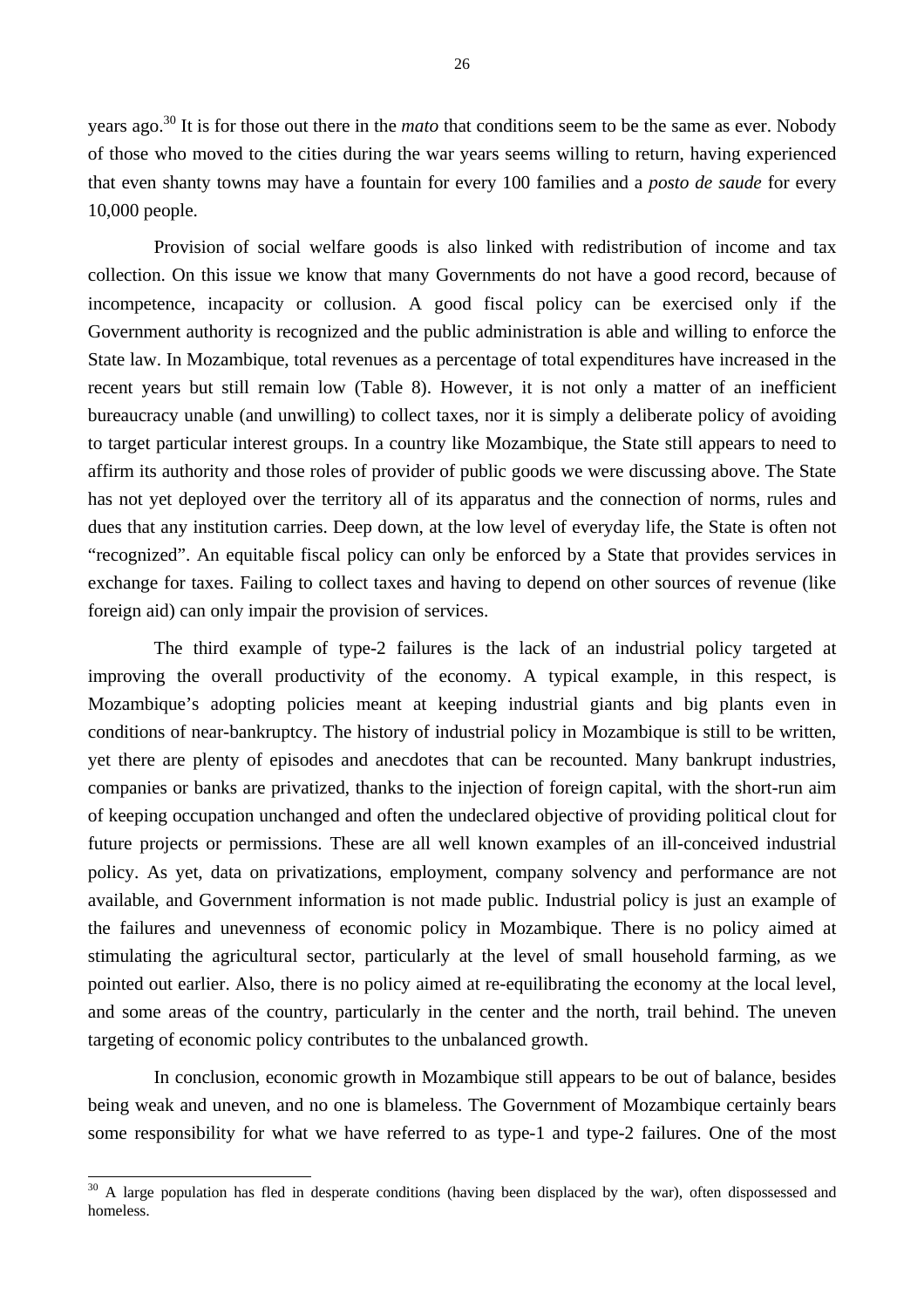common explanations of why this happens is that Governments in Africa have often very little room for maneuvering and making mistakes, constrained as they are by an ever-mounting debt and an ever-increasing need for aid. Mozambique is a good example. The country's total stock of debt<sup>31</sup> has gone from 2.87 billion dollars in 1985 to 5.99 billions in 1997. For this reason Mozambique has been included in the list of *highly indebted poor countries* (HIPC) and has now been entitled to participate in the so-called HIPC debt-forgiveness initiative. The key indebtedness ratios for 1995- 97 are some of the worst in SSA: the ratio between total debt stock and exports, for instance, was equal to 1217%; while the ratio over GNP was equal to 264%; the ratio between net present value of total debt outstanding and exports was equal to 708%, while the ratio between total debt service and exports was about 29% and that between interest payments and exports was about 12%.<sup>32</sup>

Mozambique has received massive aid flows in the recent years, particularly after 1987's drastic change in economic policy and the subsequent adhesion to the IMF. Economic inefficiency and mismanagement, droughts and calamities, and the internal war, all led to the economic downfall of the eighties, to which the international donors have responded with increased aid flows, financial and technical assistance. Net Official Development Assistance (ODA) from all donors in Mozambique has been accumulating over the eighties, reaching a peak in 1992 in terms of GDP (Table 10).<sup>33</sup> After the peace accord in 1992, the aggregate net resource flow (excluding IMF funds) has continued at an average 860 million dollars per year between 1992 and 1996 (765 million dollars in 1997), while official flows (including grants) have equaled 824 million dollars per year between 1992 and 1996 (and 728 million dollars in 1997). On the other hand, total debt outstanding and disbursed (DOD) between 1991 and 1997 has been more than 12 times higher than exports.<sup>34</sup> Also, gross disbursements (official concessional long-term loans) have gone from 98 to 272 million dollars in the six years from 1991 to 1996.

It is difficult to treat the debt issue from a critical point of view. Mozambique is one of the mostly indebted countries in the world and, since it also has one of the lowest GNP per capita, it is easy to conclude that the challenge is daunting. The accumulated debt is frightening, as is the debt service. If one adds that the potential of the economy is weak (as measured by export and GDP growth), the conclusion looks bleak. This is what has motivated the HIPC debt forgiveness initiative. And yet, one wonders what has led Mozambique to such a ruinous slide. A higher debt means a heavier burden, and the heavier the burden the stronger has the economy to be to overcome it. And it is true that a few "bad" years at the beginning of the 1980's plus a savage and destructive

<sup>31</sup> As reported by the World Bank *Global Development Finance* (GDF 1999).

<sup>&</sup>lt;sup>32</sup> Among other SSA countries, only Sao Tomé, Guinea Bissau and Sudan had a worst debt stock/export ratio, while the Congo Republic and Angola also had a worse debt stock/GNP ratio. Debt service over exports, on the other hand, was higher than 29% for 7 countries.

 $33$  In 1980, GDP in current prices was equal 2454 millions of US dollars (evaluated at the official exchange rate, see DNE 1985), while net ODA were 169 millions (6.9%). In 1987, GDP in current prices was equal to 1462 million dollars (DNE 1991), while net ODA was already 667 millions (45.6%). In 1990, GDP at current prices was down to 1443 million dollars, while net ODA reached 1007 million dollars (69.8%). For data on ODA, see ADI 1999.

 $34$  Most of the debt is still long-term debt (91%), increasingly multilateral (it is now 30%) and for the great part still bilateral (69%).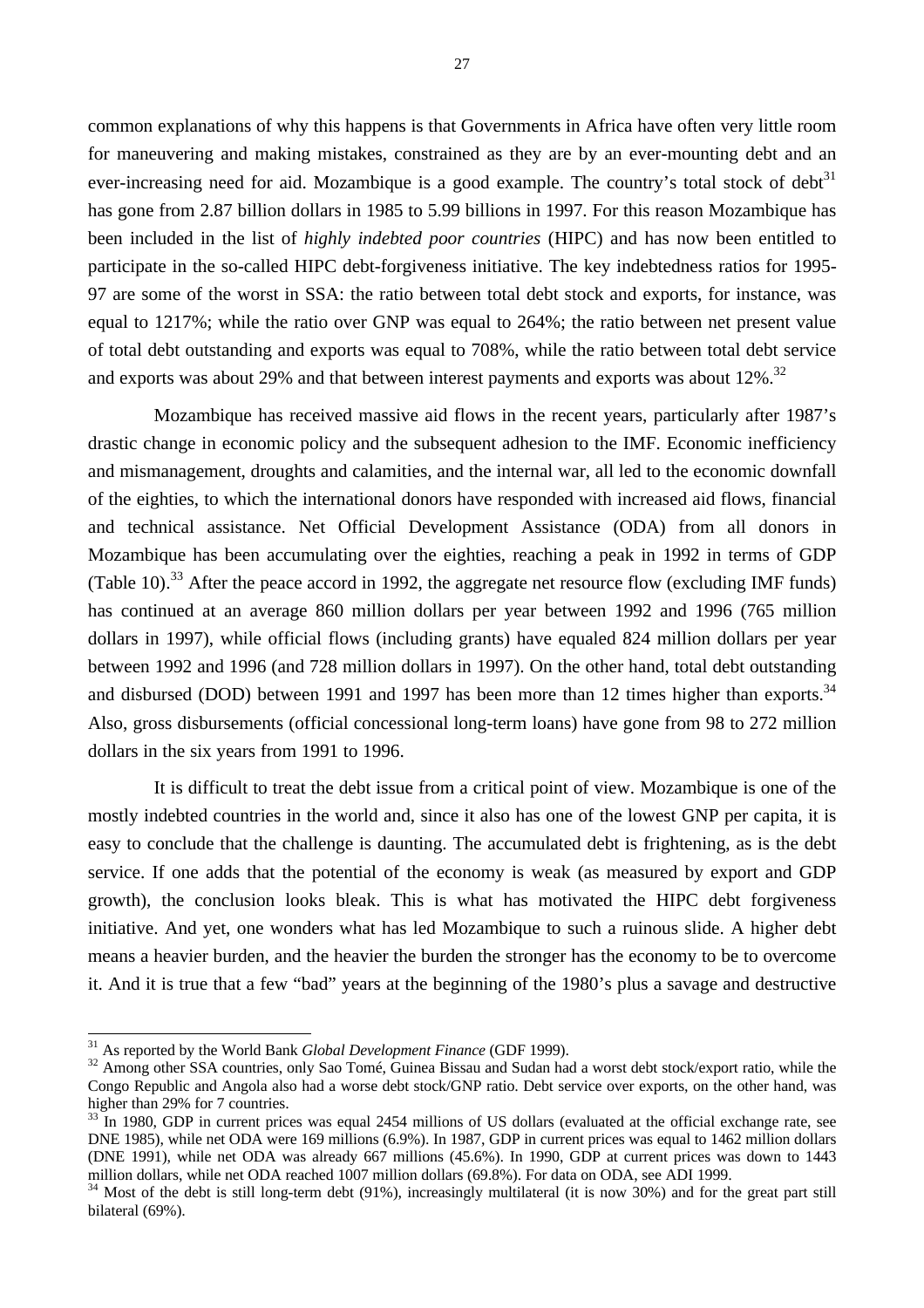guerrilla war along the whole decade put Mozambique on its knees. But it should be remembered that the patient was already sick and weak.

This weakness can be demonstrated by looking at data on the trade deficit and the current account balance (Table 10). The trade deficit in 1980 was equal to 519.4 million dollars (21.2% of GDP), in 1985 it was up to 347.1 millions (10.2% of GDP), and it then kept increasing until 1994 when it reached 869 millions (59.4% of GDP). It is now equal to 581 millions (a little more than a quarter of GDP). Over nineteen years, the cumulated deficit has added up to 10,739 million dollars, while over the decade 1987-97 has totaled 7,333 millions. Similarly, Mozambique's current account balance, which has kept being negative all through the eighties and the nineties, in 1998 has reached the cumulated amount of 11.8 billions starting from 1980, and of 8.5 billions if we just limit to the 1987-97 period. One should also consider that, in these calculations, interest payments seem to be just a relatively small fraction: the cumulated sum paid from 1980 is of 2 billion dollars, i.e. 17% of total current account balance (CAB), of which 1.7 was paid after 1987. Consider also that the cumulated amount of grants received from 1980 is equal to 5.3 billions (4.5 of which where given after 1987), and thus the cumulated CAB totals 6.5 billions. Obviously, a country cannot be permanently in deficit, and yet, a country cannot be permanently receiving aid and grants, in a perennial inflow of money.

|  | Table 10. Current account, aid, grants and loans, recent years |
|--|----------------------------------------------------------------|
|--|----------------------------------------------------------------|

|                                                          | 1991      | 1992                                                    | 1993                 | 1994    | 1995    | 1996    | 1997                                                  | 1998    |
|----------------------------------------------------------|-----------|---------------------------------------------------------|----------------------|---------|---------|---------|-------------------------------------------------------|---------|
| CAB before capital grants (% GDP)                        | $-29.6$   | $-37.8$                                                 | $-39.2$              | $-38.1$ | $-28.3$ | $-22.7$ | $-17.8$                                               | $-20.4$ |
| CAB before capital grants (millions US\$)                |           | $-738.4$ $-738.4$                                       |                      |         |         |         | $-824.5$ $-864.3$ $-676.8$ $-645.2$ $-610.3$ $-808.3$ |         |
| Net ODA as % of GDP                                      | 42.9      | 75.1                                                    | 56.3                 | 54.3    | 46.0    | 32.5    | 27.5                                                  | n.a.    |
| Net ODA as % of GDP (current prices and dollars)         | 74.6      | 114.2                                                   | 80.6                 | 84.2    | 74.2    | 53.1    | 30.3                                                  | n.a.    |
| Net ODA (millions of US\$)                               |           | 1070.3 1468.2 1183.1 1231.2 1101.2                      |                      |         |         | 922.9   | 945.2                                                 | n.a.    |
| Gross disbursements: offic. concessional long-term loans | 981       | 187                                                     | 155                  | 221     | 219     | 272     | 338                                                   | n.a.    |
| Debt service ratio <sup>1</sup> , ex-post                | 22.6      | 22.8                                                    | 32.9                 | 30.1    | 34.8    | 26.0    | 18.2                                                  | 31.0    |
| DOD as % of exports <sup>2</sup>                         |           | 1292.0 1417.2 1397.6 1371.6 1228.8 1070.1 1046.8 1231.3 |                      |         |         |         |                                                       |         |
| Present value of DOD (% exports)                         | $\ddotsc$ | $\ddot{\phantom{0}}$                                    | $\ddot{\phantom{0}}$ |         |         | 757.3   | 770.4                                                 | 721.9   |

Notes:

1) Calculated as the sum of debt service due on long-term debt, IMF use of Fund credit and interest payment on shortterm debt, divided by exports of goods and services and workers' remittances from abroad.

2) Calculated as the sum of Debt Outstanding and Disbursed (DOD) on long-term debt, IMF use of Fund credit and short-term debt, divided by exports of goods and services and workers' remittances from abroad. Source: ADI 1999.

If the cumulated sum of past deficits is striking, no less amazing is the cumulated sum of all past aid, grants and loans. Net official development assistance (ODA) from 1980 to 1997 totaled 11.5 billion dollars, while gross disbursements on official long-term loans by Mozambique have been equal to no more than 2.25 billions. Thus, with a total cumulated stock of debt of almost 6 billion dollars, Mozambique has been able to pay a little less than 40%. And yet, its trade balance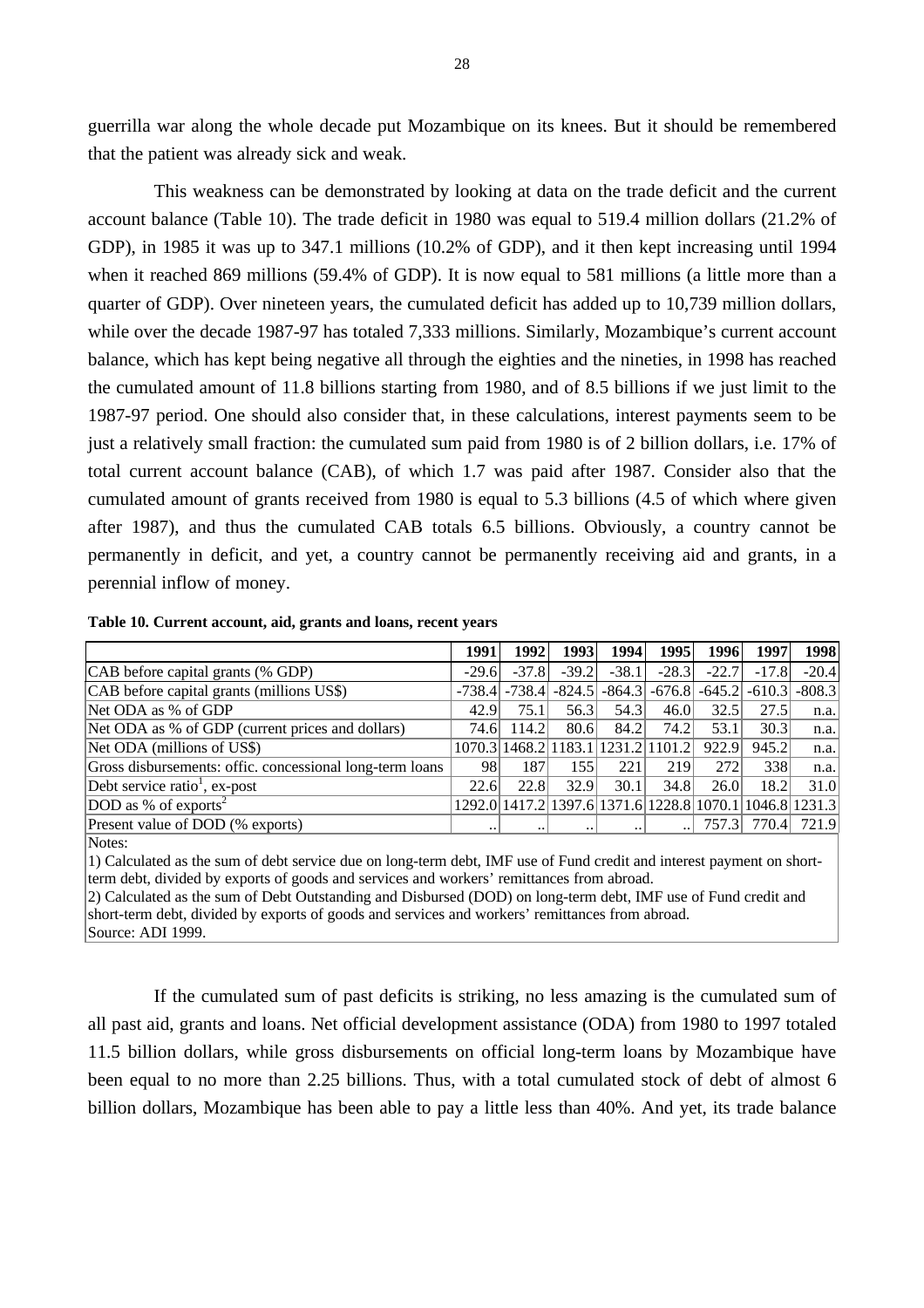keeps worsening, as does the current account. There seems to be little room for miracles. But, the question naturally arises: where has all the aid gone?<sup>35</sup>

As we said earlier, it is difficult to look through the data, especially in Mozambique where statistics are often incomplete. State budget figures, in a very aggregate format, are available for some years, and are an interesting source to start with. In 1985, the first year in which a reasonably comparable budget was released, current expenditure amounted to a 78.3% of total expenditure, while capital expenditure was devoted the remaining 21.7%. Current expenditure was devoted for 36% to defense (those were war years), 38.4% to salaries, education and health, and for only a tiny 0.2% to interest payments (de facto, there was no debt, still, at that time). Grants and transfers, in 1985, amounted to 9.8% of total expenditure, a good quarter of total State budget deficit. In 1987, current expenditure decreased to 57.4% of total expenditure, divided between defense (26%), salaries, education and health (17.4%) and interest payments (6.6%). Capital expenditure increased, mostly due to disbursements for external projects, as did total deficit. Grants raised to cover 45% of total budget deficit. In 1989, current expenditure decreased some more to 52.2% of the State budget, divided into defense (21.6%), salaries, education and health (18%) and interest payments (6.5%). Capital expenditure kept increasing, mostly to cover disbursements on loans for a 28.6% of the total budget. On the other hand, grants increased to cover 64.8% of total deficit. Thus, over this first period grants went from 9 to 65 percent of Government deficit.

In 1991, previous tendencies continued. Current expenditure decreased to 48.5% of total budget (18.6% for defense, 19.8% for salaries, health and education, 4.8% for interest payments), while capital expenditure increased to 51.5% of total budget (because of 37.3% for loan disbursements). Grants received amounted to 77.7% of total deficit. In 1994, the structure of the State budget was pretty much the same, although interest payments decreased to 3.7% of total expenditure and loan disbursements increased to 46.4% of total expenditure. Grants reached 72.2% of budget deficit, now 58.3% of total expenditure. In 1996, current expenditures were down to 45.6% of the budget (and interest payments up to 7%), but loan disbursements reached 44.7% of total. The deficit raised to an appalling 48.6% of total expenditure, of which almost 70% financed by foreign grants. Thus, over the 1990's, grants have covered almost three quarters of the budget deficit.

In Table 11 we can see a comparison between the cumulated sums of the various deficits (trade, current account and State budget), of loans and interest payments and of aid and grants received. Broadly speaking, the trade and current account deficits represent the difference between inflows and outflows of goods and services. In this case, we can see how poorly the Mozambican economy is performing and how the net inflow of resources keeps deteriorating. The State budget deficit, on the other hand, represents the difference between what the State is able to collect (in the

<sup>&</sup>lt;sup>35</sup> The recent literature has been questioning the effectiveness of aid—also from a theoretical point of view—and the causes for inefficiency, with a vast empirical evidence. See e.g. Burnside and Dollar (1997), Guillaumont and Chauvet (1999), White (1992).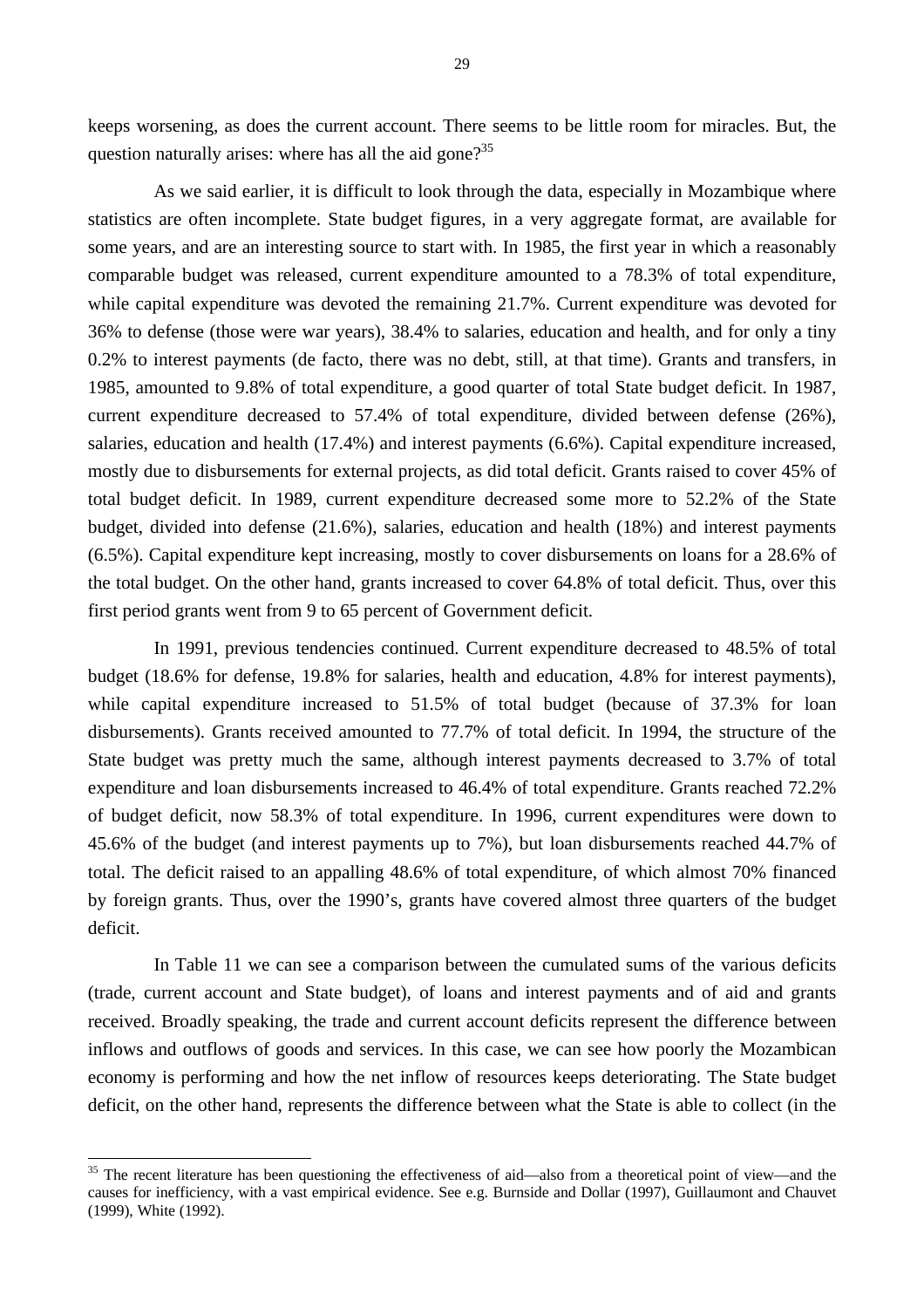form of taxes and "credit" and loans from enterprises and households<sup>36</sup>) and what the State spends. Apparently, what the State has been accumulating in interest payments and loan disbursements was more than covered by various forms of aid, whether grants or net ODA.

Now, as one can see, *the amount of aid that Mozambique has received in almost twenty years would have been enough to cover its net resource deficit, provided the State had been able to take care of its own expenses*. In other words, the State has been systematically spending too much or collecting too little. Yet, too little has been spent on education, health, infrastructures and general welfare. True, without loan disbursements, the State budget deficit would have been lower, and all the grants received would have made up the remaining difference. This would have freed for the private sector more resources coming in from abroad. Here we can see a typical distortion of aid policy and the development strategies of international agencies during the late eighties: to provide help to the Government, rather than to the country. If the Mozambican State has loans to pay, it is because donors and agencies have been lending money *to* the State rather than *through* the State *to* the country. And very simple economics reminds us how this, eventually, crowds out private investment.

|                                                                                                                                                                     | <b>Cumulated sum</b><br>1980-1997 | <b>Cumulated sum</b><br>1987-1997 |
|---------------------------------------------------------------------------------------------------------------------------------------------------------------------|-----------------------------------|-----------------------------------|
|                                                                                                                                                                     | million US dollars                | million US dollars                |
| 1. Trade deficit                                                                                                                                                    | 10739.3                           | 7332.9                            |
| 2. Current account deficit (excluding grants)                                                                                                                       | 11775.3                           | 8531.5                            |
| 3. Grants                                                                                                                                                           | 5293.1                            | 4491.0                            |
| 4. Current account deficit (including grants)                                                                                                                       | 6482.2                            | 4040.5                            |
| 5. Foreign direct investment                                                                                                                                        | 257.1                             | 255.6                             |
| 6. Net ODA                                                                                                                                                          | 11520.2                           | 11351.2                           |
| 7. Gross disbursements on long-term loans                                                                                                                           | 2258.4                            | 2257.4                            |
| 8. Interest payments (in State budget)                                                                                                                              | 472.1                             | 450.3                             |
| 9. Loan disbursements (in State budget)                                                                                                                             | 2345.2                            | 2345.2                            |
| 10. State budget deficit                                                                                                                                            | 6945.1                            | 3987.8                            |
| 11. Grants (in State budget)                                                                                                                                        | 3124.3                            | 2507.9                            |
| 12. Current State expenditure (in State budget)                                                                                                                     | 7572.2l                           | 3441.5                            |
| Sources. 1-5: Balance of payments statistics, DNE 1985, 1987, 1991, 1994, INE 1996; 6-7: ADI (1999); 8-<br>11: State budgets, DNE 1985, 1987, 1991, 1994, INE 1996. |                                   |                                   |

**Table 11. Cumulated sums of deficits, grants, loans, and aid**

 $\overline{a}$ 

We know that the political economy of aid is rather complex. Mozambique, like many other African countries, is an example of a State whose grasp of the economy (and the country) is still firmly in its hands and yet many of its activities are "sub-contracted" to donors and agencies. From basic services to infrastructure implementation, the presence of international agencies abounds. Nevertheless, one wonders where has all that money gone. Simple calculations show that the accumulated total of ODA between 1987 and 1997 would have covered not just the cumulated State budget deficit, but would have been sufficient to "replace" the State current expenditure, that

<sup>&</sup>lt;sup>36</sup> When the State issues obligations like Treasury Bills or similar bonds, that is a credit from the private and the household sector to the State.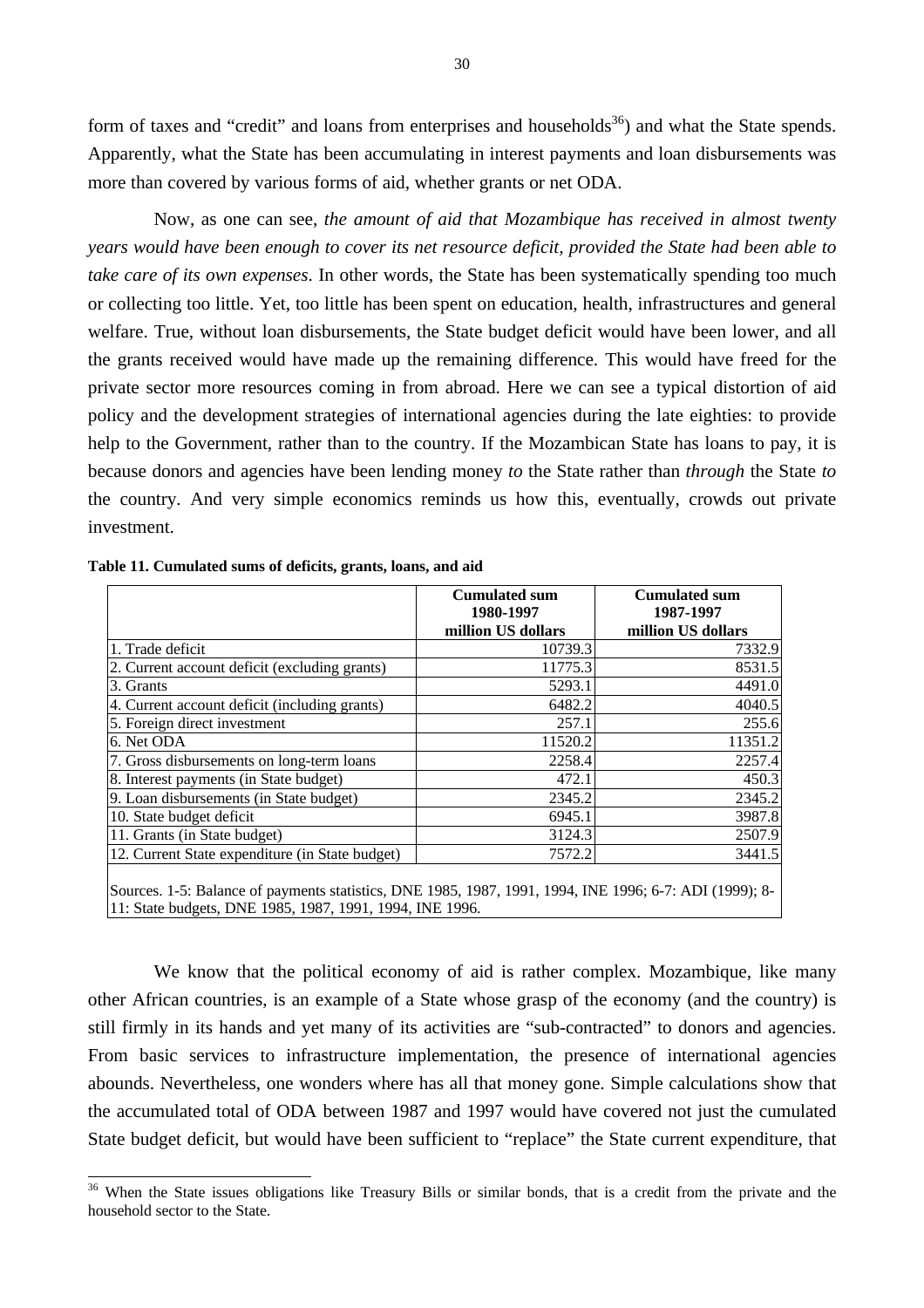is, to spend at least as much money the Mozambican Government has been spending. Selective spending would have guaranteed a much higher education, health and infrastructure budget… This hypothetical exercise is obviously rhetorical, as the natural objection could be that maybe things would have been worse than they are, had ODA not been brought to Mozambique. Yet, it seems too much money has been swallowed in the aid machinery and has disappeared.

If economic growth in Mozambique is still unbalanced and not robust, economic policy certainly carries some responsibility. Yet, as we said above, of the two types of failures it is not clear whether the Mozambican Government has been guilty more of the first or second type failure. International agencies and donors also share responsibility. If in Mozambique the State is too big, it is not just because of a socialist heritage, but also because it has been kept big by the aid machinery. Yet, everyone accepts the idea that the State is too big. A big State creates economic rents, which public administrators use to maintain their influence, thus generating abnormal rents. $37$  This, too, is where money goes and disappears. It is part of the aid machinery.

Failures of the second type appear to be even more important. One political economy argument runs that interest groups can oppose and undermine the action of the State: the State fails inasmuch as it does not gain consensus.<sup>38</sup> However, in Mozambique interest groups do not just oppose, they drop out.. The State does not even get active recognition: the "losers" simply decide not to participate, by escaping control and operating in the parallel economy.<sup>39</sup> This raises the question of the *nature* and *origin* of the State in Mozambique (and in Africa more generally), where the State was born with the Nation, superimposed on a country that was never a unified national entity (politically, ethnically and culturally). Besides, the elite in power that led the FRELIMO to gain independence has been able to build on a success a socialist regime and survive the first democratic election. Like in other instances in Africa, the duration of a ruling class does not necessarily correspond to the stability of the political system.

In the parlance of political theory, Mozambique has a consensus regime, that nevertheless has gotten increasingly rigid, by "occupying" the State with recruitment mechanisms into the public administration that have favored the formation of a *rentier* bureaucracy. Additionally, the bureaucratic apparatus, for lack of alternatives, has created that *rentier* State that is seen as a deadweight to development. Some have argued that this is also due to the negative effects of aid. States who depend on foreign aid tend not to put too much organizational effort into raising revenue. Mozambique seems to be a point in case, and if its State budget has always been negative, it is also because of its low levels of revenues. As a rentier State, it does not have to establish any

<sup>&</sup>lt;sup>37</sup> That the State is big, however, is not only measured in terms of percentage of its expenditure over GDP. In Mozambique, there is almost no initiative (particularly from donors and agencies) that is not carried by means, within or together with some Ministry or State Office.

As Goldsmith puts it, "potential policy-losers tend to mobilize to protect themselves from adverse decisions, especially if the cost of doing so is lower than the benefit. If they cannot stop a policy from going against them, the losers will try to cripple the policy as a second line of defense" (1998, p. 17).

<sup>&</sup>lt;sup>39</sup> The whole phenomenon of the *informal economy* includes survival strategies on a small scale as well as black market an undeclared activities on a large scale.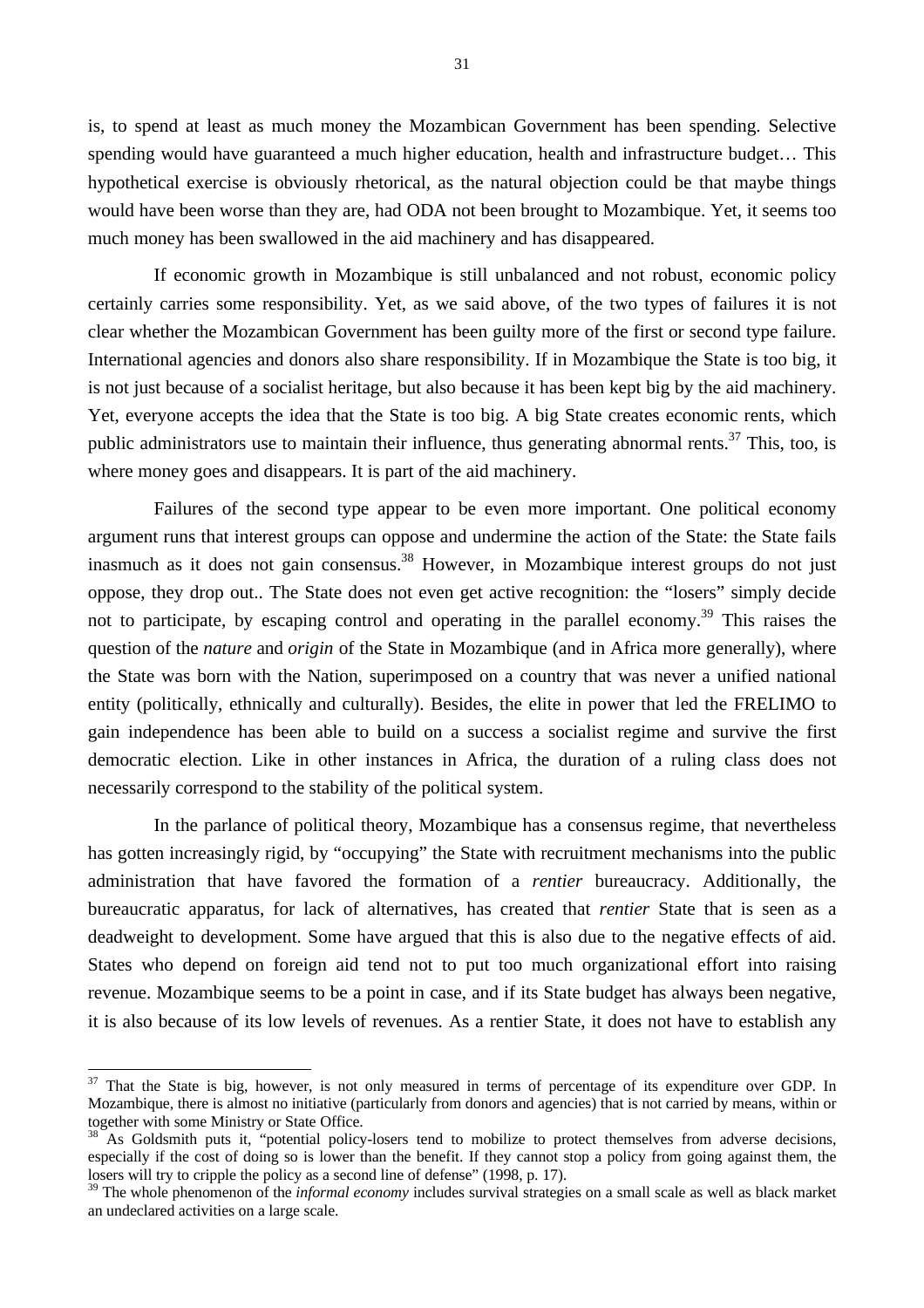effective reciprocity with its citizens and feel compelled to provide real services in exchange for taxes. This results in a lack of accountability and responsiveness.<sup>40</sup> A rentier State ultimately ends up being ineffective in imposing its will (and policies) on society.

The role of foreign aid is therefore fundamental in the explanation of Government failures. Debt and low capacity are certainly a reason for Mozambique to ask for help and for donors to pledge assistance. But they should not become an excuse for Government neglecting its responsibilities or for the donors to take over the Government's role. All measures to improve the State capacity may turn into their opposite: downsizing personnel can have negative social effects, raising salaries will have negative budget effects, training staff might be an incentive to leave the State sector and go into the private sector.

#### **5. Concluding remarks**

 $\overline{a}$ 

As we said earlier, it is difficult to look through data and statistical sources, especially in Mozambique where, after the crash of the colonial administration and the introduction of the secretive methods of socialist government, statistics were released very parsimoniously and often in total lack of transparency. In this paper we have tried to explore in depth the available sources on Mozambican economy, seeking to assess the consistency and solidity of the recently observed economic growth in Mozambique.

As we have seen, there are reasons to think that economic growth in Mozambique is still unstable and unsustainable, as it looks uneven across sectors, regions and parts of the economy and mostly unbalanced. The responsibilities of the Government, the international agencies and the donors are also clear, and it seems they could work together in helping Mozambique to pull out of the aid-debt spiral, address the lack of proper Government intervention and take care of the deep structural imbalances of the economy.

The exercise in data analysis we have presented here should be seen just as a first attempt to dig into the nature of Mozambican economy, its development and historical background and its relationship with the evolution of Mozambican society. We know of the importance of the colonial past, the ethnical and cultural heritage, the diversity of institutional contexts in which the economy has been developing. As in most African societies, Mozambique is an interesting example of how different are the patterns of development and transition to a modern market economy. We should always bear this in mind in judging the performance of an economy which has been travelling at an incredible speed to adapt at the now dominant western standard with comparably good success.

<sup>&</sup>lt;sup>40</sup> These attitudes are also generated by the hierarchical structure of the State bureaucracy, inherited from the colonial State and reinforced during the socialist regime. In a hierarchical structure, people at the top carry all the responsibility, while those at the bottom carry too little. The apparatus thus works slowly and ineffectively.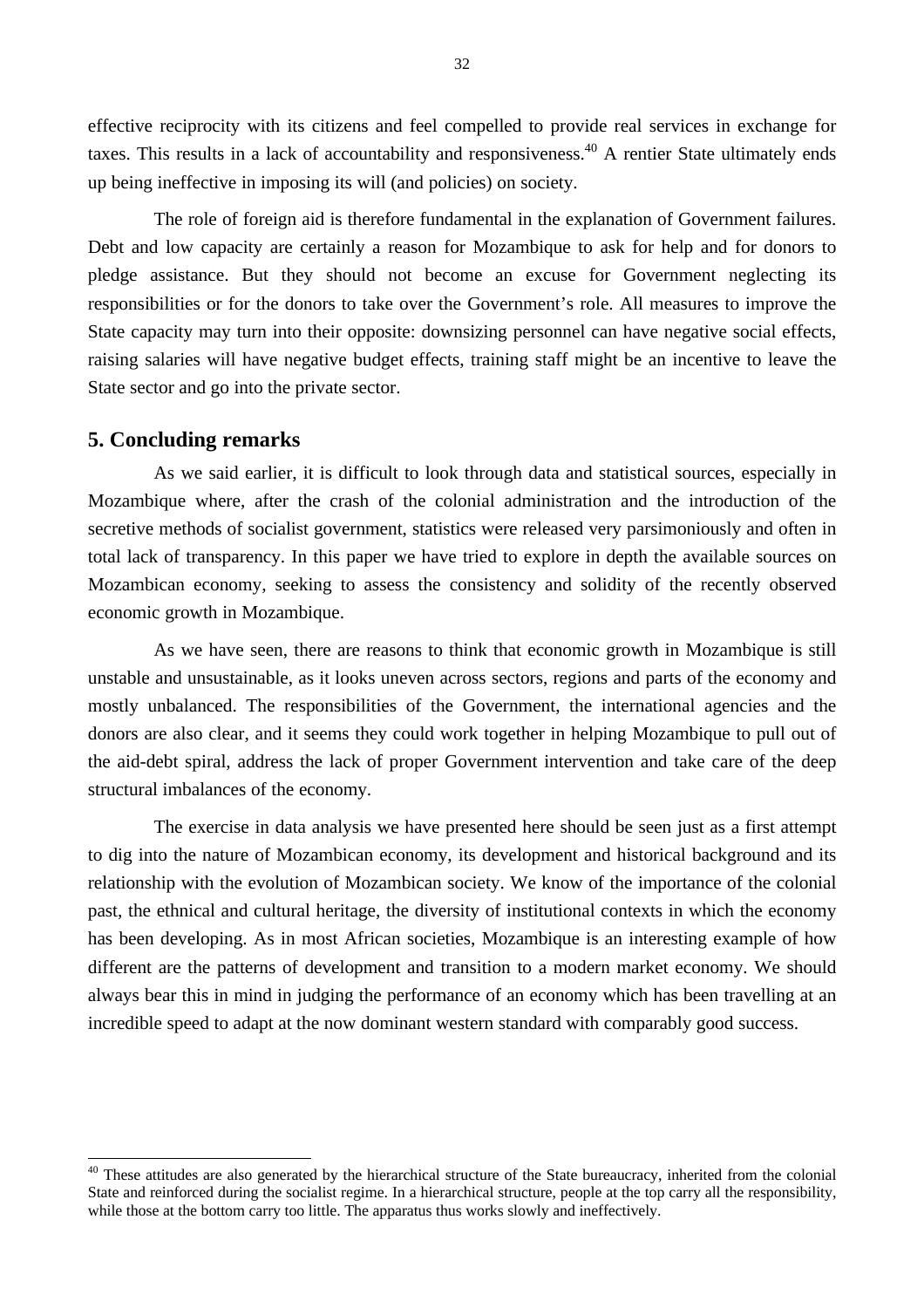#### **Data sources and acronyms used**

- Direcção Nacional de Estatística (1985), *Informação Estatística*, Direcção National do Plano, Maputo [DNE 1985].
- Direcção Nacional de Estatística (1994), *Relatório sobre os resultados finais do inquerito às famílias nas capitais provinciais*, Direcção National do Plano, Maputo [DNE 1994].
- Direcção Nacional de Estatística (1987), *Anuario Estatístico*, Direcção National do Plano, Maputo [INE 1987].
- Direcção Nacional de Estatística (1991), *Anuario Estatístico*, Direcção National do Plano, Maputo [INE 1991].
- Direcção Nacional de Estatística (1994), *Anuario Estatístico*, Direcção National do Plano, Maputo [INE 1994].
- Instituto Nacional de Estatística (1996), *Anuário Estatístico*, Maputo [INE 1996].
- Instituto Nacional de Estatística (1999), *Inquerito sobre as Condiçoes de Vida das Famílias*, Maputo.
- International Monetary Fund (1999), *HIPC Debt Tables* [HIPC 1999], downloadable at http://www.worldbank.org/html/extdr/hipc.htm.
- Penn World Tables (1995), downloadable at http://www.nber.org.
- World Bank (1998), *World Development Indicators* [WDI 1998], downloadable at http://www.worldbank.org/data/wdi/home.html.
- World Bank (1999), *African Development Indicators* [ADI 1999], downloadable at http://www.worldbank.org/data/countrydata/adi/adi.html.
- World Bank (1999), *World Development Report* [WDR 1999], downloadable at http://www.worldbank.org/wdr/2000/fullreport.html.
- World Bank (1999), *Africa Live Database* [ALD 1999], downloadable at http://www.worldbank.org/html/extpb/aldb.htm.
- World Bank (1999), *Global Development Finance* [GDF 1999], downloadable at http://www.worldbank.org/prospects/gdf99/vol1.htm

### **Bibliography**

- Adam, Christopher S, and Stephen A. O'Connell (1997), "Aid, taxation and development: analytical perspectives on aid effectiveness in Sub-Saharan Africa", Center for the Study of African Economies, mimeo, Oxford.
- Azam, Jean-Paul, Shantayanan Devarajan, and Stephen A. O'Connell (1999), "Aid dependence reconsidered", Center for the Study of African Economies, WPS/99-5, Oxford.
- Calamitis, Evangelos A. Anupam Basu, and Ghura Dhaneshwar (1999), "Adjustment and growth in Sub-Saharan Africa", *IMF Working Papers*, WP/99/51.
- Burnside, C. And David Dollar (1997), "Aid, Policies, and Growth", *World Bank Policy Research Paper* no. 1777.
- Christopher Clague, Philip Keefer, Stephan Knack, and Mancur Olson (1997), "Contract intensive money: contract enforcement, property rights, and economic performance", proceedings of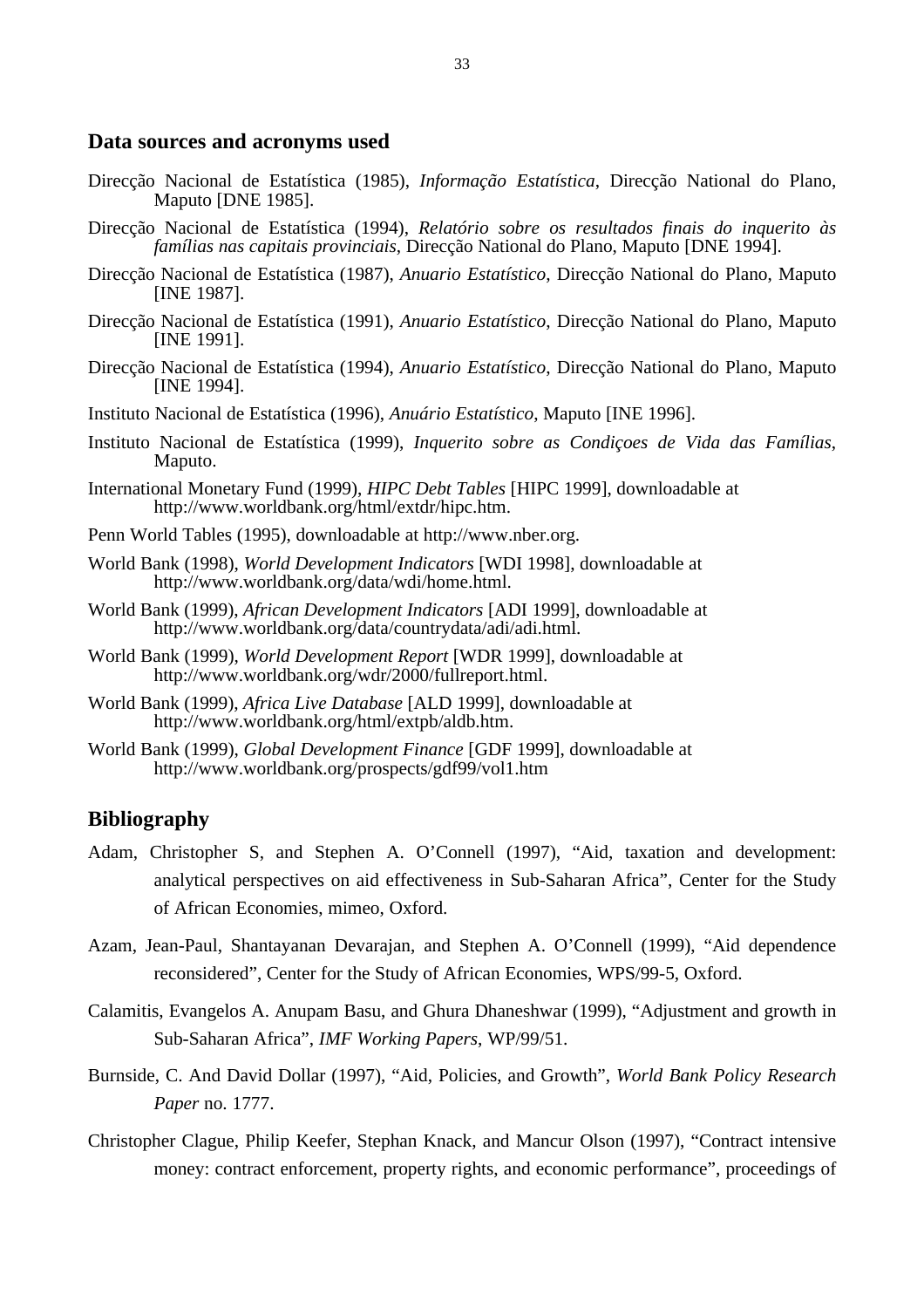the USAID-IRIS Conference on Economic Growth and Development, Arlington, VA, October.

- Collier, Paul and Jan W. Gunning (1999), "The IMF's role in structural adjustment", Center for the Study of African Economies, WPS/99-18, Oxford.
- Collier, Paul and Jan W. Gunning (1999), "Explaining African economic performance", *Journal of Economic Literature*, 37: 64-111.
- Collier, Paul (1995), "Civil war and the economics of the peace dividend", Center for the Study of African Economies, WPS/95-8, Oxford.
- de Almeida Serra,, A.M. (1991), "Moçambique, 1975-1990: uma síntese da evolução económica", *Documentos de trabalho*, Centro de Estudos Sobre África, Lisboa.
- Deininger, Klaus and Lyn Squire (1996), "A New Data Set Measuring Income Inequality", *World Bank Economic Review*, 10 (3): 565-591.
- Easterly, William and Ross Levine (1997), "Africa's Growth Tragedy: Policies and Ethnic Divisions", *Quarterly Journal of Economics*, 112 (November): 1203-50.
- Fischer, Stanley, Ernesto Hernández-Catá, and Moshin S. Khan (1998), "Africa: is this the turning point?", IMF Paper on Policy Analysis and Assessment 98/6, Washington.
- Ghura, Dhaneshwar, and Michael T. Hadjimichael (1996), "Growth in Sub-Saharan Africa", *IMF Staff Papers*, 43 (September): 605-34.
- Government of Mozambique (1999), *Plano Económico para 1999-2002*, presented at the Parliament, April 1999.
- Guillaumont, Patrick and Lisa Chauvet (1999), "Aid and performance: a reassessment", paper prepared for the World Bank research project on "Aid and Reform in Africa" (downloadable at: http://www.worldbank.org/research/aid/africa/intro.htm).
- Goldsmith, Arthur A. (1998), "Institutions and economic growth in Africa", African Economic Policy Paper Discussion Paper no. 7.
- Hanlon, Joseph (1991), *The Revolution Under Fire*, Zed Books.
- Kyle, Steven (1994), "Structural adjustment in a country at war: The case of Mozambique", in: David E. Sahn (ed. ), *Adjusting to Policy Failure in African Economies*, Cornell University Press, Ithaca.
- IMF (1998), "Republic of Mozambique: Selected Issues", *IMF Country Staff Report* no. 98/59 Washington, June 1998.
- IMF (1999), "Republic of Mozambique Enhanced Structural Adjustment Facility (ESAF) Policy Framework Paper for April 1999-March 2002", Washington, June 10.